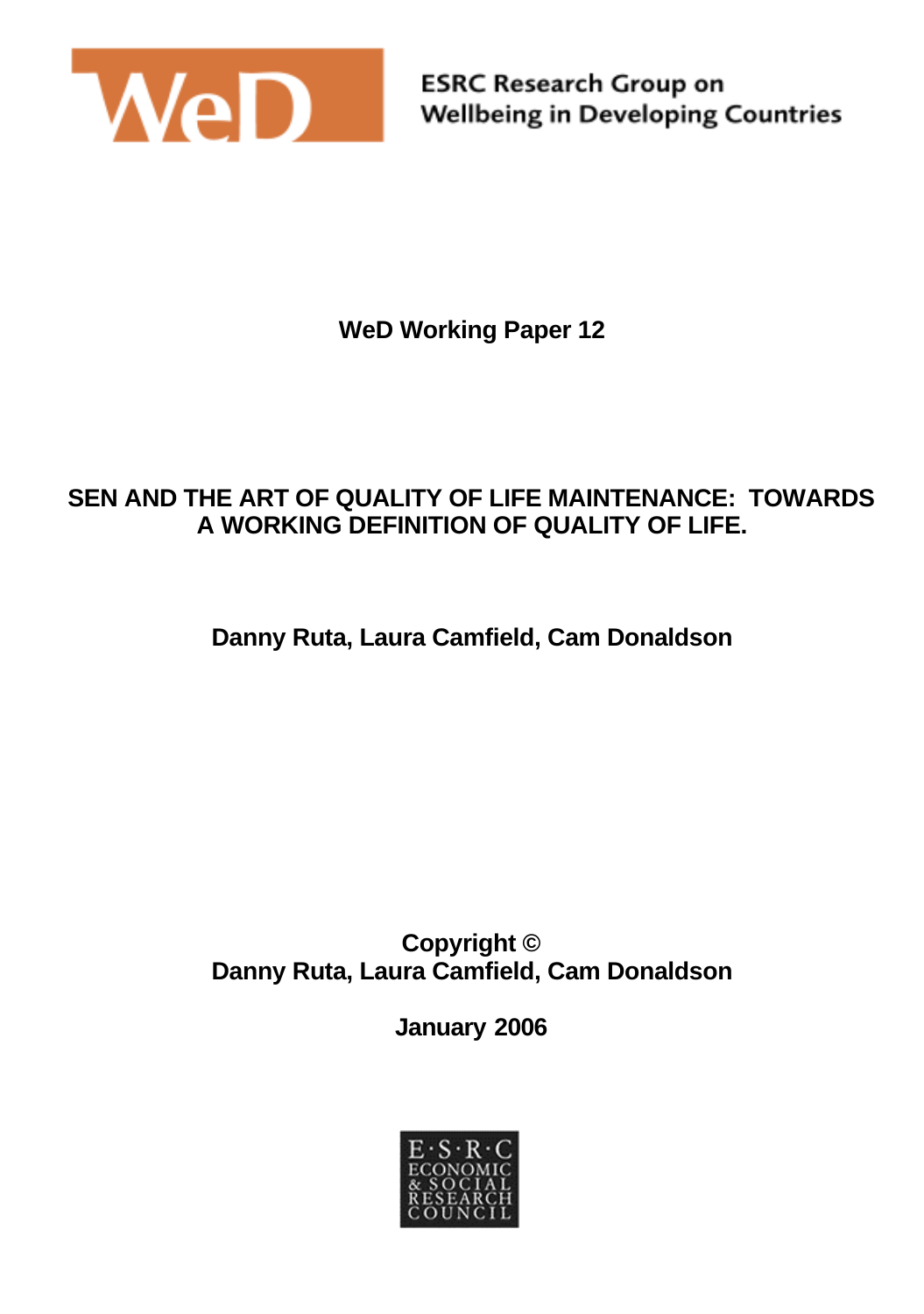### **WeD - Wellbeing in Developing Countries ESRC Research Group**

WeD is a multidisciplinary research group funded by the ESRC, dedicated to the study of poverty, inequality and the quality of life in poor countries. The research group is based at the University of Bath and draws on the knowledge and expertise from three different departments (Economics and International Development, Social and Policy Sciences and Psychology) as well as an extensive network of overseas contacts and specific partnerships with institutes in Bangladesh, Ethiopia, Peru and Thailand. The purpose of the research programme is to develop conceptual and methodological tools for investigating and understanding the social and cultural construction of well-being in specific countries.

### **Correspondence**

The Secretary Wellbeing in Developing Countries ESRC Research Group (WeD) 3 East 2.10 University of Bath Bath BA2 7AY, UK

E-mail wed@bath.ac.uk www.welldev.org.uk

Tel +44 (0) 1225 384514 Fax +44 (0) 1225 384848

A large print size version of this paper is available on request.

### **Working Paper Submission**

For enquiries concerning the submission of working papers please contact Ian Gough by email: i.r.gough@bath.ac.uk or by writing to the above address.

#### **Acknowledgements**

The support of the Economic and Social Research Council (ESRC) is gratefully acknowledged. The work was part of the programme of the ESRC Research Group on Wellbeing in Developing Countries. The authors would like to thank Ian Gough, Bob Cummins and Severine Deneulin for their insightful comments on earlier drafts of this paper. The opinions expressed herein are those of the authors and do not represent the opinion of WeD or the ESRC.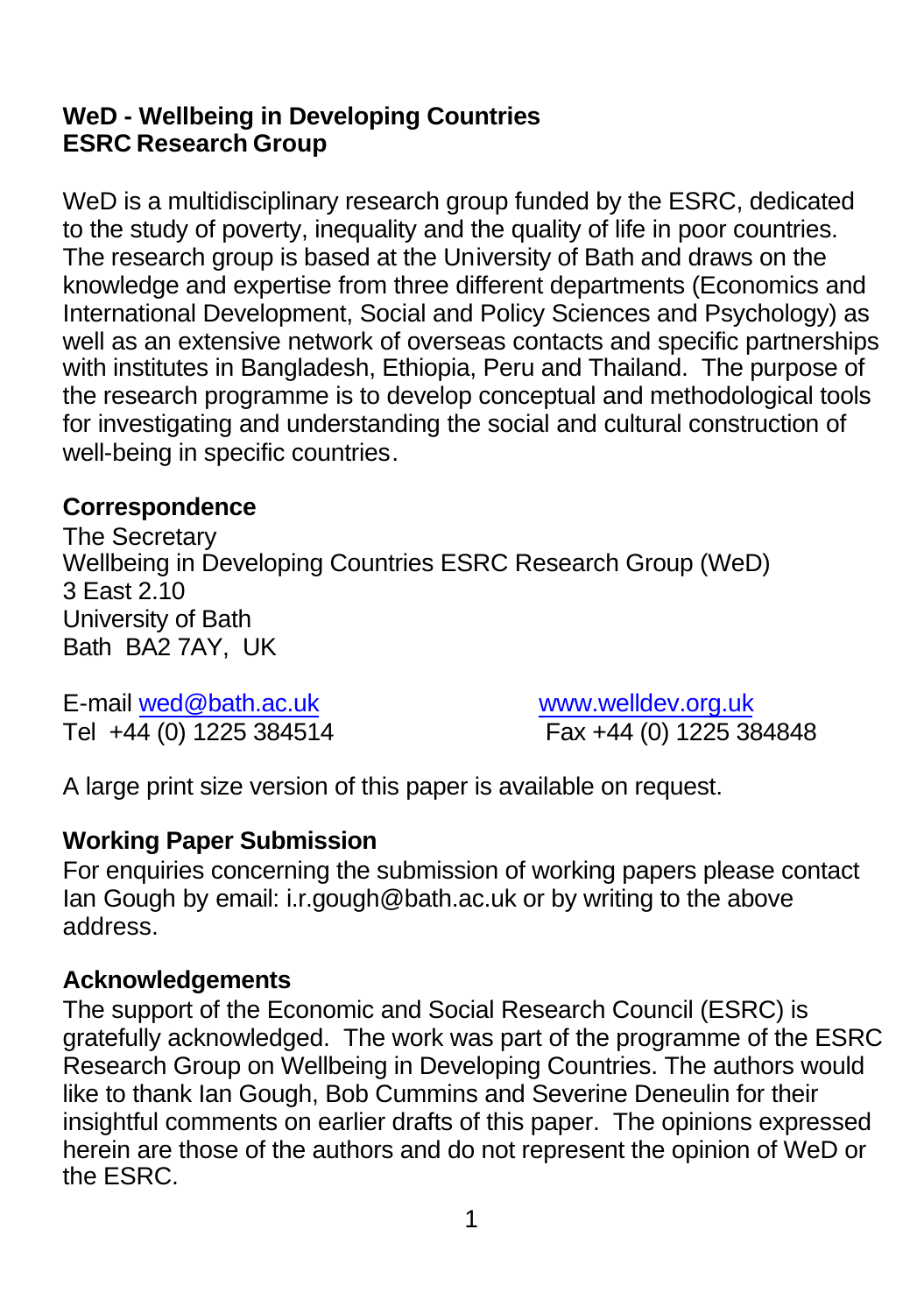# **WeD Working Paper 12**

# **SEN AND THE ART OF QUALITY OF LIFE MAINTENANCE: TOWARDS A WORKING DEFINITION OF QUALITY OF LIFE.**

# **© Danny Ruta, Laura Camfield, Cam Donaldson**

# **SUMMARY**

The capability approach advocated by Amartya Sen provides a new philosophical framework for social policy. It also permits re-appraisal of a central concept in health and social care, and more recently international development – 'quality of life'. This paper begins by comparing Sen's capability view of quality of life with current views predominant in health care, and re-defines quality of life as 'the gap between desired and actual capabilities'. A causal pathway linking resources such as income, to capabilities (including health), and finally to quality of life, is postulated. The notion of 'cognitive homeostasis' is introduced to explain how a curvilinear relationship is observed between resources, capabilities, and quality of life. A separate set of factors (eg: spirituality, loss of a partner, chronic pain) is identified that act to sustain or destabilise the cognitive homeostatic mechanism. The paper concludes by examining some of the implications of this final causal model for social justice and policy evaluation.

### *Key words:*

Capabilities approach; Sen; Quality of Life; Subjective Wellbeing; 'Gap' theories of Quality of Life; Homeostasis of Subjective Wellbeing.

### **Key Reading:**

Calman K. Quality of life in cancer patients - a hypothesis. Journal of Medical Ethics 1984;10:124-7. Cummins R, Nistico H. Maintaining life satisfaction: the role of positive cognitive bias. Journal of Happiness Studies 2002;31:37-69. Sen A. Well-being, Agency and Freedom: The Dewey Lectures 1984. Journal of Philosophy 1985;82(4):169-221. Ruta DA, Garratt AM, Leng M, Russell IT, MacDonald LM. A new approach to the measurement of quality of life: the patient generated index (PGI). The Patient Generated Index, Med Care 1994;32 (11):1109-1126.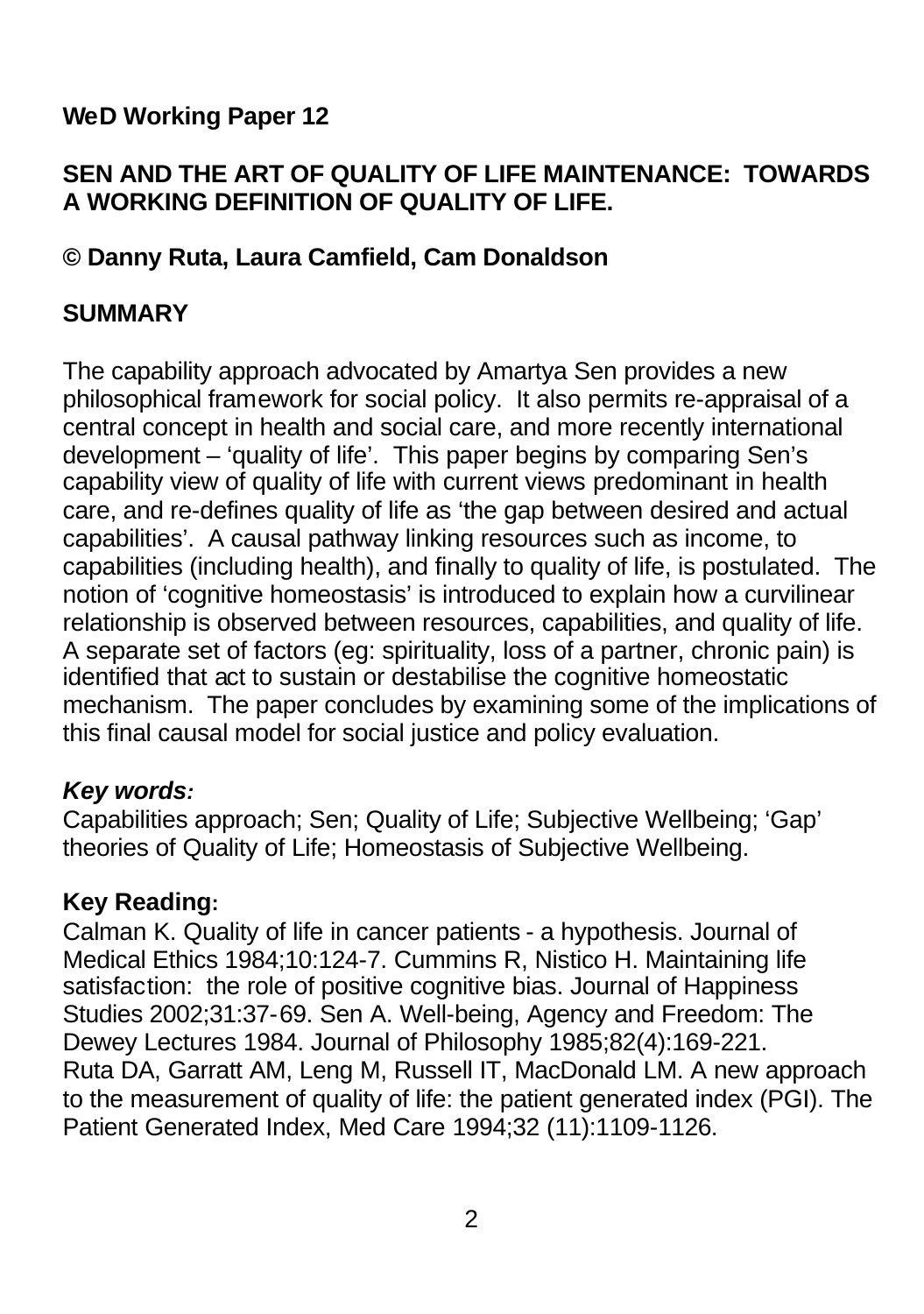# **INTRODUCTION**

Defining a good quality of life, and answering the related question of life's ultimate meaning or purpose, has taxed the energies of religious thinkers, philosophers, artists, and writers throughout history. From the middle of the twentieth century, such questions have also been given increasing importance in the empirical research literature under the heading of 'quality of life' or 'wellbeing', and have challenged scientists from fields as diverse as social policy, economics, psychology, health services research and medicine. Many researchers in these fields have been ignorant of the work of people from other disciplines, unaware also of the lineage of philosophical and theological writings and of current philosophical and ethical debates on the quality of life. This is despite the work of organisations like the Human Capabilities Development Association and the associated Centre for the Study of Faith in Society at the Von Hugel Institute in Cambridge who have attempted to bring these approaches together. The diversity of approaches has meant that little progress has been made toward a widely accepted general theory of the nature of quality of life, and its relationship to known and hypothesised causal determinants.

In this paper, we attempt to arrive at a general model of quality of life and its determinants. This is done by, first, outlining some perspectives on whether a general theory can and should be pursued, and by setting out the parameters of our analysis. Having then, hopefully, convinced the reader to carry on, a general and working definition of quality of life is offered, focussing largely on the work of Sen. Following this, the evidence on what are currently thought to be the causal determinants of quality of life and/or wellbeing is reviewed. The paper then moves to some hypotheses about a possible mechanism of action for these causal determinants, within the context of our definition of quality of life, and uses these hypotheses as the basis for the construction of a general model. In the final part of the paper, we look at the implications of the general model for social and economic policy and the evaluation of policy interventions in national and international contexts.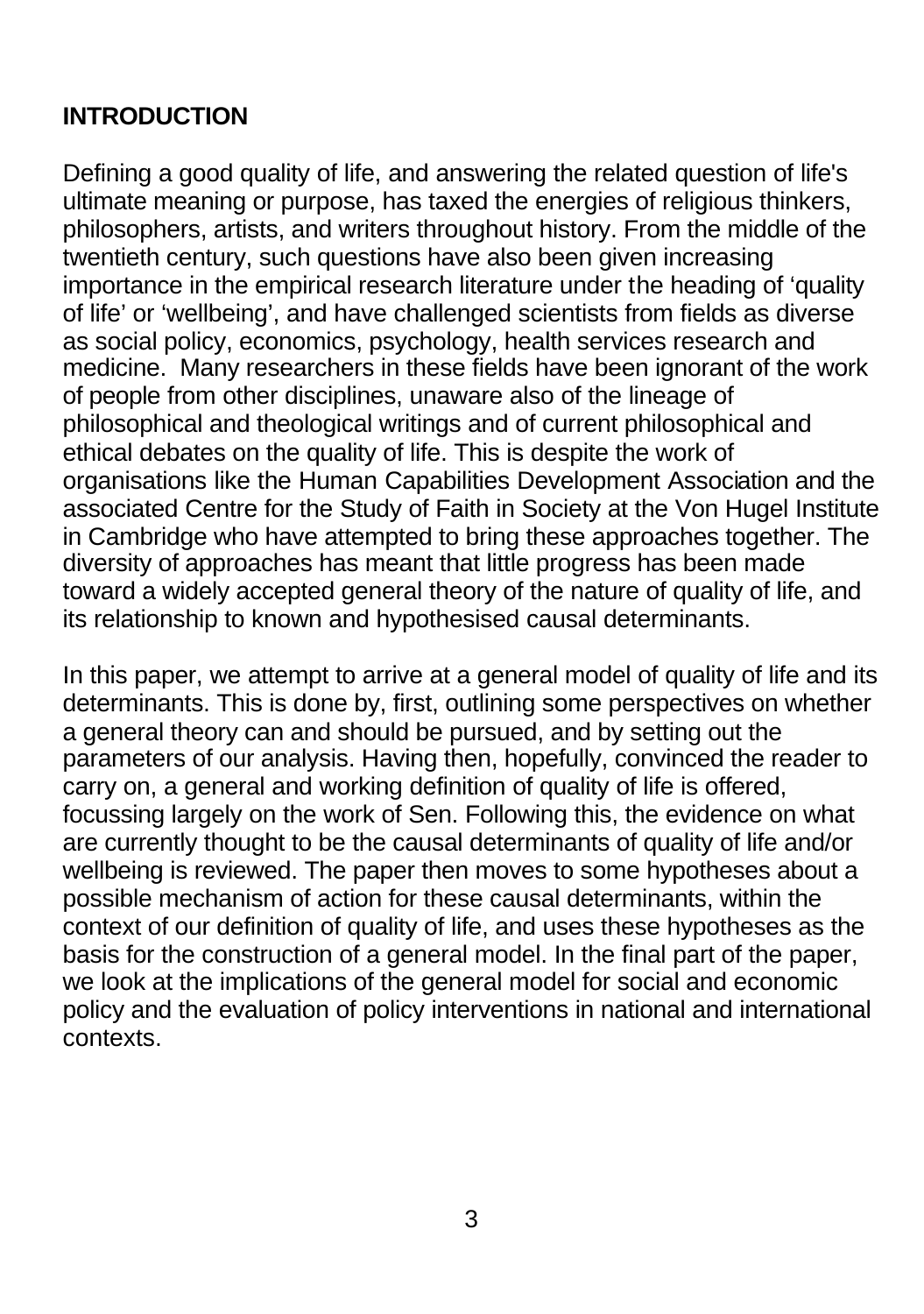#### **PERSPECTIVES ON PURSUING A GENERAL THEORY: THE 'IMPOSSIBLES', THE 'QUESTIONABLES' AND THE 'INCREDIBLES'**

Many have argued that the search for a universally applicable model that can account for the quality of a human life is futile. Although the arguments are almost as diverse and numerous as their proponents, they essentially fall into two camps: arguments that a universal or 'general' theory of quality of life is, a priori, impossible; and those which accept that a theory is possible, but question the value or desirability of pursuing it, at least for the foreseeable future.

The 'impossibles' invoke, for example, the argument that each individual is unique in their subjective conceptualisation of life quality, in demarcating their relevant evaluative space from the universe of possible ingredients of a good life, and in the relative weighting of those ingredients (O'Boyle, et al, 1992; Ruta, et al, 1994; Nord, 2001). Other arguments in this camp revolve around notions of relativism, whether defined in terms of cultural, positional or other interpretations of relativity (Culyer, 1994; Williams, 1985; Sen, 1985), and the potential ethical implications of a normative theory based on the perspectives and practices of the powerful (Clark, 2000). The 'questionables' invoke the argument that there is an inevitable mismatch between a theoretical quality of life 'solution' to a theoretical question, and practical solutions to real world problems of resource scarcity, which mean that many people struggle to live at all (Megone, 1994). Alternatively it is argued that our current knowledge and understanding is so limited, or the scope and complexity required of a 'general' theory so great, as to make it 'not even worth considering at this stage' (Cummins, 1996).

Having set ourselves the challenge of attempting to formulate a general theory of quality of life, we can render the task marginally less daunting by restricting the scope of the model only to quality of life over the long-term. We will not attempt to incorporate transient quality of life 'states' like pleasure or happiness (defined solely as the presence of positive and absence of negative affect) within the model. As we contend later in this paper, these are not the same as having good quality of life, though they are often mistaken for it. Therefore we will not interest ourselves in the relationship between transient mood states and quality of life. Neither will we primarily interest ourselves with the short-term effects of pleasurable or hedonistic states on quality of life except in so far as some people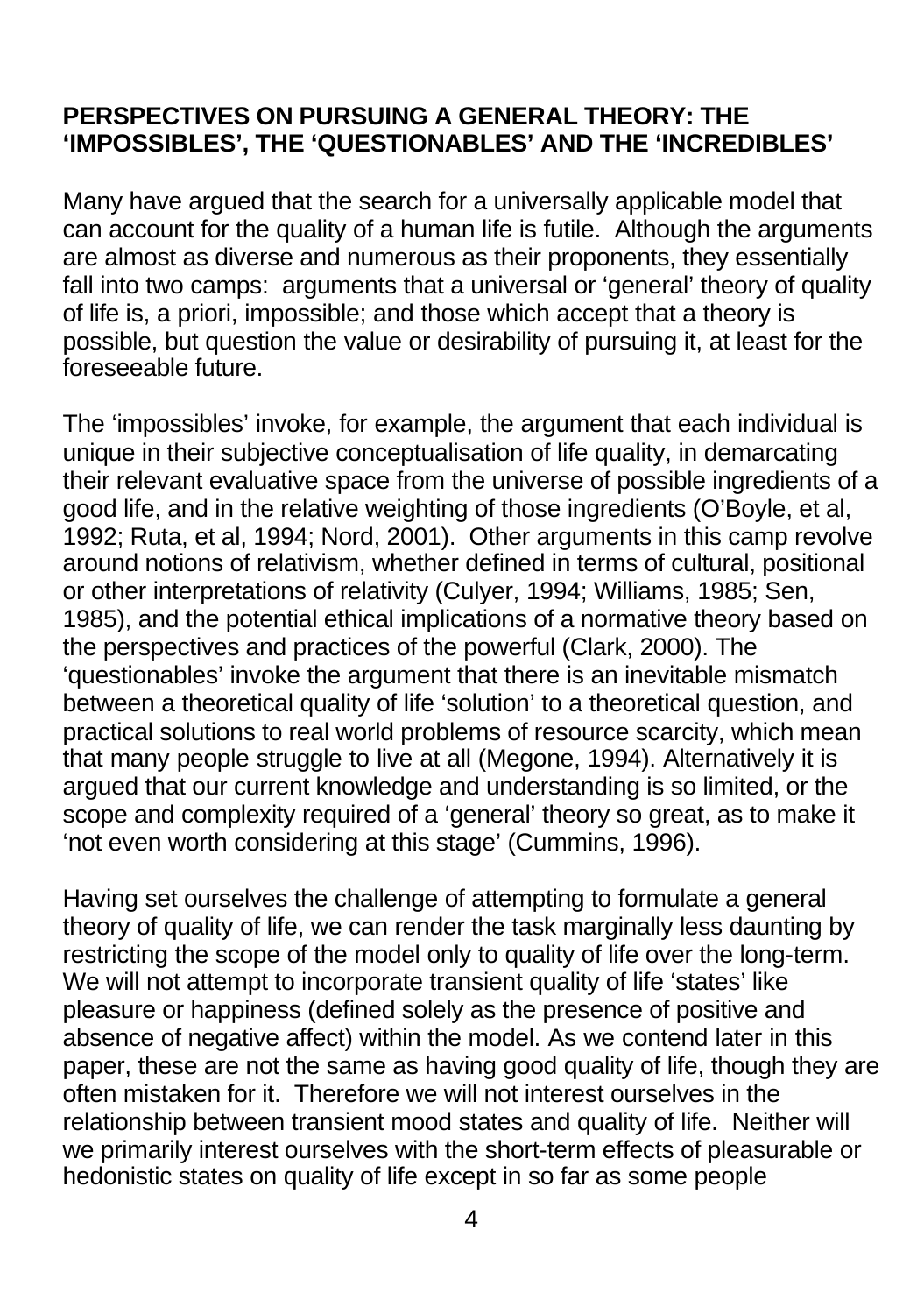consistently value the pursuit of pleasure for its own sake. We will however consider how the notion of happiness relates to concepts of wellbeing and utility, and how all three can be accommodated within a working definition of quality of life over the long term.

Our paper begins and ends with the capabilities approach to conceptualising and assessing quality of life advocated by Amartya Sen, the economist-philosopher. Our starting point is to consider Sen's dissatisfaction with the welfarist interpretation of wellbeing and his criticisms of utilitarianism that led him to an alternative 'functionings and capabilities' framework for defining quality of life. We then identify similarities to Sen's approach in many of the popular conceptualisations of quality of life in the health field in the last 25 years. They recur with such singular frequency as to justify, with one key assumption, a common working definition of quality of life which we shall call a definition of quality of life as 'the gap between capability reality and expectations'. We discuss some of the implications of adopting this definition in the construction of a more general model of quality of life and its determinants, particularly with respect to relativity and subjectivity. We conclude this section by arguing that, ironically, and perhaps 'incredibly', Sen's original rejection of utility has led us to a QoL Capability Gap approach which could actually be viewed as a re-expression of Bentham's original utility function (Goldworth, 1983).

# **DEFINING QUALITY OF LIFE**

There is little cross-disciplinary consensus on the definitions of happiness, wellbeing, utility, and quality of life<sup>1</sup>. Indeed these terms are often defined with reference to each other, with the result that they are frequently used interchangeably, especially within economics. Bentham for example, defined both happiness and wellbeing as 'the excess of pleasure over pain' (Goldworth, 1983). More often, the ontological relation of one to the other, and the extent to which the terms differ, converge, overlap, subsume each other, or are more or less useful, form the basis of considerable debate in addressing questions of distributive justice and social and economic policy. Much of the ensuing disagreement appears often to arise from differences in interpretation of stated definitions, and in some cases even differences in

l 1 See Alkire's review of 39 definitions of wellbeing from psychology, philosophy, and the other social sciences (Alkire, 2002)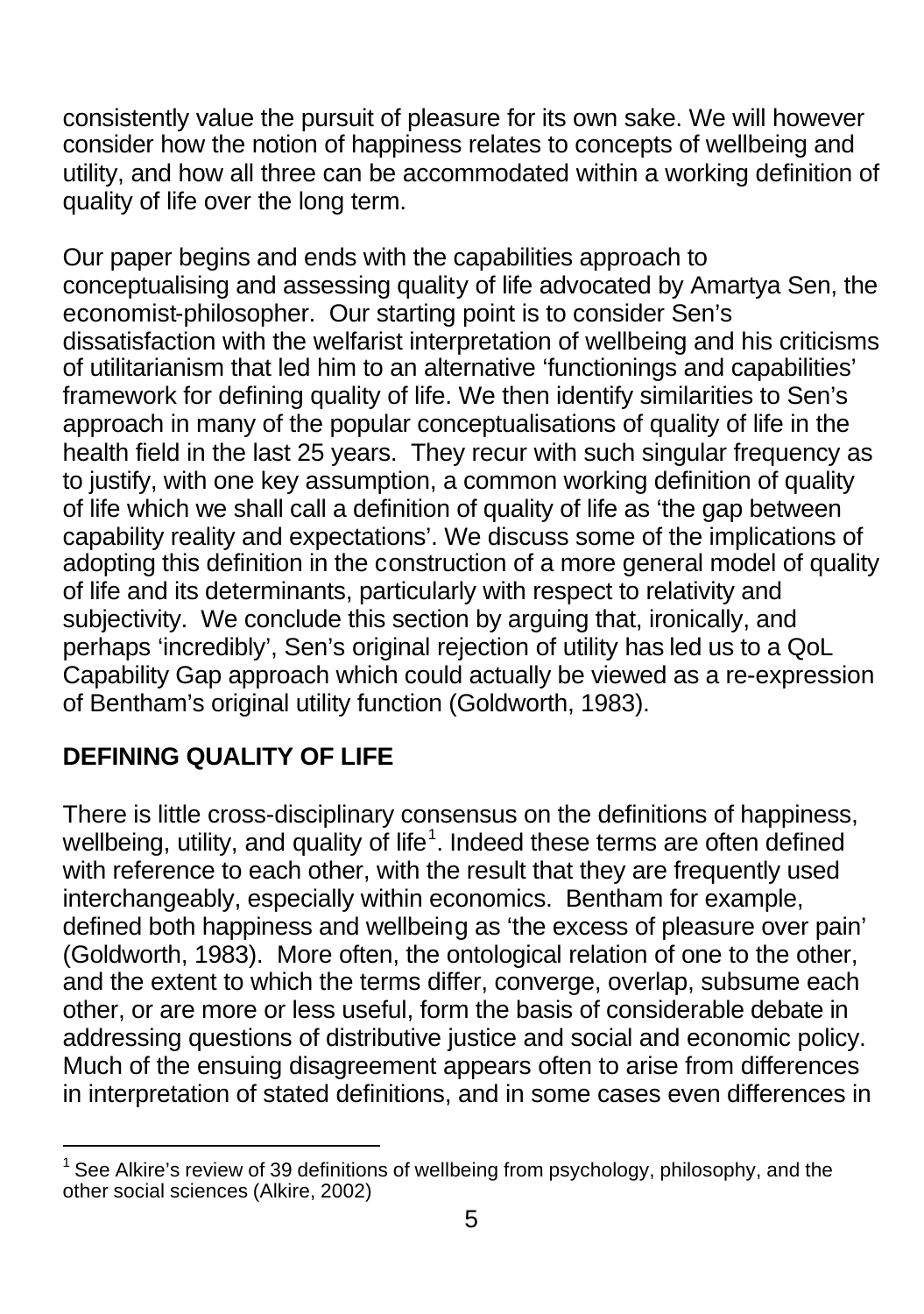translation, rather than in any fundamental differences in opinion or philosophy. These differences then compound each other, generating ever more convoluted opportunities for apparent disagreement. For example Sen is one of the most influential critics of the 'welfarist' or 'utilitarian' interpretation of wellbeing. Welfarism, according to Sen, 'values states of affairs in an informational-limited way, attaching no intrinsic importance to non-utility information'. (Sen, 1985). Sen cites three different interpretations of the term utility: 1) as a numerical representation of an individual's choice behaviour; 2) as a function of happiness; or 3) as desire fulfilment (Sen, 1985). If defined and interpreted in these ways, Sen argues, utility fails to capture other crucial 'non-utility' attributes that make up wellbeing, such as regard for others, or notions of justice. However, other interpretations of utility are possible, as can be seen from a consideration of original utility definitions. For example in his original inventory of 'pleasures', Jeremy Bentham regarded goodwill, sympathy, and honour all as varieties of pleasure to be included in a utility function (Goldworth, 1983); attributes that Sen considered to be absent from utility. Indeed Aristotle's intended meaning of the term happiness (eudemonia) extends well beyond the commonly understood meaning of happiness (particularly in the context of utilitarianism) as the fundamental motivation to pursue pleasure, avoid pain, and value positive mental states. Unlike 'hedonia', eudemonia is thought to occur when one's life is orientated towards a good end or 'telos' (e.g. 'human flourishing' or 'authentic happiness' (14). This goal can be achieved in a number of ways, for example, fulfilling one's potential through purposeful activity, living according to one's values (living 'authentically'), being intrinsically motivated, or acting in an autonomous way (Ryan & Deci, 2001). Utility as the pursuit of happiness could therefore, under an alternative interpretation of happiness, be conceived to include some of Sen's 'non-utility' attributes of wellbeing.

In our pursuit of a working definition of quality of life, let us for the moment accept Sen's interpretations of utility and his analysis of its consequent limitations in encapsulating wellbeing. In place of a utilitarian approach Sen proposes that well- being be considered in terms of a person's 'ability to do valuable acts or reach valuable states of being' (Sen, 1979). Thus the various things that a person manages to 'do' or 'be' in leading a life Sen terms 'functionings'. The 'capability' of a person 'reflects the alternative combinations of functionings the person can achieve, and from which he or she can choose one collection' (Sen, 1993). For Sen, then, a person's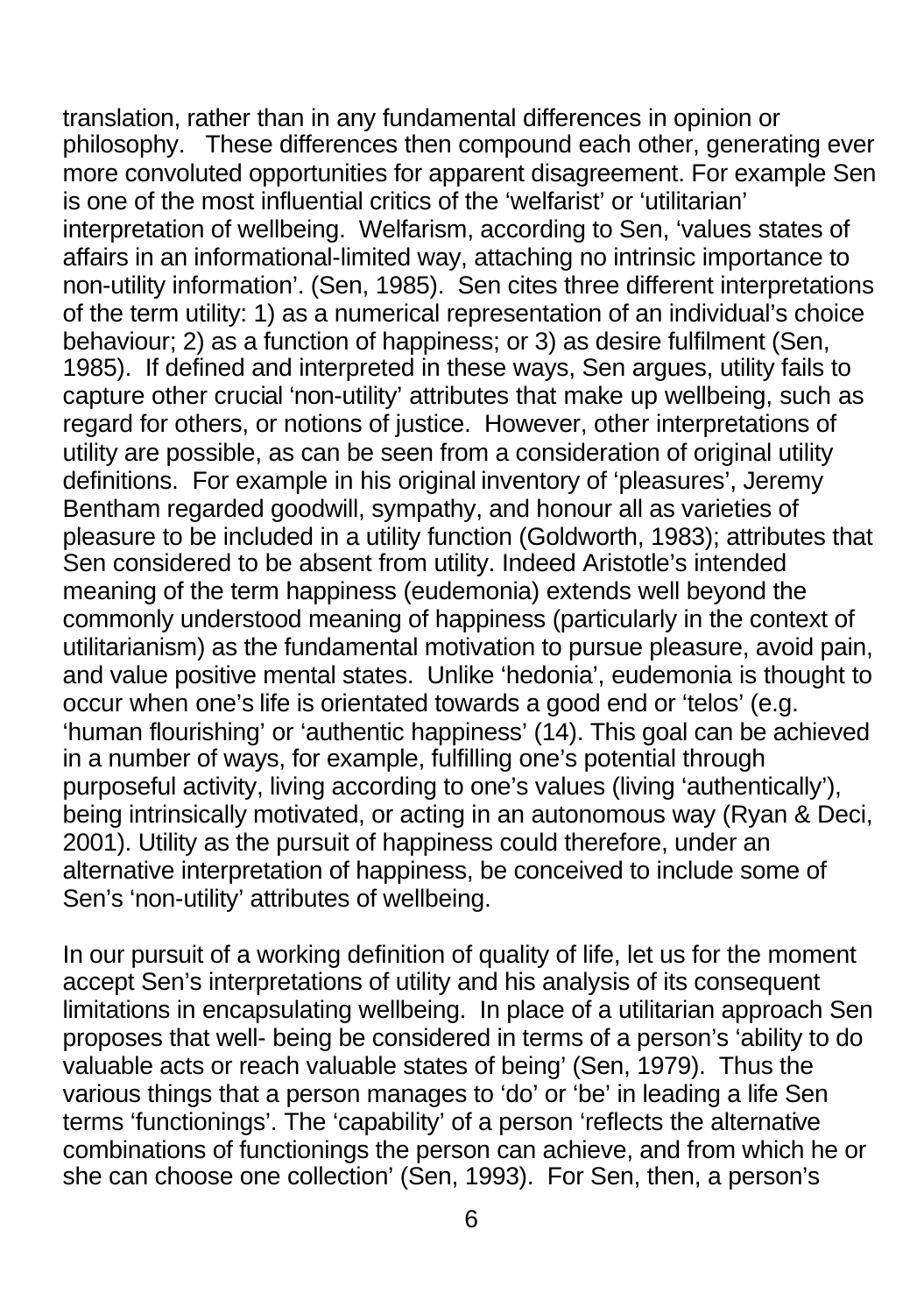wellbeing can be assessed in terms of their capability to achieve personally and socially valued functionings. At one point he even goes so far as to equate this with a definition of quality of life (Sen, 1993).

However Sen goes on to offer another definition of quality of life that expands the concept beyond their capability notion of wellbeing. First he states that 'the quality of life a person enjoys is not merely a matter of what he or she achieves, but also of what options the person has had the opportunity to choose from' (Sen, 1985); in other words it depends on the freedom to achieve and not on the achievement per se, i.e. the 'real opportunities that the person has, especially compared to others' (Sen, 1985). Of course, although Sen is thinking in broader terms, part of this freedom relates to the availability of resources and how these are deployed in a person's 'resource profile' (McGregor, 2000), which is an important component of any economic model of quality of life. The economic argument would be that we are interested in measuring quality of life because decisions have to be made about how to allocate scarce societal resources in pursuit of this goal. This link back to resources or 'goods', of course, provides another connection between Sen and more conventional economic frameworks. It is important to stress here because, rather than us asking the more abstract question about the meaning of a good life devoid of any social action, the question then becomes how much of such life can be produced by different uses of society's scarce resources and whether some resource categories, for example, cultural and material, might work against each other (we return to this question in the final section).

Secondly, in the evaluative space of human capabilities to achievement, Sen goes on to argue that a person can have objectives other than the pursuit of wellbeing. These encompass all those other goals that a person strives to achieve in life, and which give life meaning and purpose, for example living by a moral code, or duty to one's loved ones (which, again, it might be argued is consistent with standard welfare economics, but also with a eudemonic orientation in Aristotelian terms). These other objectives of human achievement he terms collectively 'agency goals' (Sen, 1984). The result is a more complex fourfold classification framework for conceptualising quality of life that includes wellbeing amongst four interdependent concepts: wellbeing achievement; wellbeing freedom; agency achievement and agency freedom (Sen, 1984; Gaspar, 2004). It would seem reasonable to express agency goals as simply another vector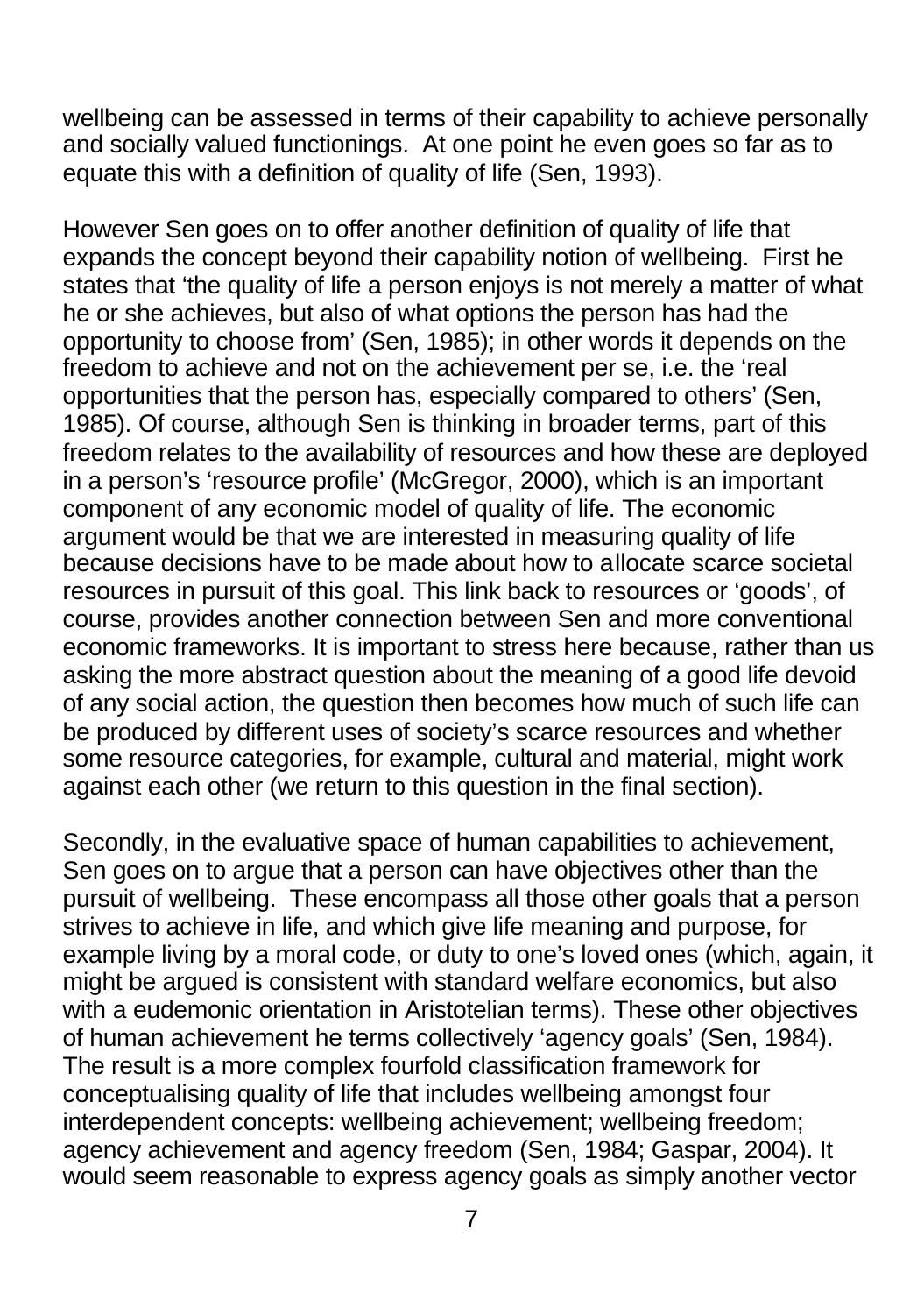of functionings ('doings' and 'beings'), which while distinct from that collection of functionings that contribute to wellbeing, can nevertheless be included amongst that collection of valued functionings that make up a person's evaluative space. One might even go so far as to conceive of agency as an essential component of wellbeing, although we acknowledge that people can experience different amounts of agency in different domains of life (eg: as a wife or an employee) and might have different expectations in these areas (Alkire, in Gough & McGregor, 2006). In a less individualistic understanding of wellbeing, the wellbeing of family and society may be understood not only as an instrumental way of achieving one's own wellbeing but an intrinsic part of it. This requires a larger notion of the self than is common in the West but would be perfectly understandable, say, to a woman from Bangladesh*.* It is important to note that Sen may not be comfortable with extending the reach even of capability, let alone wellbeing, to encompass agency achievement as the capability approach is primarily an 'opportunity concept' (Sen, 2002). However, he has acknowledged the interdependence between agency and wellbeing (Sen, 1985). For the moment, let us propose that a person's quality of life within this more parsimonious interpretation of Sen's framework can be defined as a product  $\overline{C}$ 

'…the extent to which a person's valuable functionings are achieved and the extent to which they have had the opportunity to choose from valuable options'.

How does this definition of quality of life compare with various definitions to be found in the field of health care? This area of research has seen a rapid growth in interest in the concept of quality of life in the last 25 years, and 'provides a rich ground for comparing, contrasting, and assessing different approaches' (Sen, 1993). In the UK, the NHS Research and Development Health Technology Assessment (HTA) programme commissioned a systematic review of patient-based outcome measures for use in clinical trials. This assessment included a comprehensive review of definitions of quality of life (Fitzpatrick, et al, 1998). As shown in Box 1, the authors were able to illustrate the range of definitions in the medical research and health policy literature.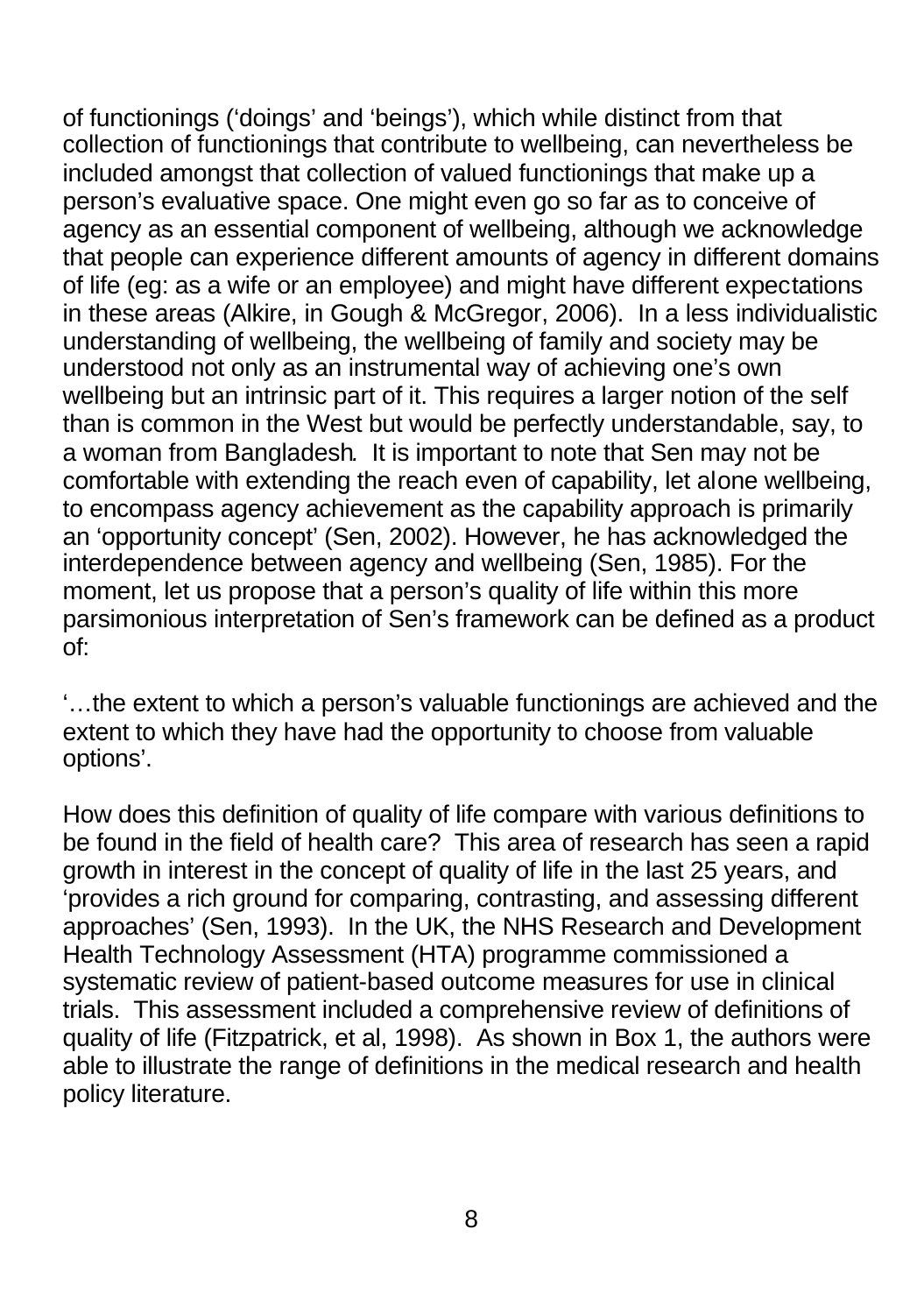#### **Box 1: Definitions of quality of life (and health-related quality of life) from the health field (23)**

 'Quality of life is an individual's perception of their position in life in the context of the culture and value systems in which they live and in relation to their goals, expectations, standards, and concerns'. (WHOQOL Group, 1993)

'Quality of life refers to patients' appraisal of and satisfaction with their current level of functioning as compared to what they perceive to be ideal'. (Cella & Tusky, 1990)

'Health-related quality of life is the value assigned to duration of life as modified by the impairment, functional states, perceptions and social opportunities that are influenced by disease, injury, treatment, or policy'. (Patrick & Erickson, 1993).

'Health-related quality of life refers to the level of wellbeing and satisfaction associated with an individual's life and how this is affected by disease, accidents and treatments from the patient's point of view'.(Lovatt, 1992)

'Quality of life is enhanced when the distance between the individual's attained and desired goals is less'. (Bergner, 1989)

'Quality of life measures the difference, or the gap, at a particular period of time, between the hopes and expectations of the individual and that individual's experiences'. (Calman, 1984)

The authors concurred with another review of competing definitions of quality of life in medical research, which concluded that the following simple definition 'captures much that is important across … different perspectives':

'Quality of life in clinical medicine represents the functional effect of an illness and its consequent therapy upon a patient, as perceived by the patient' (Schipper, et al, 1996).

This definition, and those from which it derives, show a remarkable convergence with the definition arising from Sen's capabilities framework. This would come as no surprise to Sen, as an earlier review of health care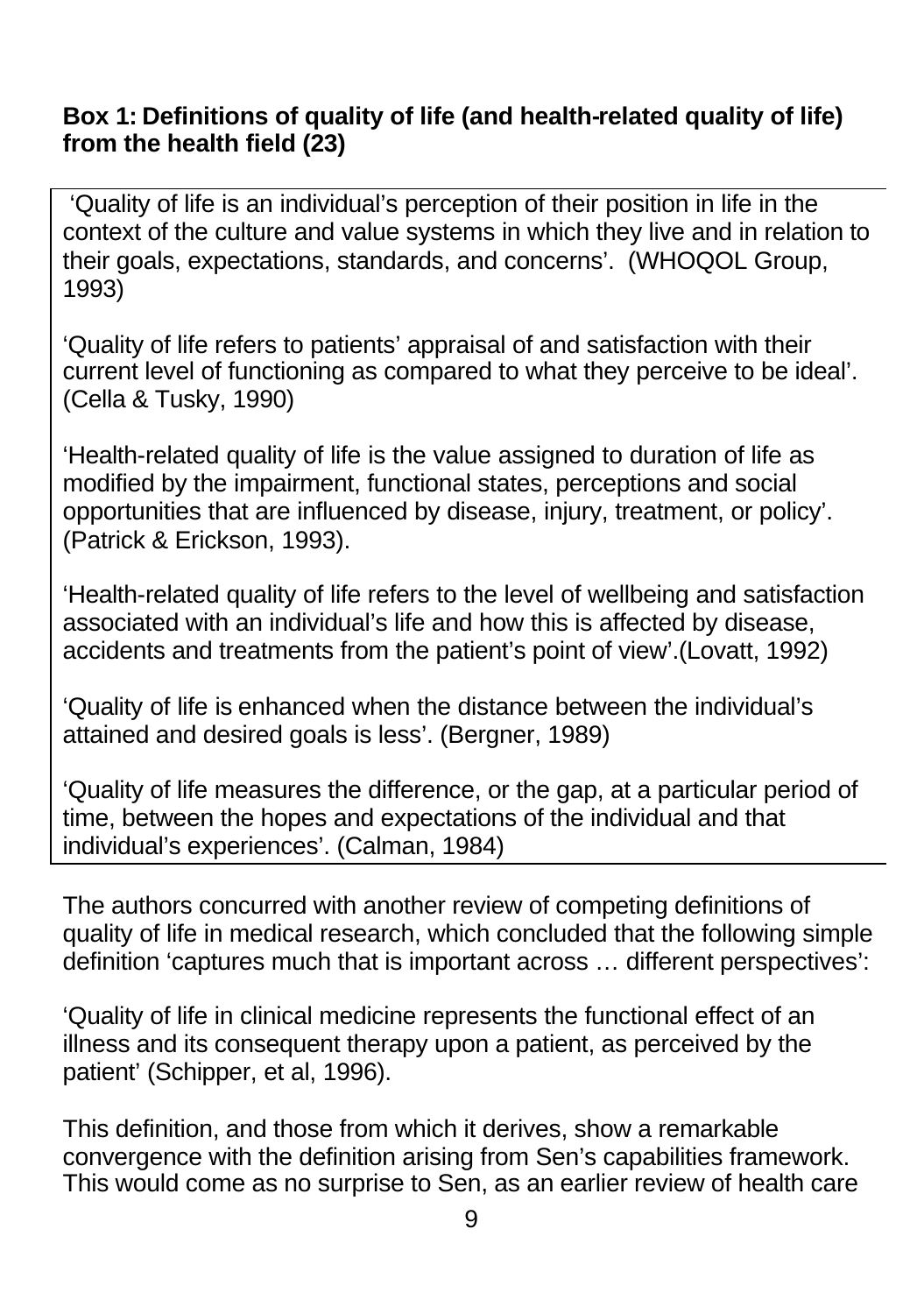measures of quality of life (Brock, 1993) prompted him to comment that '… doctors and philosophers, looking for the best way to assess the quality of patient's lives, have increasingly turned to a list of functional capabilities, not unlike those proposed in the capability literature' (Sen, 1993). If we follow the resonant concepts contained within all these definitions to the point of convergence with Sen, we seem to arrive at a definition of quality of life that has enormous intuitive appeal, owing to its potential applicability, comprehensiveness and generalisability. The definition states that:

Quality of life is the gap between what a person is capable of doing and being, and what they would like to do and be; in essence it is the gap between capability reality and expectations.

Thus where Sen suggested that quality of life 'be assessed in terms of the capability to achieve valuable functionings' (Sen, 1993), in the context of a gap hypothesis of quality of life, where the judgement about what is considered 'valuable' is made in assessing the extent to which reality matches expectations, it does not seem unreasonable to assess quality of life in terms of the gap between what a person is *actually* capable of doing and being, and what they would *like*. Introducing this notion of an *expected* or *desired* capability (which is different to a capability that one has reason to choose and value) seems to be a reasonable and novel adaptation of the capability approach. In arriving at this definition, which we will now adopt as our working definition, we have introduced a fundamental assumption not necessarily implicit in the capability approach. If quality of life is defined as we suggest, then only the person living that life is fit to judge its quality, for only they can assess the gap between their perceived expectations and current reality (Nord, 2001). In Sen's language, value judgements about the exact capability set of doings and beings to be included in individuals' evaluative space must rest, under this definition, with the individuals themselves – yet another important link with conventional economics and participatory and locally-led forms of development. While Sen acknowledges that for any but the most elementary functionings (such as being nourished), individuals may differ substantially from each other in the values they attach to different functionings, he is not prepared to commit the capabilities approach to a wholly subjectivist and relativist interpretation (Sen, 1993). This reluctance arises primarily from Sen's difficulty in accepting that the apparent human capacity to adapt to the most unfavourable of circumstances is an argument against intervention. For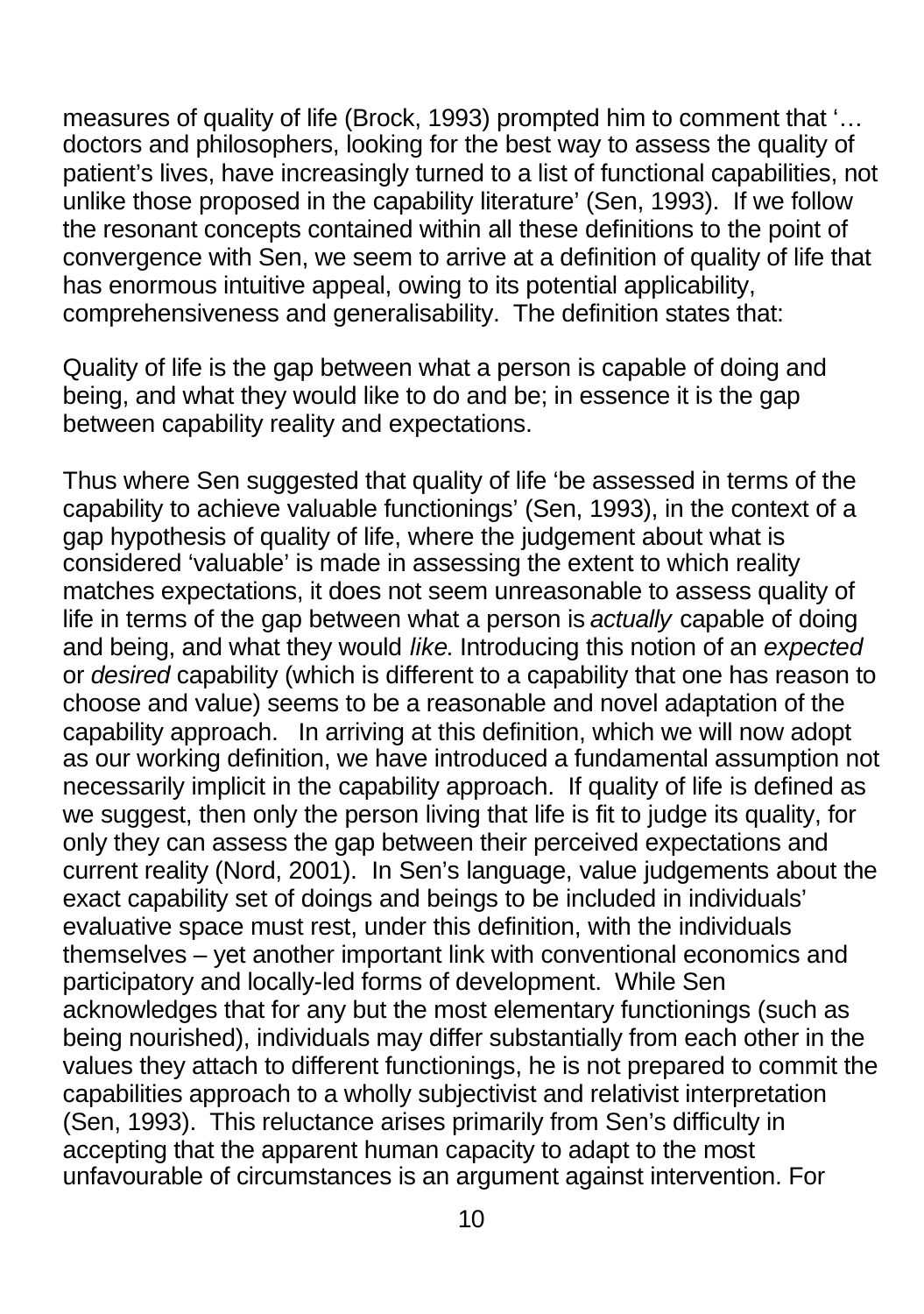example, the positive self-reported wellbeing of the 'persistently deprived', the 'perennially oppressed minorities in intolerant communities, traditionally precarious sharecroppers living in a world of uncertainty, routinely overworked sweatshop employees in exploitative economic conditions, hopelessly subdued housewives in severely sexist cultures' (Sen, 1999). Yet neither is Sen prepared to hitch his framework exclusively to the objectivist-universalist wagon, despite the pleas by followers like Nussbaum for him 'to be more radical … by introducing an objective normative account of human functioning and by describing a procedure of objective evaluation by which functionings can be assessed for their contribution to the good human life' (Nussbaum, 1988). Sen replies 'I certainly have no great objection to anyone going on that route. My difficulty with accepting that as the only route on which to travel … arises in fact, from the consideration that the use of the capability approach as such does not require taking that route, and the deliberate incompleteness of the capability approach permits other routes to be taken which also have some plausibility' (Sen, 1993).

Defining quality of life as the gap between capability expectations and reality, subjectively evaluated by the person living that life, would appear on the face of it to constitute the kind of plausible use of the capability approach to which Sen refers. Other philosophers have made a strong case that this subjectivist application of the capability approach is the only one with real validity. Arneson wryly makes this point when he states 'I doubt that the full set of my functioning capability [matters] for the assessment of my position. Whether or not my capabilities include the capability to trek to the South Pole, eat a meal at the most expensive restaurant in Omsk … matters not one bit to me, because I neither have, nor have the slightest reason to anticipate I ever will have, any desire to do any of these and a myriad other things' (Arneson, 1989).

One might attempt a reconciliation of the objective and subjective views in the context of quality of life by arguing, as Morreim does, that 'objective' quality of life assessments are only objective in the sense that they are made on the basis of inter-subjectively observable, material facts about a person weighted by some form of socially shared evaluation of how those facts impact upon that person's quality of life (Morreim, 1986). Thus a normative, 'objective' evaluation by which functionings can be assessed for their contribution to a person's quality of life is possible only in the sense that it represents the mean subjective valuation of society. However, this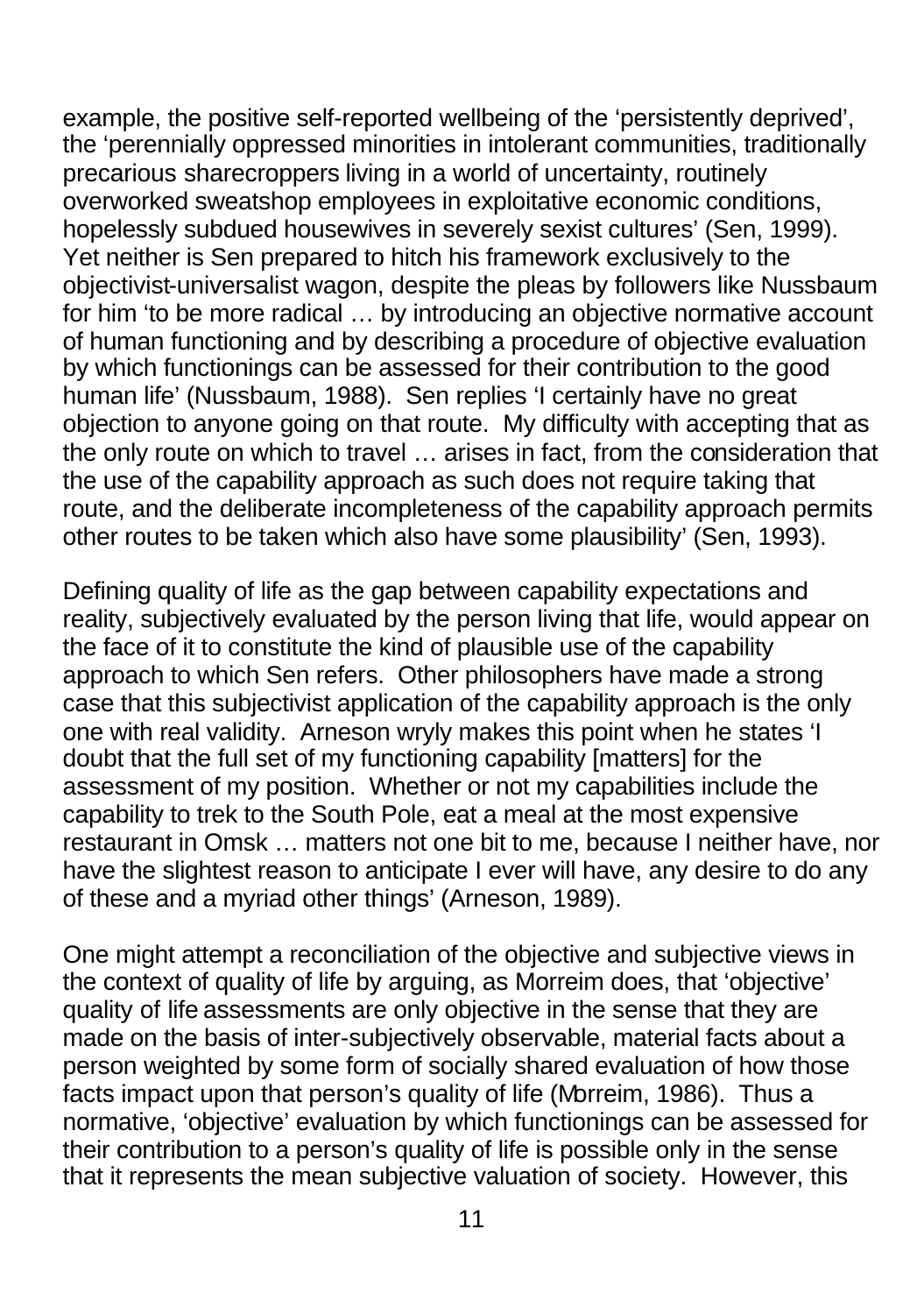presupposes that the third person valuations, made by a representative individual or group in society, of an individual's capabilities, would not differ if those same third persons were actually experiencing that life in the first person. In other words it assumes that valuations of quality of life do not vary with the position of the evaluator relative to the life being valued. We believe this not to be the case, and that the 'position-relativity' implicit in our definition of quality of life constitutes a powerful argument in its favour.

The collection of functionings, from the myriad of possibilities in the capability set, that a person values, and the extent to which they perceive that expected capabilities are achieved, will inevitably be determined by the person's personal, social and cultural location in the environment from which the valuations are made. This 'location' can be pinpointed by an as yet unknown number of parameter co-ordinates that are likely to include factors such as age, sex, personality, physiognomy, material wealth, religious and cultural beliefs, degree of autonomy, social and family relationships, physical and mental functioning, and the duration of these and many other experiences. Thus person A, who is 21 years old, female, extrovert by nature, naturally endowed with athleticism, heir to a fortune, a Muslim, with a loving extended family, and physically healthy, will almost certainly define and value the capability set of person B, who is 65 years old, male, introverted by nature, naturally unathletic, born into poverty, an atheist, living alone and a wheelchair user with painful rheumatoid arthritis for the last 20 years, very differently from person B's definition and valuation of their own capability set. It is quite likely therefore that Person A would assess Person B's quality of life as being much lower than Person B's assessment of Person B's quality of life. Neither person's assessment is 'right' or 'wrong'. However in this scenario, most would agree that in a policy context, *if* a key aim of social or economic policy is to improve the quality of life of policy beneficiaries, and *if* the aim of quality of life assessment is to inform these policy decisions, then Person A and Person B are located so far apart relative to each other in the universe of human experience that Person A's assessment of Person B's quality of life must surely be invalid *if* Person B is the intended beneficiary.

An analogy can be drawn with the physical universe, where relativity theory predicts that an observer A, standing on earth, who is asked to assess the time taken for a spaceship travelling at the speed of light to travel to a star thirty light years away, will arrive at a different value than observer B, who is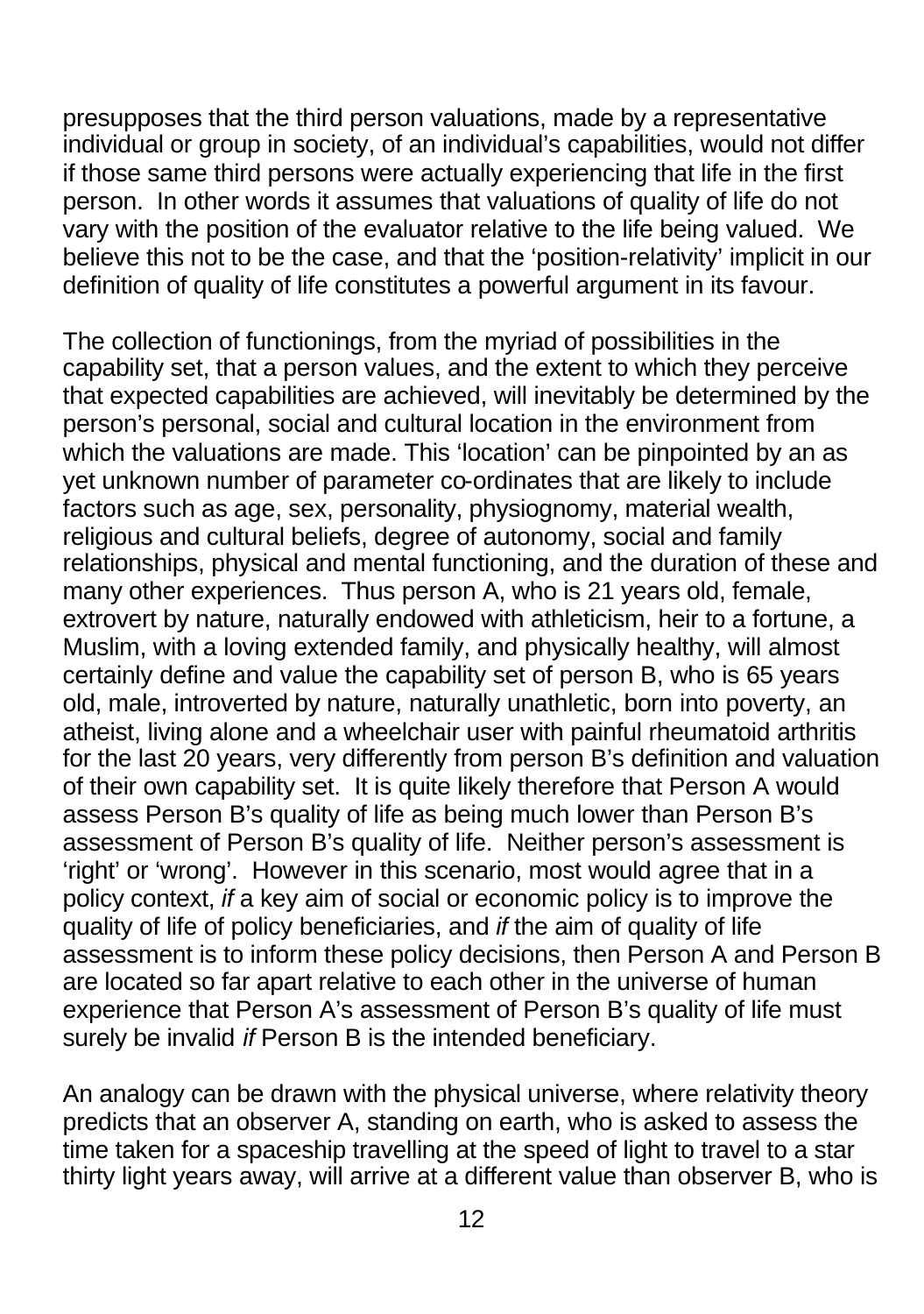sitting in the spaceship. On earth, thirty years will have passed for observer A, while for observer B no time will have elapsed. In this analogy again neither observer's assessment is right or wrong. However, *if* the aim of assessment is to inform observer B's decision to travel, then it is B's timekeeping that is valid, for B needs to know that they will not have aged 30 years during the trip (of course this analogy cannot be stretched to include a return trip, as observer A's timekeeping may then become more valid for the space traveller who may not wish to return to find their loved ones have aged 60 years! However, that consideration would then come into B's personal calculation anyway).

In the next section we provide empirical evidence for a relationship between the factors described above and quality of life that is consistent with our proposed definition. It also accommodates the phenomenon of adaptation that causes Sen such discomfort with relying on individuals' own perceptions of their quality of life, and which leads us to a general theory for quality of life and some of its causal determinants. In the final section we will return to the issue of third person valuation when we attempt a second reconciliation of the objectivist-universalist with the subjectivist-relativist views and consider whether the general theory of quality of life supports Sen's contention that equality of basic capability has certain clear advantages over other types of equality.

### **EMPIRICAL EVIDENCE FOR SOME OF THE CAUSAL DETERMINANTS OF QUALITY OF LIFE**

A phenomenon of almost as great interest to economists, behavioural economists, and psychologists as adaptive preferences is the way that people consistently mispredict the factors that determine their quality of life, or in lay person's terms, fail to understand what will really make them happy. For example, Frey and Stutzer (2004) maintain that people overestimate the extrinsic or superficial properties of goods and experiences and consequently allocate their time to activities like acquiring income and gaining status, rather than spending time on family, friends or hobbies, which would give them more lasting satisfaction. Similar observations have been made by economists like Easterlin and Kahneman (eg: in a classic paper with Schkade entitled 'Does living in California make people happy?' (Schkade & Kahneman, 1997), and by 'positive psychologists' like Kasser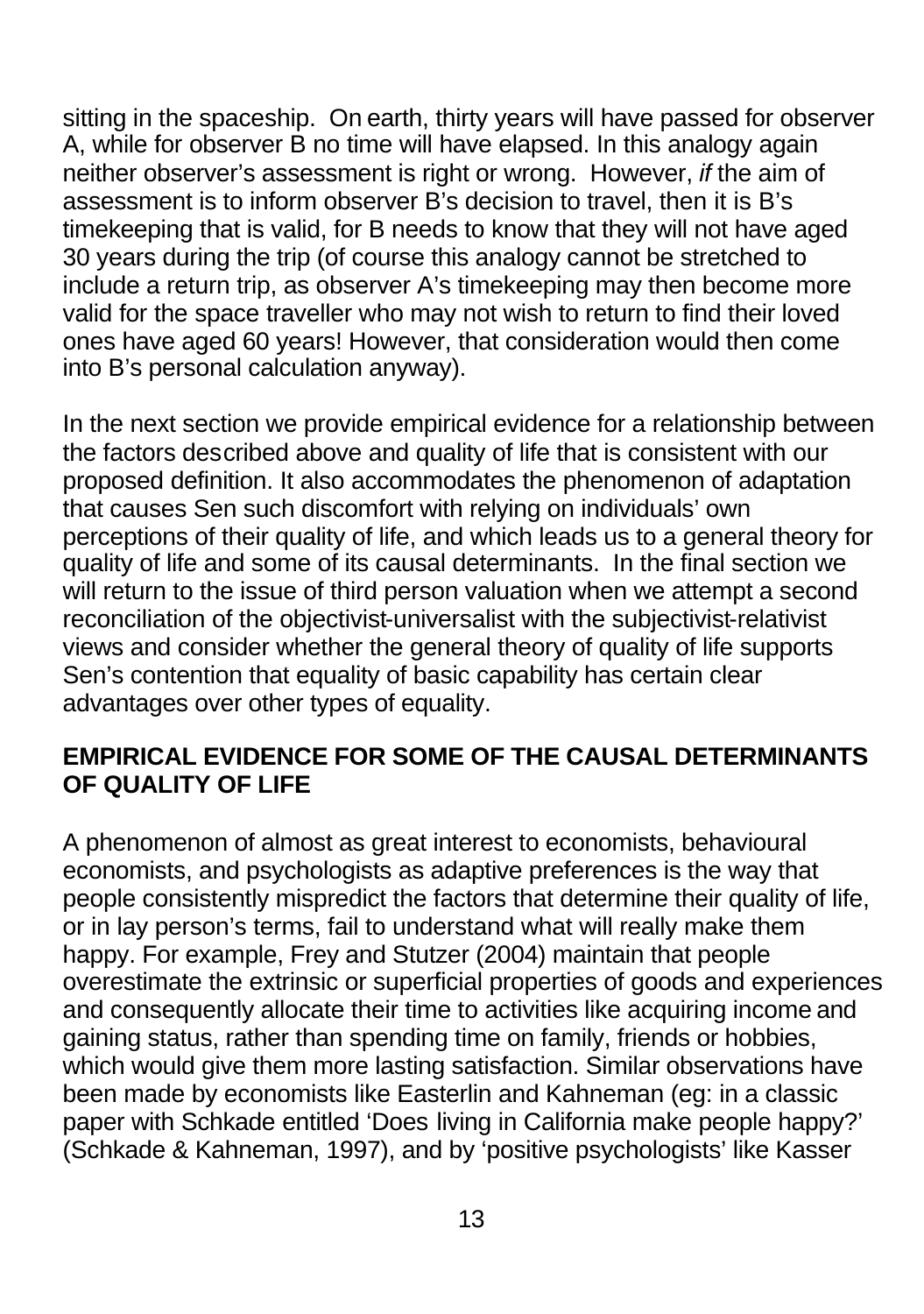(2002), who also note that intrinsically satisfying activities provide lasting satisfaction without the 'diminishing returns' that apply to personal income.

This paradox, resulting from what Schkade and Kahneman (1997) call a 'focusing illusion', partially explains why so much research has focused on the relationship between quality of life and income and why this relationship receives so much attention in this section of our paper.

#### **Income and quality of life**

It would be both insensitive and foolish to say that personal income does not matter, and its importance as a buffer may be particularly obvious in poorer countries. Oishi, et al, note that in developing countries satisfaction with financial status is a stronger predictor of life satisfaction than satisfaction with home (Oishi, et al, 1999) and Veenhoven (2001) also observes stronger within nation correlations between income and wellbeing in poor countries (confirmed by time series data in India, Mexico and Philippines). Within countries the effect of income is not uniform; while the average correlation between income and wellbeing in the USA is only 0.13 (Diener, et al, 1993) compared to .45 in the slums of Calcutta (Biswas-Diener, et al, 2001), Diener also observed a steep reduction in quality of life when household income fell below a threshold of US \$10,000 per annum, a point we explore further later in this section.

Nonetheless, personal income may matter less than we think, or for rather different reasons. For example, it seems that once people exceed 'subsistence' level, increases in income are not matched by increases in quality of life (Biswas-Diener & Diener, 2001; Cummins, 2000). In fact a recent review by Ahuvia (2002) calculated that individual income only accounted for 2 to 3 percent of the variation in individual quality of life. This is partly due to *habituation* or *adaptation*, which enables people to adjust quickly to bad news (for example, Brickman et al's classic study of the quality of life of paraplegics and lottery winners (1978) and even more quickly to good news, so, for example, gaining college tenure offers much less pleasure than anticipated. A related phenomenon is what Parducci calls the 'hedonic treadmill' (1995) where people's expectations rise in line with their reality so that happiness is always a few steps ahead. This was empirically demonstrated by Van Praag and Fritjers (1999) whose study showed that a 10% rise in actual income causes a 5% rise in required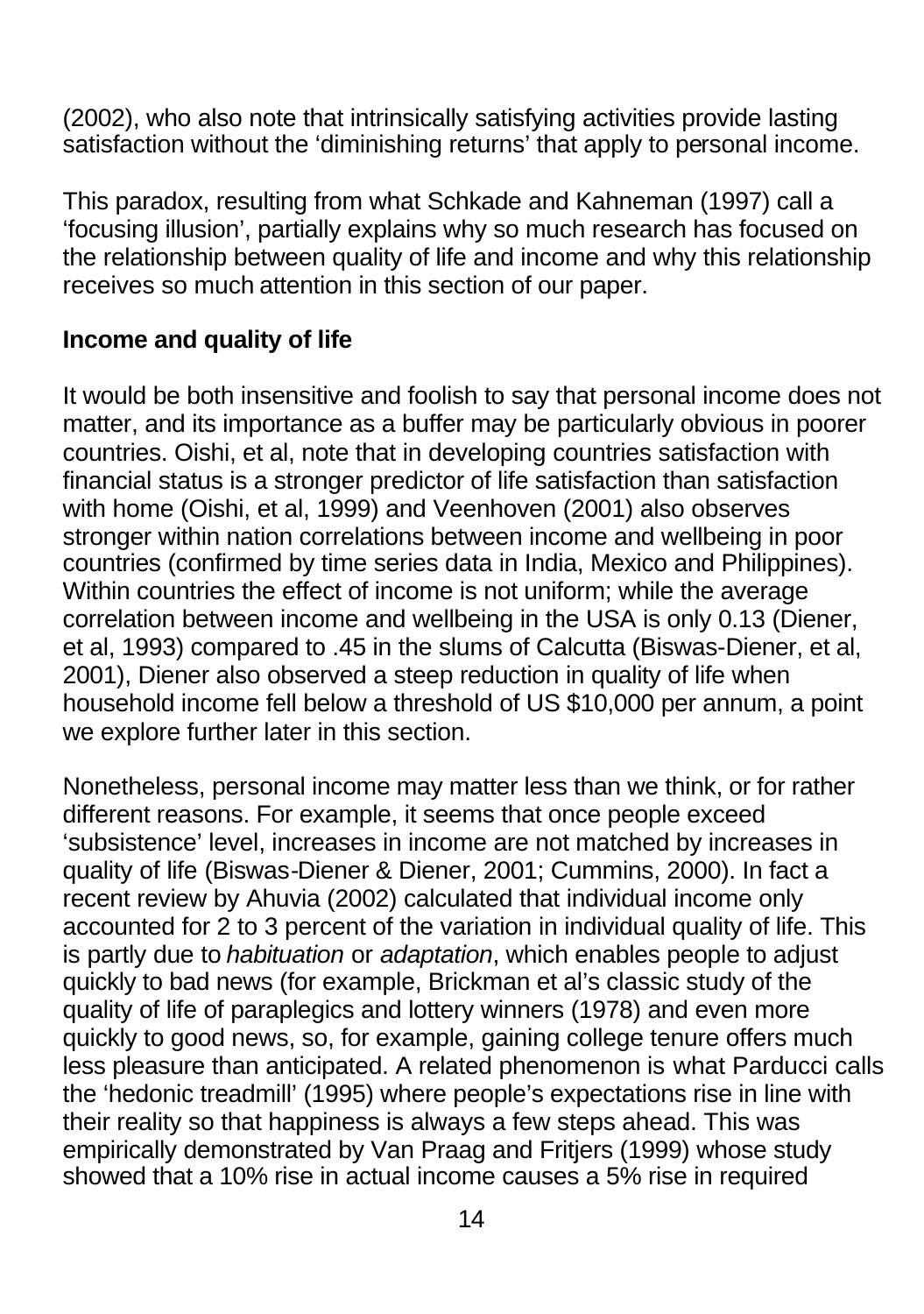income. Being materialistic or focusing on extrinsic goals like status or wealth can actually reduce people's satisfaction with life, even where the goal pursuit is successful (Kasser, 2002). The experience of intense pleasure has also been hypothesised to damage people's long-term life satisfaction by altering the 'set point' at which people experience good Quality of life, making ordinary life much less satisfying (Van Praag & Fritjers, 1999). In the next section we introduce the concept of the 'homeostasis of subjective wellbeing' as an explanation for the mechanism through which such adaptations operate.

Another important influence on quality of life comes from *social comparison* or *rivalry*, which affects people's judgement of whether they're meeting their goals and living a good life. For example, Graham's work in Russia and Peru (Eggers, et al, 2004; Graham & Felton 2005) and Fafchamp's in Nepal (2003) suggests that rivalry is one of the most important determinants of subjective wellbeing. Their hypothesis is supported by the recent finding that the increase in Russian unemployment in 2001 correlated with a commensurate increase in life satisfaction; suggesting that "when individuals observe their peers suffering in a troubled economy, they lower their standards of what is good enough. All else equal, they thus perceive themselves to be better off in worse times" (Eggars, et al, 2004). A similar phenomenon is the 'frustrated achievers' identified by Graham and Pettinato (2001). These are people in poorer countries who despite experiencing rapid increases in their income have actually become less happy because their aspirations have grown even faster.

Between nation comparisons of wealth and SWB appear to mirror within nation correlations between SWB and personal income (Veenhoven, 1991; Diener & Suh, 1999), demonstrating the same diminishing returns. While there are substantial correlations between wellbeing and per capita income across nations (between .50 and .70) (Diener & Biswas-Diener, 2002), when the sample is limited to countries with an average per capita income of over \$10,000, they reduce to 0.08 (Diener & Seligman, 2004). Further evidence for diminishing returns comes from Helliwell's analysis of data from the World Values Survey (conducted in 49 countries in 1980-82, 90-91 and 95- 97), which demonstrates that happiness only increases with rises in national income when the average individual income is below \$15,000 (Helliwell, 2003). This trend can be seen in figure 1 below, which illustrates the inverted 'hockey-stick' 'dose response' curve discussed later in the paper.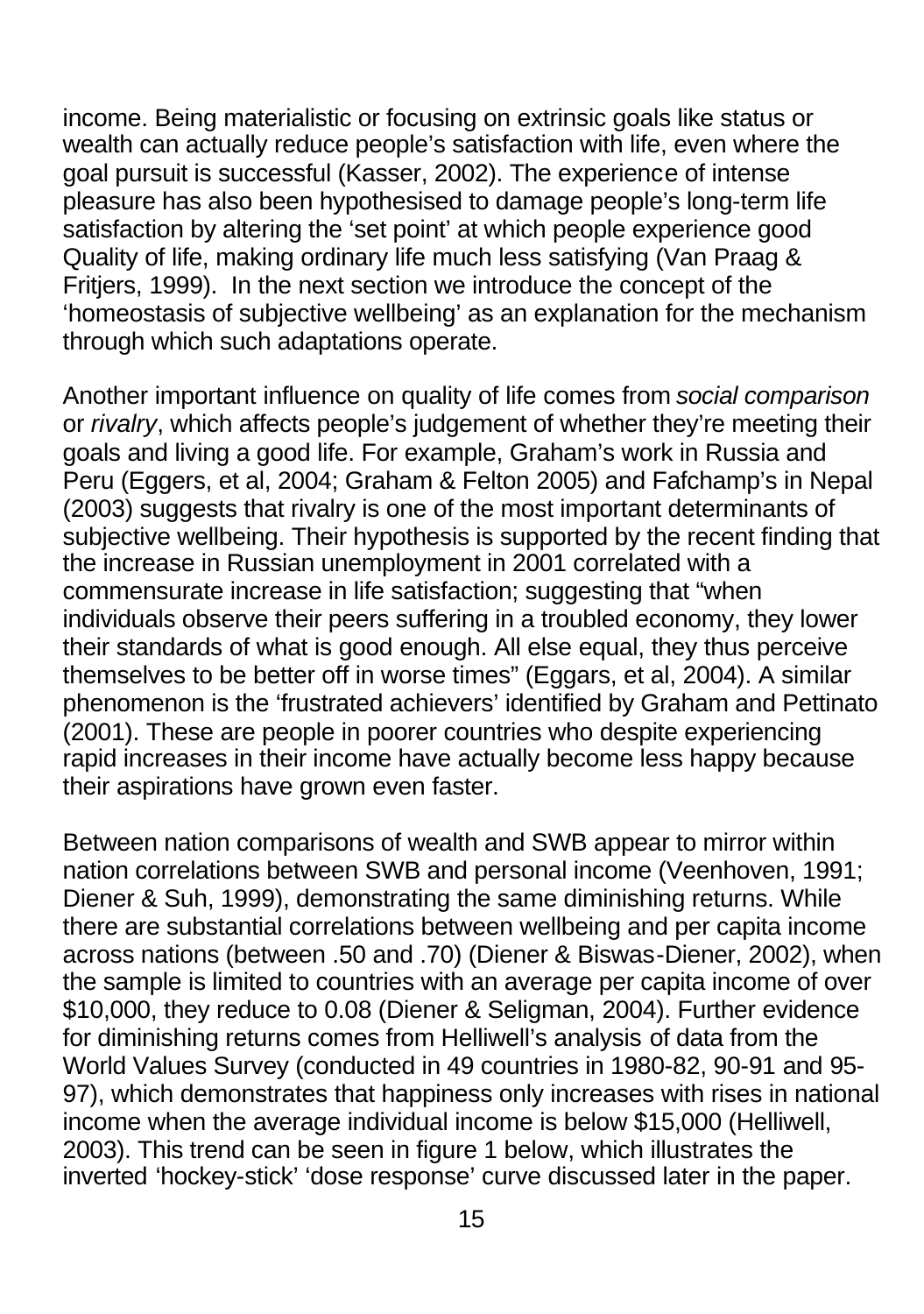**Figure 1: Subjective well-being by level of economic development. World Values Surveys; GNP/capita purchasing power estimates from World Bank, World development report, 1997 (Fafchamps & Shilpi, 2003).**



Inglehardt et al (2000) and Veenhoven (1991) use Maslow's hierarchical theory of need satisfaction (Maslow, 1954) to explain the curve, suggesting that once basic needs are met, people move to a 'post-materialist' phase where they focus on self-actualisation. Another interesting research question suggested by the curve is that not every poor country reports correspondingly low SWB (Suh, 2000). This has been described as the 'Latin American effect<sup>2</sup> as the majority of Latin American counties (eg: Columbia, Mexico and Venezula) are only slightly below the level of SWB

 2 Interestingly, the Latin American effect also distorts data on income inequality where, because people are generally satisfied in Latin American countries (despite unequal distribution of income), inequality appears to have a positive effect on wellbeing! (Bjornskov, 2003).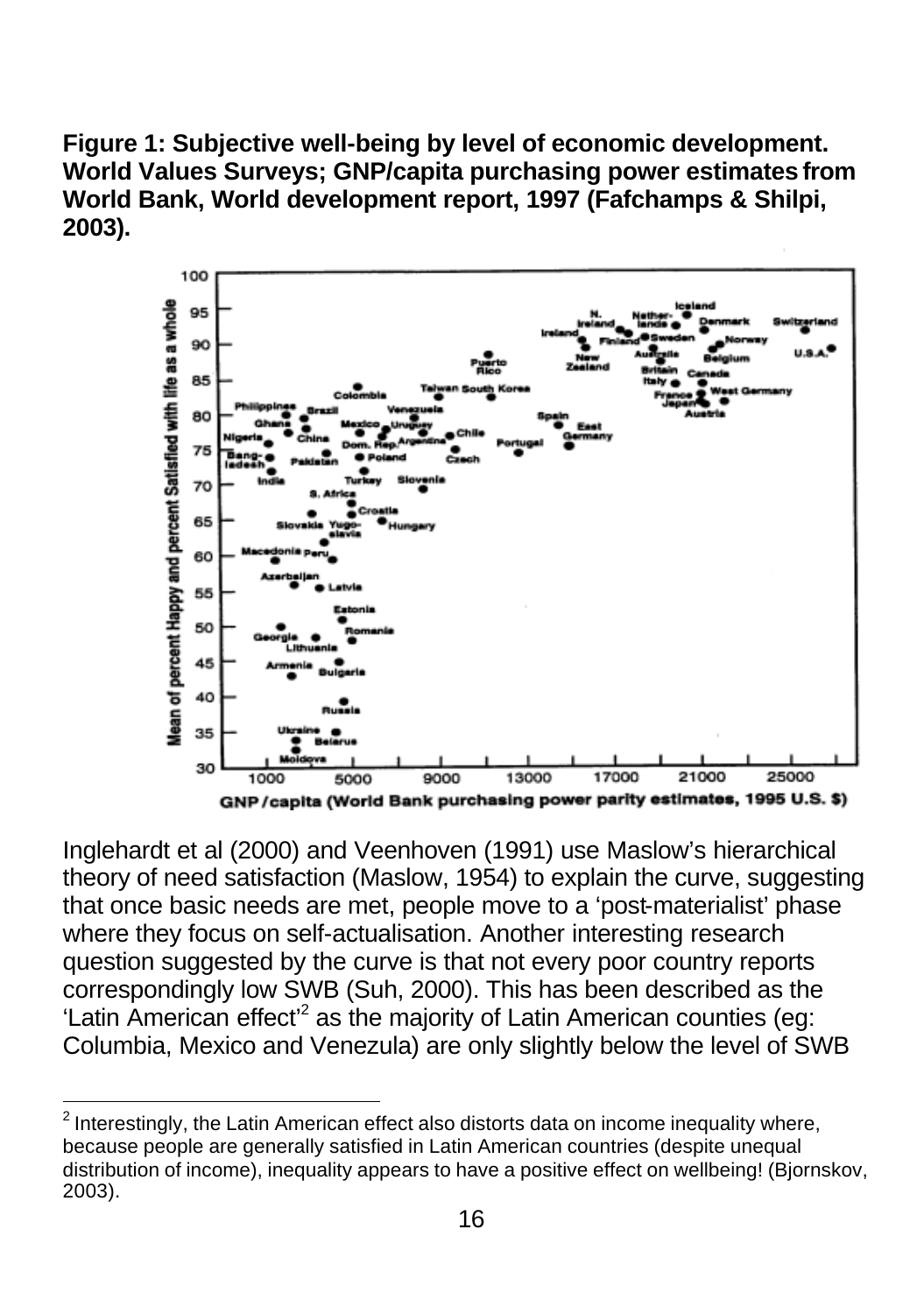reported in Western Europe, North America, and Australasia, despite considerably lower GNP per capita. The opposite effect can be seen with Japan where there has been no change in happiness since 1960, despite a six-fold rise in income per head (Diener & Suh, 1999; Frey & Stutzer, 2002).

This is not entirely a cultural artefact as the growth in prosperity in Europe and North America during the past 30 years has also not been matched by a corresponding rise in quality of life (Diener & Biswas-Diener, 2002). For example, according to the Euro-barometer statistics from the early 70s there has been no increase in happiness in the sample as a whole and only Denmark and Italy report that they are happier (Ingelhardt & Klingermann, (2000). Easterlin's exploration of the distribution of happiness in the US between 1975 and 1996 came to a similar conclusion; despite changes in absolute income the same proportion of people in the top and bottom quartile described themselves as happy (2004). The level of happiness also remained flat within each cohort, despite rises in income across the life span. Easterlin's findings appear to support not only the threshold theory of SWB, but also the influence of social comparison on individual judgements of life satisfaction and happiness. The US figures may also be explained by a corresponding rise in measures of 'ill-being' over the same period, for example, a 10 fold increase in recorded depression and anxiety over the past 50 years (Twenge, 2000), and a decline in levels of trust (Putnam, 2000) and social connection (Helliwell, 2003).

### **Social relationships and quality of life**

The decline in social connection is an especially worrying trend as there is much evidence to suggest that social relationships are both a source of satisfaction and pleasure in their own right and an important buffer for environmental stressors. The 'third variable' of social relationships may explain findings like the similar life satisfaction scores of the 400 richest Americans on the Forbes list and a sample of Maasai herders (5.8 and 5.7 out of 10). It may also explain the dissimilar scores of slum dwellers in Calcutta and homeless people in California, where the former are sustained by their social networks and relationships of mutual respect, while the latter are isolated and marginalized (4.6 and 2.9 out of 10, (Biswas-Diener & Diener, 2001). A similar pattern was found in Veedon's study of chawl dwellers in Bombay where the group that earned the most money and had the highest quality accommodation was also the unhappiest as their work in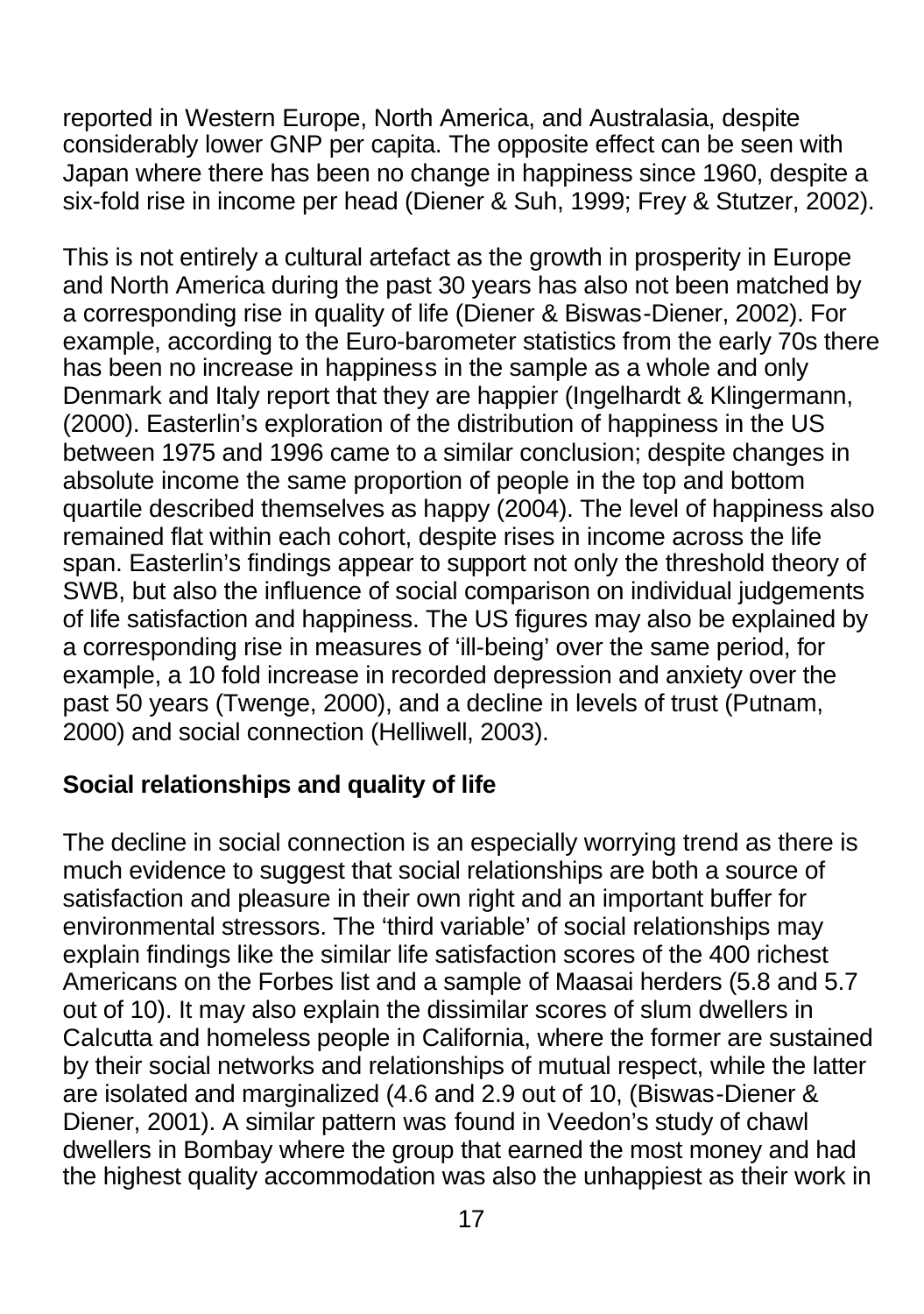the sex trade had isolated them from friends and family (Veedon, 2004). Social relationships may be the fulcrum of what Veenhoven calls the subtle balance of environmental 'liveability' and personal 'lifeability' (or capabilities) that generates and maintains good quality of life (Veenhoven, 2000). The way social relationships enhance people's quality of life has been extensively documented, for example, Kahneman et al's study of the daily activity of one thousand 'working women' found that on almost all occasions (14 out of 15) people experienced more pleasure doing activities with others than on their own (Kahneman, et al, 2003). This is supported by Pavot et al (1990) who noted that people experience more positive emotions in the company of others than on their own.

# **Religious and spiritual beliefs and quality of life**

One important source of social relationships is religious practice, which may explain why people who characterise themselves as religious tend to experience greater wellbeing than non-religious people and are 'buffered' against economic and personal 'shocks'. Interestingly, this trend continues when 'being religious' is broken down into its component parts, for example, having religious faith (Clark, et al, 2004) and attending church regularly (Helliwell, 2003), and extended to include spirituality and personal beliefs (O'Connell, et al, 2003; WHOQOL-HIV Group, 2004). 'Authenticity', or behaving in accordance with ones values and personality, also appears to be an important aspect of a good quality of life in Europe and the US (Waterman, 1993; Sheldon & Kasser, 1998; Burnstein, et al, 1998) and forms part of what Seligman, the founder of positive psychology, characterises as 'authentic happiness' (2000). However, its cross-cultural applicability has been questioned (Suh, 2000) as it clearly stems from the hedonic-eudemonic debate that has split European philosophy post-Aristotle.

# **Political participation and quality of life**

Political freedom and participation has been identified as such an important influence on quality of life that the correlations between average SWB and average per capita income are substantially reduced when researchers statistically control for the quality of the government (Helliwell, 2003; Inglehardt & Klingermann, 2000). Frey and Stutzer's study of the Swiss cantons with the most and least frequent referenda, observed a difference in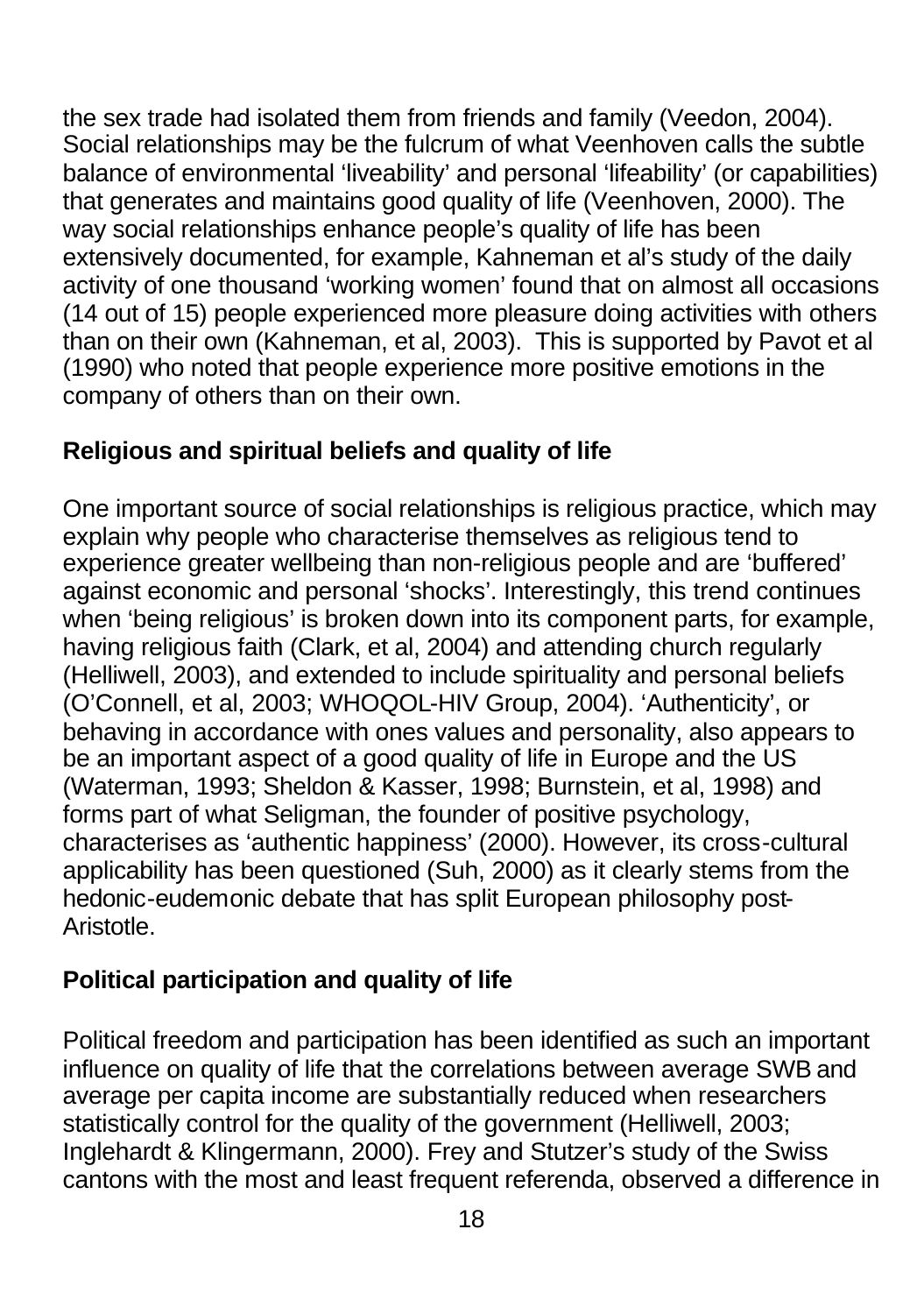happiness between the cantons equal to what would be caused by a doubling of income (2002). These findings have also been confirmed in poorer countries, for example, Valerie Moller's South African research unit has chronicled the unhappiness of the majority population under Apartheid (Moller, 1994 and 1995), and Ingelhardt and Klingermann (2000) have used data from the World Values Survey to show an almost linear relationship between reversed Freedom House ratings for civil liberties and political rights and SWB between 1982 and 1998. Political instability also appears to reduce Quality of life, as shown by the decline in the reported SWB of Russians from 70% to 38% between 1981 and 1996 while GDP per capita remained roughly the same (Inglehardt & Klingermann, 2000). Similarly, the lowest SWB score ever recorded (1.6 on a 10 point scale) occurred following the overthrow of the government of the Dominican Republic.

# **Life events and quality of life**

Material inequality appears to be important, but findings differ between studies and contexts. For example, inequality has a negative effect on happiness in Europe, but not in the US, possibly due to 'inequality aversion' on the part of the Europeans and greater faith in upward social mobility on the part of the Americans (Alesina & MacCulloch, 2004). Unemployment, however, has a huge psychological impact, which exceeds what would be expected from the loss of income (Di Tella, et al, 2002) and continues over several years, even after people have found a second job at an almost equal salary (Clark, et al, 2004). The impact of unemployment is especially acute in wealthier countries (Helliwell, 2003), in regions where unemployment is low (Clark, et al, 2001) and among people who 'cycle' between employment and unemployment (Winkelmann & Winkelmann, 1998). However, its effects even extend to people in the same country who have neither lost their job nor taken a pay cut (Di Tella and MacCulloch, 2001).

On an individual level, life events like bereavement from partner or child have a large and lasting impact on SWB; two separate longitudinal studies of widows noted that their quality of life never returned to its former level (Stroebe, et al, 1996; Lucas, et al, 2003). Curiously, for other events (for example, disablement) adaptation seems to be fairly swift (Cummins & Nistico, 2002; Suh, 1996); Winter, 1999). The difference in people's capacity to adapt to these different types of events may relate to the fundamental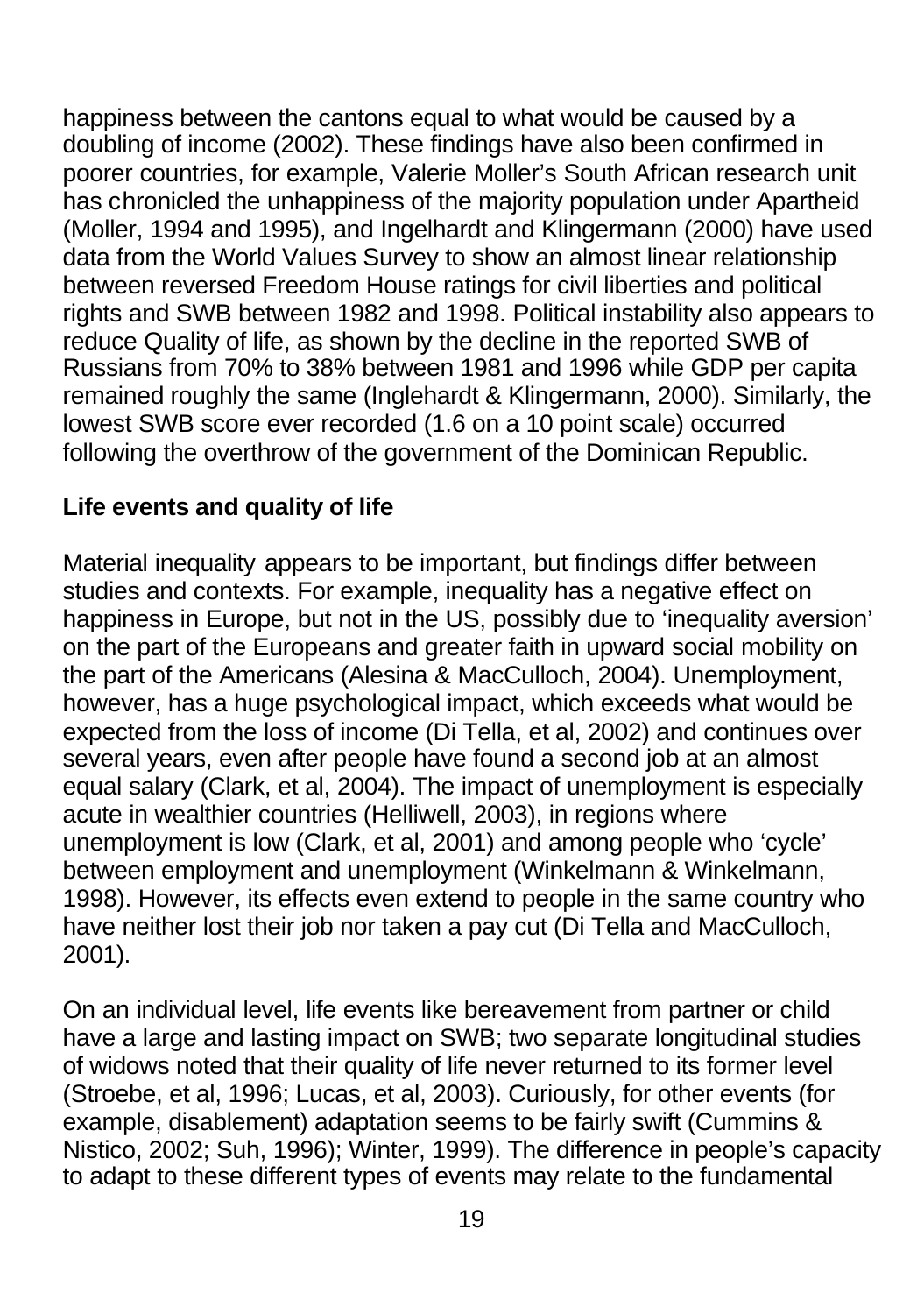human need for 'relatedness', which we addressed earlier; namely the need to feel a sense of belonging and have close and long term social relationships (Sherman, et al, 2000; Myers, 1999; Baumeister & Leary, 1995).

# **Stable determinants of quality of life**

While policy-makers can influence the distribution of income and opportunities for political participation and create environments that support social relationships, there are obviously some important determinants of quality of life that they cannot change. Foremost among these is the genetic component of quality of life, which helps explain its stability over time (Magnus, et al, 1993). For example, Diener and Larsen (1993) note that the presence of positive and negative affect, which may be part of people's genetic make up, has a far stronger influence on happiness than events. Similarly, Kahneman et al's study of the daily activity of Texan women found that only 6% of the variance in their happiness could be attributed to the activity they were engaged in (eg: reading, shopping) while 40% was attributable to the person experiencing it (2003). The genetic component is expressed both directly through inheritance where twin studies suggest that genes account for around half the variance in quality of life (Newman, et al, 1998), and indirectly via the 'big five' personality traits (Deneve, 1999). For example, Lykken and Tellegen (1996) noted correlations of 0.44 for identical twins and 0.08 for non-identical, which were stable over five to ten years and even occurred when the twins had been raised apart; and Deneve and Cooper (1998) observed that extraversion correlates positively and strongly with SWB, a finding that is replicated cross-culturally<sup>3</sup> (Lucas, et al, 2000).

Surprisingly, socio-demographic characteristics like gender have less influence than might be expected (Cummins, 1995). For example, Ingelhart notes that women are marginally happier than men but also report higher levels of depression (1990). In some studies, age has been shown to have relatively little effect on quality of life (Carstensen, 1998; Mroczek & Kolarz, 1998; Diener & Lucas, 2000), although other researchers have noted a Ushaped distribution of scores where young and old people report being

 3 Davern and Cummins suggests that the observed influence of personality on QoL (or at least extraversion and neuroticism) is due to its link to 'core affect', which is at least partially biologically based and drives the homeostatic system (2005) and Russell (2003).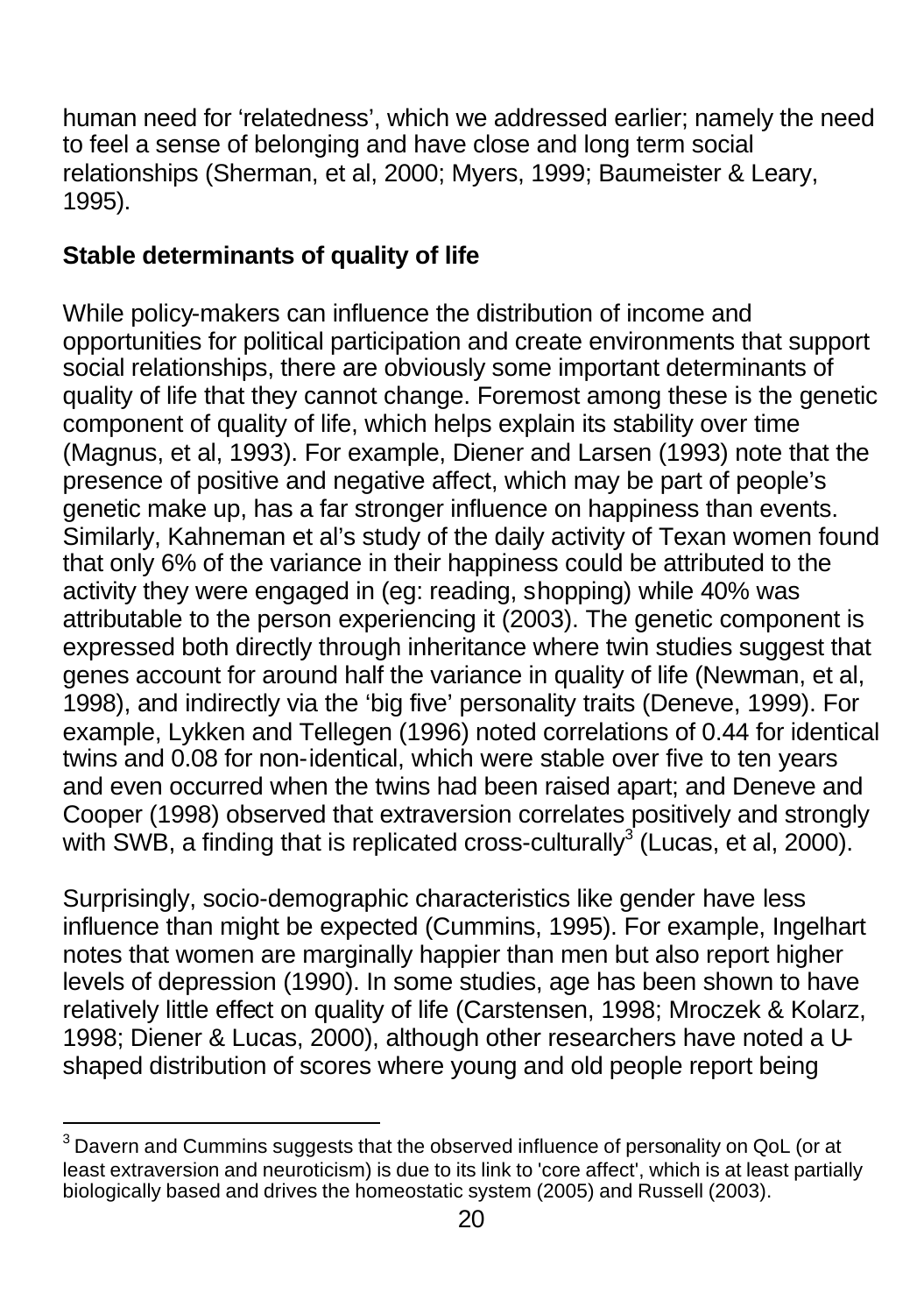happier than the middle-aged, possibly due to the dual burden of caring for parents and children, with the 'unhappiest' age band being 30 to 35 (Frey, 2002; Inglehardt, 1990). Studies however, have shown a positive relationship between age and SWB in Europe and North America, despite a related decline in physical health. While self-reported health is strongly related to happiness, with for example Marmot's study of British civil servants in Whitehall reporting a correlation of .60 between subjective poor health and low life satisfaction, this is not so for objective health (Seligman, 2002). The exception to this is chronic, disabling, and largely invisible conditions like chronic pain (Brief, et al, 1993), fibromyalgia, and rheumatoid arthritis (Celiker & Borman, 2001). Unsurprisingly, depression and anxiety also significantly lower Quality of life (Koivumaa-Honkanen, et al, 2001) and this effect extends to other family members, especially when parents and children are acting as carers.

# **TOWARDS A GENERAL THEORY: A PROPOSED MODEL**

The previous section reviewed a selection of empirical studies on the relationship between people's quality of life (and related concepts of subjective wellbeing and happiness), and possible causal or mediating variables. Some of the variables that seem to stabilise people's quality of life are not open to mediation (for example, personality traits such as extroversion); however, the cultivation of others such as strong relationships and political engagement can be supported, or at least not inhibited. The destabilising variables are surprisingly few in number (economic crisis, political violence, loss of loved ones, severe pain and depression), possibly due to the power of a cognitive homeostatic mechanism, which we describe later in the paper. These phenomena also appear to be related and to cut across all levels (international, national, local), although their effects are experienced by individuals and their families.

The results give a mixed picture, and any interpretation can only be tentative, particularly where the aim is to integrate the findings with our definition of quality of life in order to propose an explanatory model and a general theory of quality of life. There are a number of reasons for this. First, very few of the studies we describe purported to measure quality of life in precisely the way we have defined it (although the work of Michalos (1985; 2004) comes very close. A similar theory developed in health-related QoL ('Calman's gap' [Cella & Tulsky, 1990]) and formed the basis for the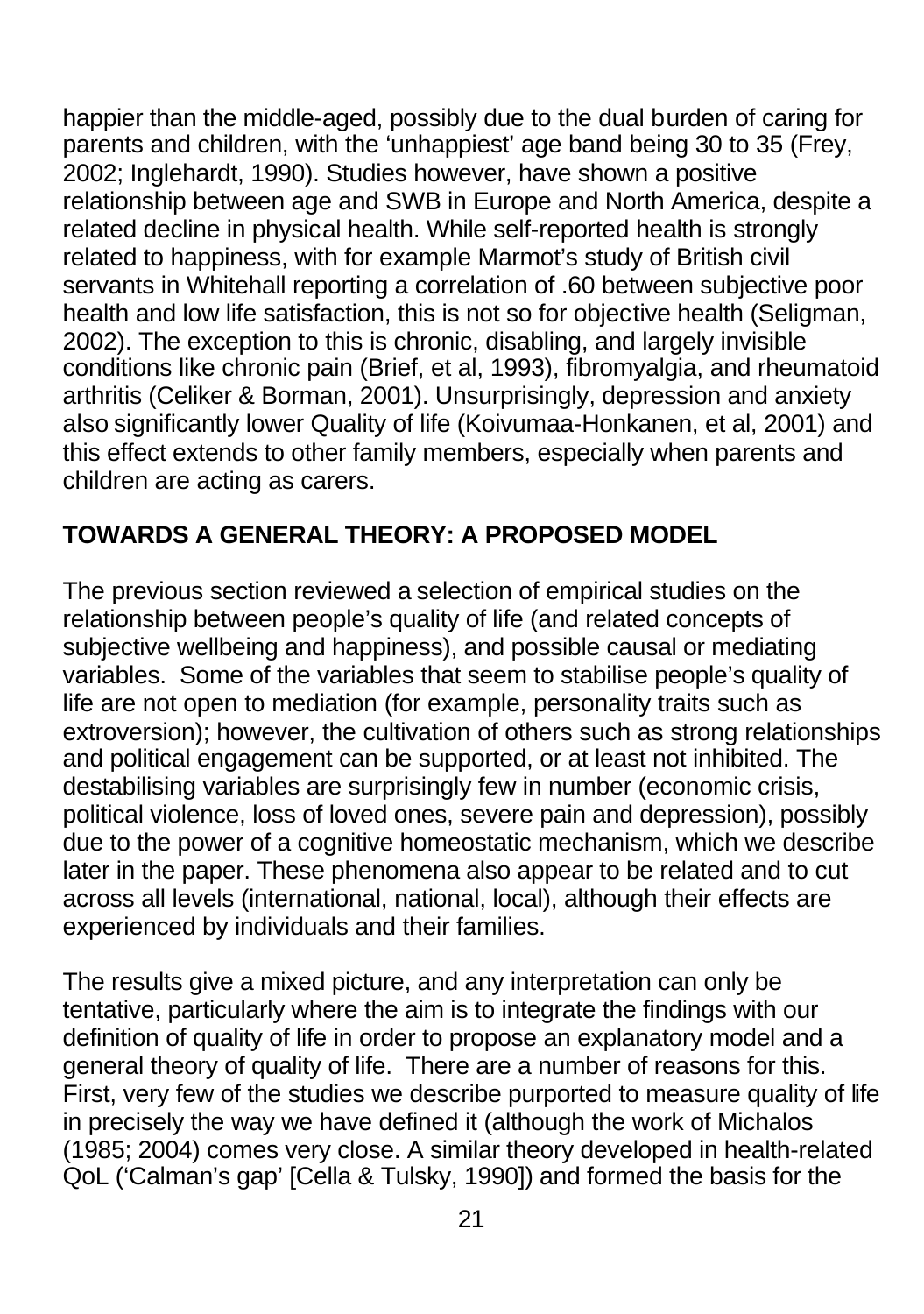Patient Generated Index, an 'individualised QoL' measure, which was developed by one of the authors of this paper<sup>4</sup> (Ruta, et al, 1994). Second, even for the other concepts such as wellbeing, no standard definitions were used consistently across studies, reflecting the infrequency of collaborations across countries or disciplines (Camfield, 2004). Third, study design, measurement techniques, the level at which the measurement was taking place, and methods of analysis also showed considerable variation, which is not surprising given the breadth of different disciplines and fields from which the studies were drawn, the lack of a clear and agreed understanding of the nature of many of the causal variables under investigation and the time span over which the work was undertaken. Perhaps the greatest challenge to interpretation however arises from the sheer scope and complexity required of a general theory. All these factors might seem to vindicate those 'impossibles' who counselled against even considering a general theory.

Yet some semblance of coherence may be discerned from the evidence presented, and the distinct, if embryonic, form of a unifying theory begins to emerge, when the data are re-examined through the lens of the definition of quality of life as the expectations-reality capability gap. A further building block for an emergent model is required however, which together with our definition, and Sen's original capabilities framework, bring the lens into sharper focus. It is a homeostatic mechanism for quality of life maintenance proposed by Cummins and Nistico (2002).

### **Building on the reality-expectations capabilities gap**

 $\overline{\phantom{a}}$ 

The definition of quality of life as the gap between capability expectations and reality may be viewed as the final outcome of a causal pathway that begins with goods and resources and in which functionings/valued capabilities constitute the intermediate causal step (see figure 2). If one accepts, as discussed earlier, agency as an intermediate outcome and a particular vector of valued functionings, to be weighed against the other intermediate outcome and vector, wellbeing (a person's 'ability to do valuable acts or reach valuable states of being'), by the individual, for its relative contribution to their evaluative space, then the capability

<sup>4</sup> The scope of the PGI was extended beyond healthcare with the development of the Person Generated Index (Ruta, 1998)., which has recently been validated in Bangladesh, Ethiopia, and Thailand (Ruta, et al, 2004).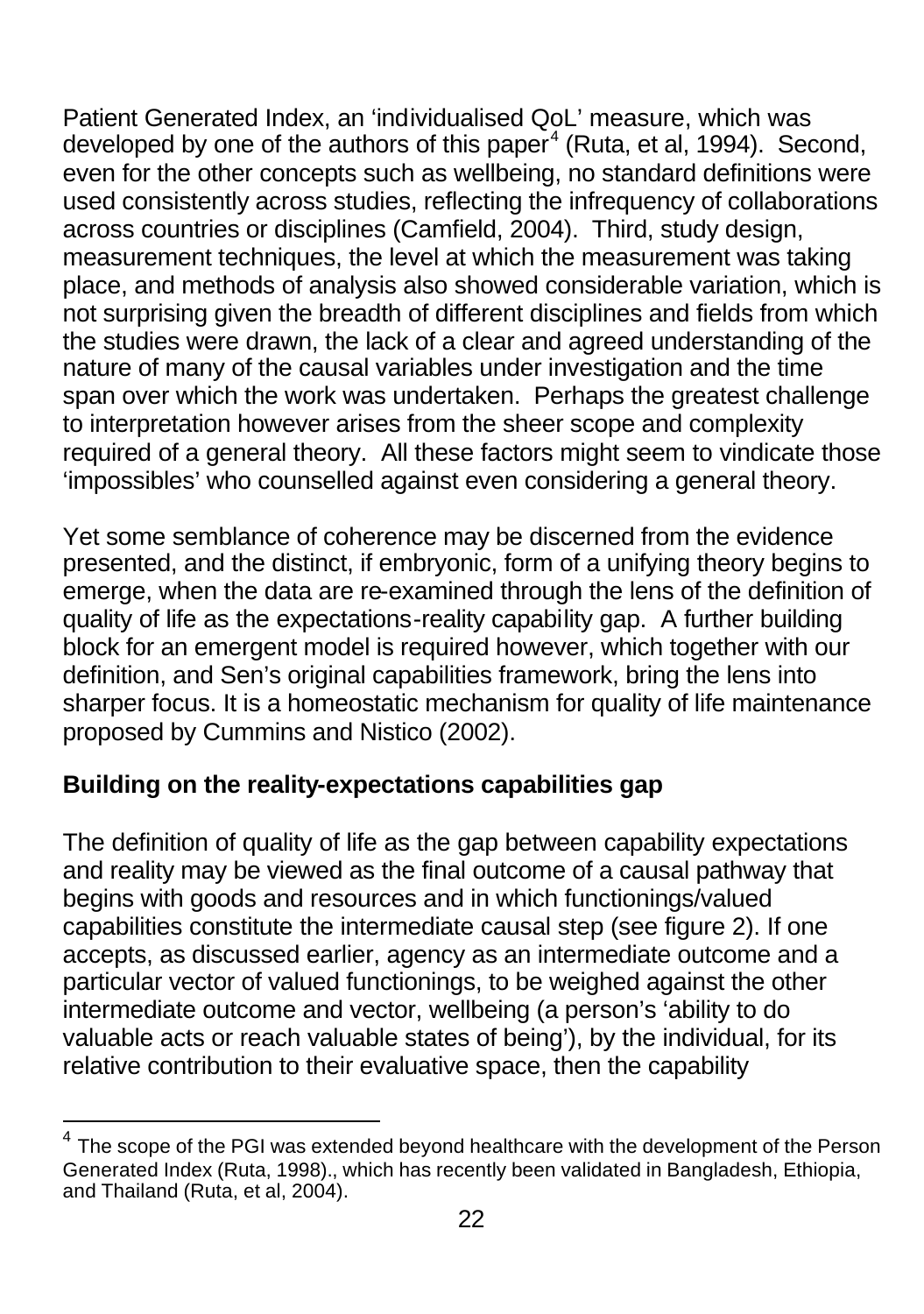expectations-reality gap constitutes a hypothetically weighted index of wellbeing and agency. In moving from the first step in the causal pathway, the acquisition of some resource, good or commodity, through the causal sequence of events in which that resource is translated into certain functionings, which, if valued as capabilities, leads to the achievement of wellbeing and agency goals, culminating in a good quality of life, then one may be perceived to be progressing from the objectively to the subjectively measurable (see figure 2). The income available to an individual for example, can be assessed objectively and quantified precisely in monetary terms and what that individual is able to be and do with that income is also objectively measurable, even if only in the 'inter-subjectively objective' sense proposed earlier. However, to move further along the causal pathway and make an assessment of valued capabilities and the gap between expectations and reality, requires, as we have argued earlier, a subjective and position-relative judgement if it is to have meaning and relevance for the individual whose quality of life is being assessed. As our review of the empirical evidence has illustrated, a simple linear correlation does not exist between the objective indicators of goods and functionings, and the subjective indicators of valued capabilities and quality of life which goods and functionings produce. Indeed for the key goods and functionings such as income, health, and autonomy, a 'dose response' relationship is observed (Fig 2) (see data from the World Values Survey, eg: Inglehardt & Klingermann (2000).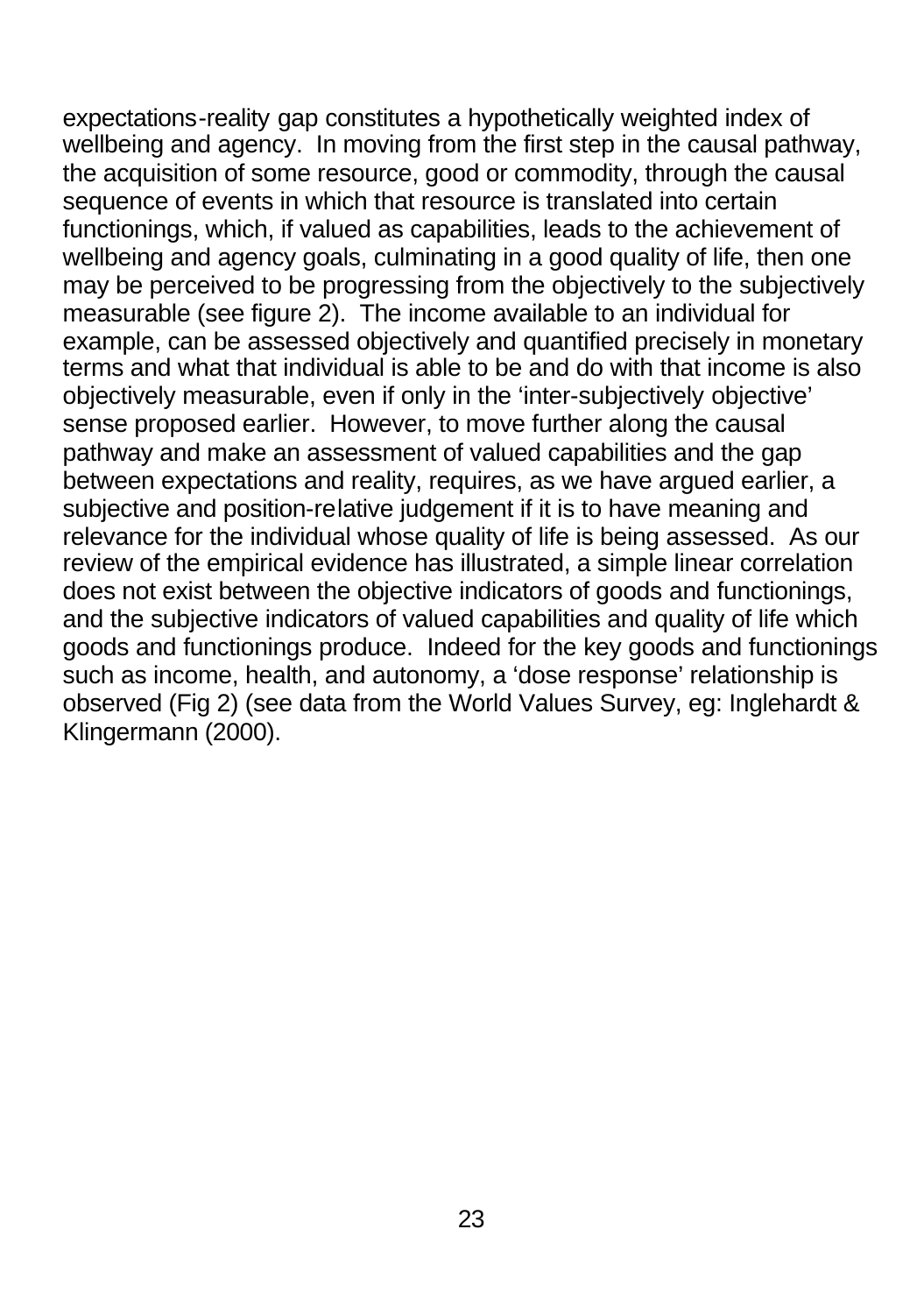

**Quantity of good / commodity**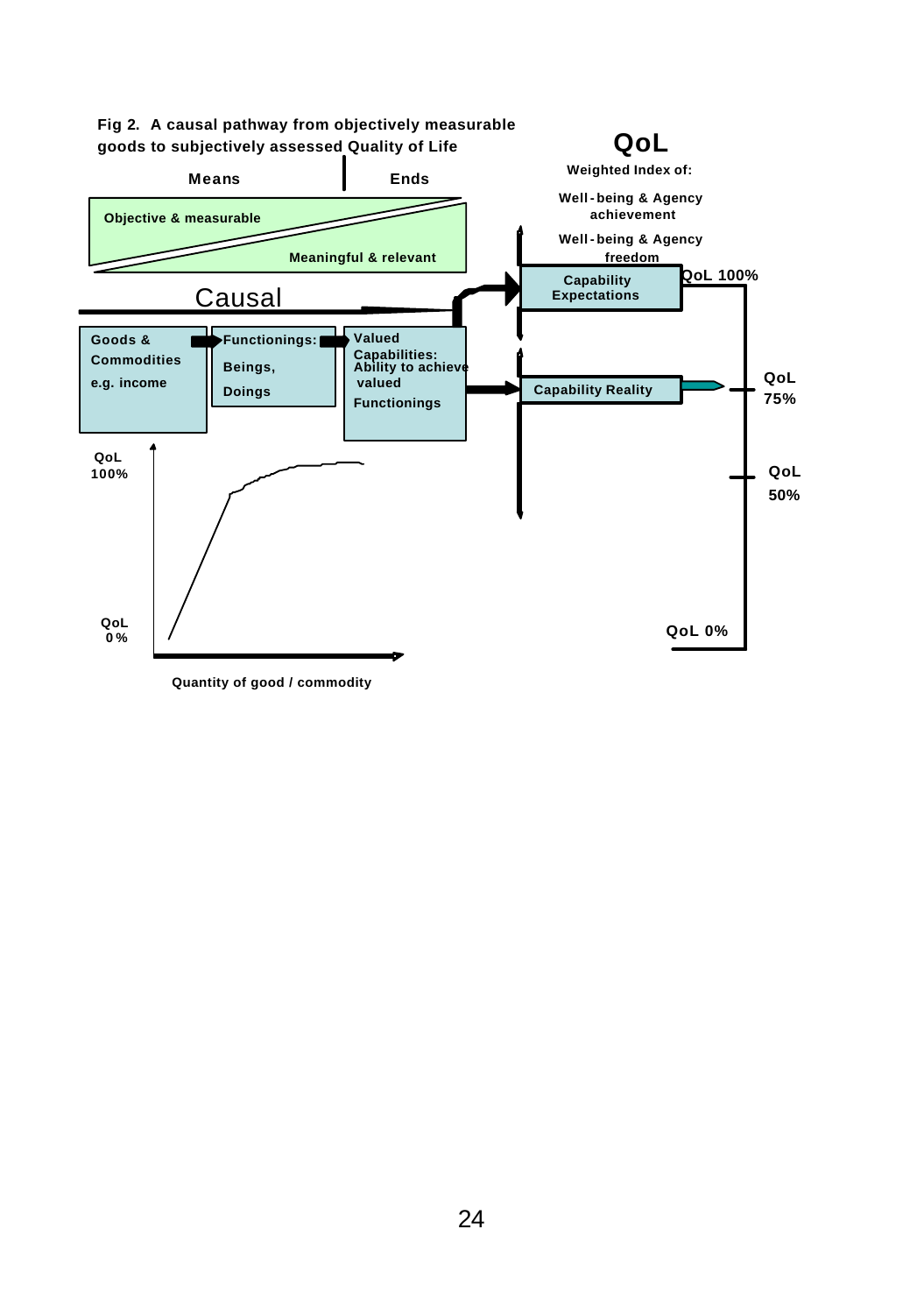# **Introducing Cummins' 'cognitive homeostasis'**

Our empirical review findings are supported by a series of reviews of empirical studies conducted by Cummins (1996). Cummins analysed all published studies involving large western and non-western population samples in which respondents were asked some variant of the 'global' question 'how satisfied or happy are you with your life as a whole?'. Mean scores were calculated for responses to this question and standardised to a scale from a minimum of 0% to a maximum of 100%. They found that for western populations, observed mean life satisfaction was remarkably constant at 75% of scale maximum, with 95% of respondents' scores falling between 70-80%. For non-western populations the mean life satisfaction score was 70% of scale maximum, with 95% of respondents scoring between 60-80%. These findings, when considered alongside another review of studies undertaken by Cummins (2000), in which inter-correlations between objective and subjective measures of quality of life were examined, led him to develop a theory of homeostatic control for life satisfaction and subjective wellbeing:

"(Life satisfaction) appears to behave as a variable held under some form of homeostatic control, in a manner analogous to blood pressure. However, while the latter is maintained in its normative range by associated autonomic devices, subjective wellbeing is maintained by various cognitive devices that seem to certainly include a sense of control and positive cognitive biases." (Cummins, 2000.)

Cummins conceived 'cognitive homeostasis' as an evolutionary survival mechanism allowing human beings to remain positive about themselves and their lives, to adapt to environmental and physical adversity and to resist the negative effects of psychological stressors such as anxiety and depression; in essence to retain sufficient psychological motivation to ensure species survival. The concept of cognitive homeostasis provides the final building block necessary to construct a second iteration that completes our proposed general model of quality of life. The analogy of a 'coiled spring' that connects capability expectations to reality is our interpretation of how cognitive homeostasis mediates the causal pathway linking resources (eg: goods), functionings and capabilities to quality of life, the detail of which is not specified in Cummins' model.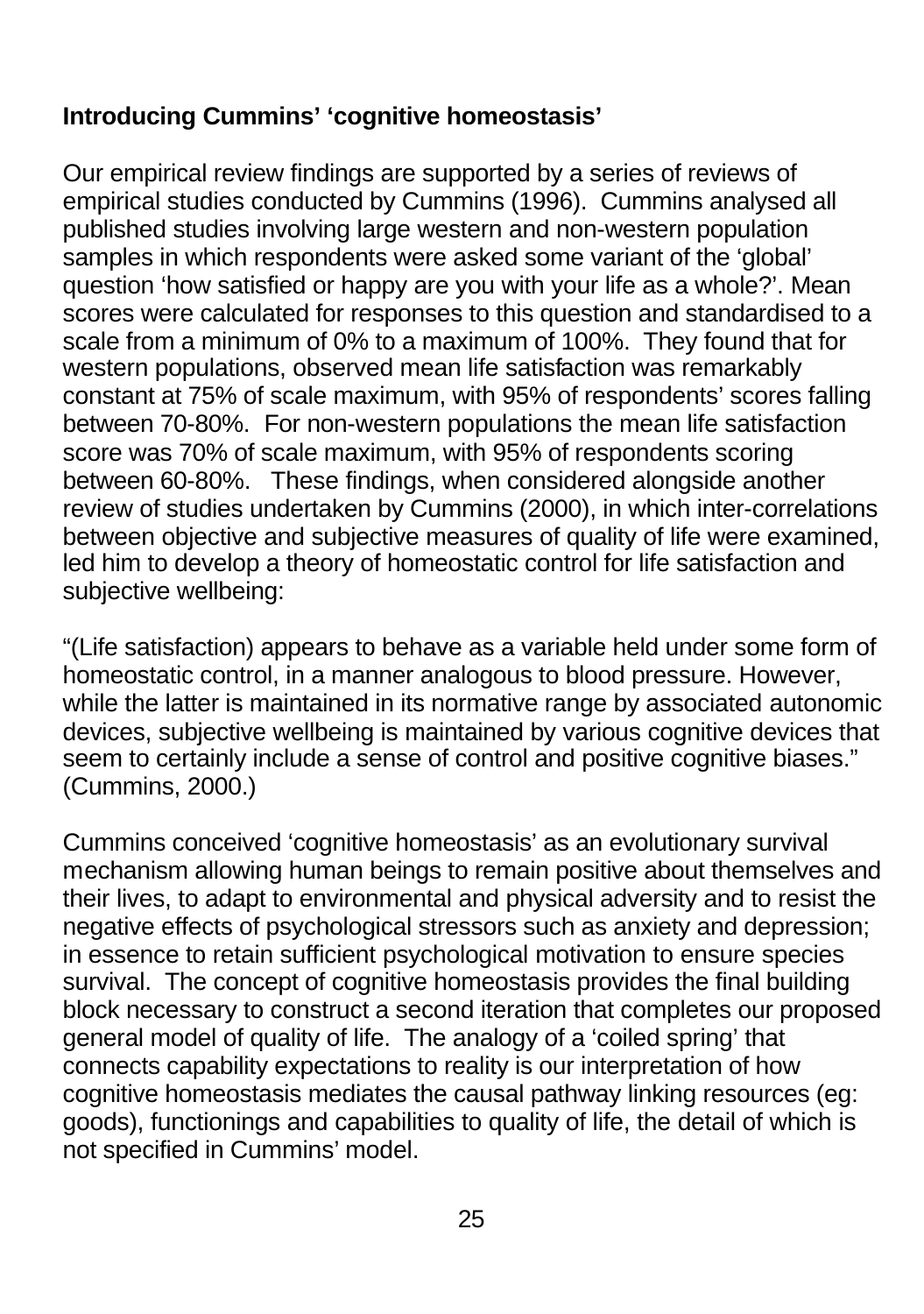

The graph and causal pathway depicted on the left-hand side of Figure 3 show how, as the quantity of a resource available to an individual to meet their basic needs (ie: income) is increased from a theoretical start point of zero, their capability to achieve functionings that they consider valuable (in terms of their wellbeing and agency) initially increases linearly, with a steep gradient, bringing their perceived capability reality closer to their perceived capability expectations. The result is a narrowing of the gap between reality and expectations and thus an improvement in their perceived quality of life. The relationship between the quantity of available goods and commodities and quality of life is thus depicted in the graph. It is important to point out here that a score of 100% does *not* indicate some absolute, universal maximum expectation, but *only* the current level of perceived capability expectations (ie: perceived capability reality would be rated as 100% of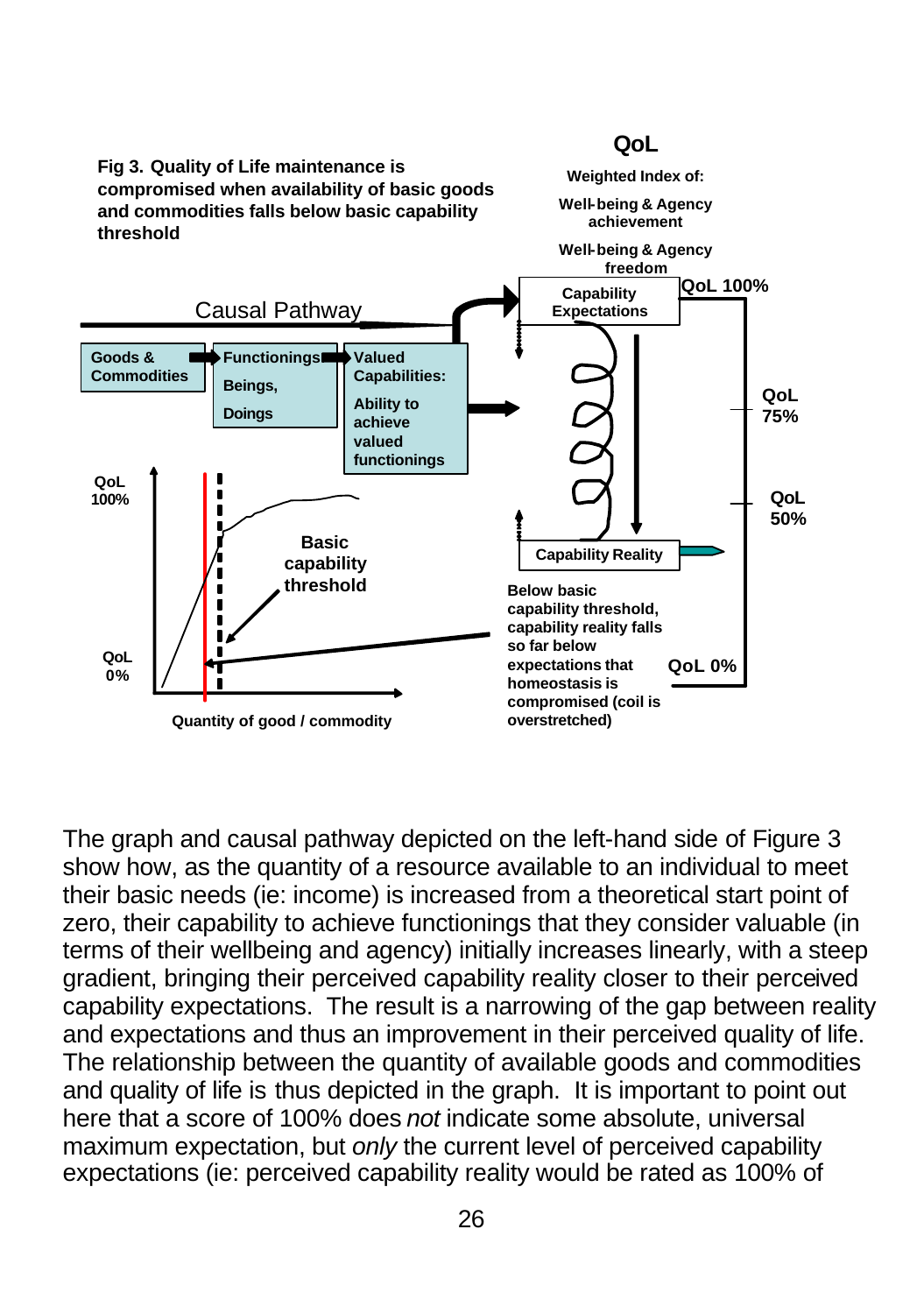scale maximum if reality matched expectations). It provides a *relative* reference point by which reality can be assessed as a percentage of scale maximum. Let us assume that in this example the increase in resources available to this person has not been sufficient to increase their perceived quality of life above 50%. At such low levels of availability of basic goods and commodities, the relationship between these objectively quantifiable variables and quality of life still shows a strong linear correlation with a steep gradient. This is because reality falls so far below expectations that the cognitive homeostatic mechanism, depicted in the model as a coiled spring, is compromised. Using this analogy, the spring is stretched to the point that it has lost the ability to recoil and pull perceived capability expectations down towards capability reality to the point that reality equilibrates again to 75% of scale maximum.

If capabilities cannot be raised to the level of the basic capability threshold (for example, through greater availability of resources), quality of life over the long term will not increase (all other parameters in the model being held constant, but see 'sustaining' and 'destabilising' variables below), despite the impressive human capacity for adaptation. However, when this basic capability threshold is passed (usually by increasing quantities of basic goods and commodities), the homeostatic mechanism begins to function again and is able to equilibrate capability expectations with capability reality.

The basic capability threshold is defined as the point at which the relationship between basic resources and quality of life ceases to be linear (ie: the 'dose-response' curve begins to level off). Further increases in the quantity of goods and commodities and consequent increases in capabilities above this basic threshold will initially raise subjective quality of life above 75% (the figure Cummins identifies as the universal 'set point' for Subjective Wellbeing). However, this improvement is short lived as the homeostatic mechanism now operates to reduce perceived quality of life, regulating people's experiential 'temperature' so they become neither too 'cold' (depressed) nor too 'hot' (elated). Using the coiled spring analogy, the spring forces expectations to move away from reality to the point where the gap between the two equilibrates to around 25%, which enables people to return to the set point for subjective quality of life of 75%. This cognitive phenomenon has also been described as the 'hedonic treadmill' where no matter how happy you are, the happiness you desire is always just out of reach (Parducci, 1995). No further increases in the quantity of goods and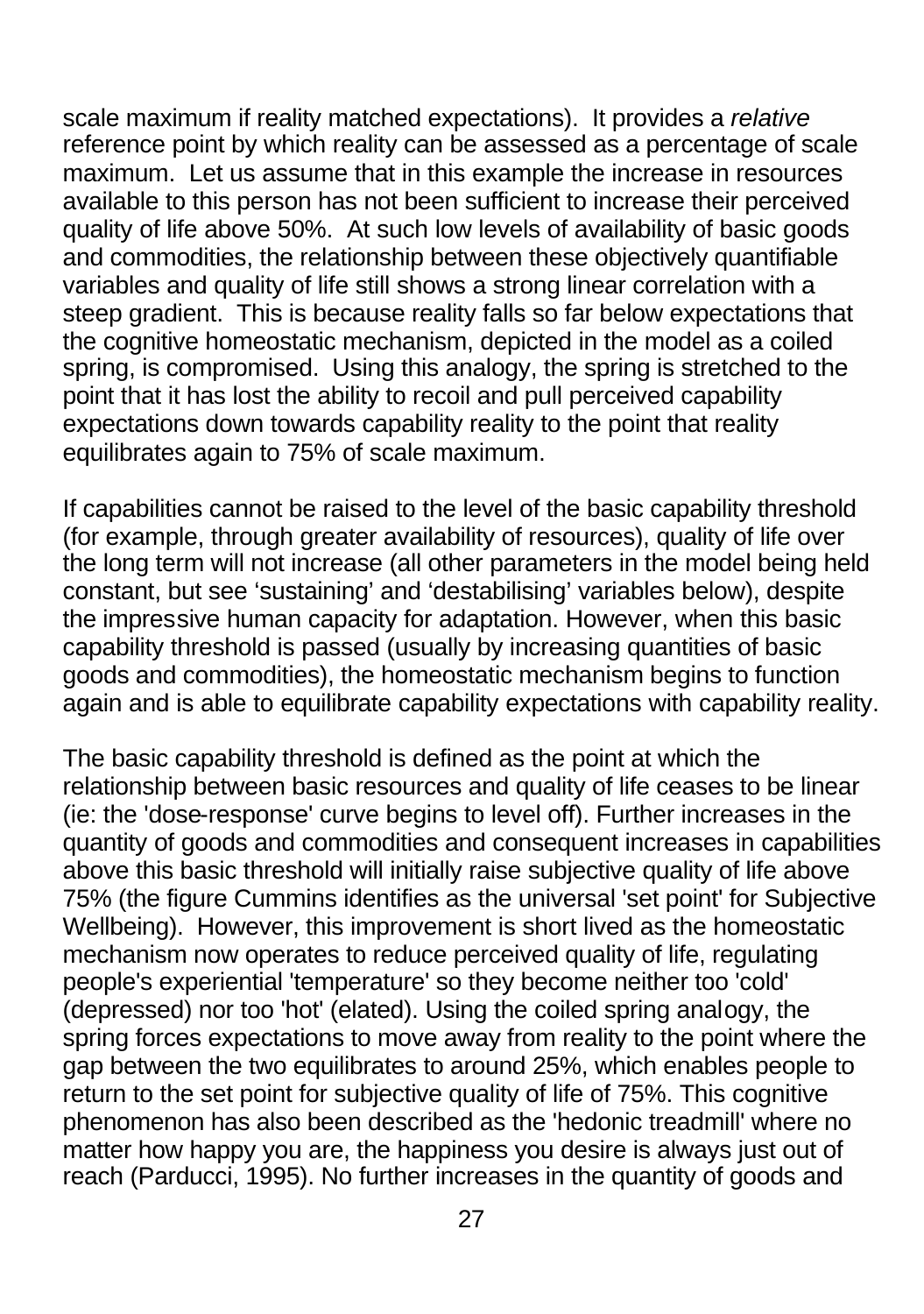commodities will be able to achieve any large lasting improvements in perceived quality of life; all other variables being held constant (Figure 4).



**Quantity of good / commodity**

This leads us to consider how many of the other variables considered in our review of the empirical evidence can influence perceived quality of life under this model. A core set of subjective and inter-subjective variables identified in our review appear to act as *sustaining* variables, effectively recalibrating the cognitive homeostatic mechanism so that it equilibrates at a perceived quality of life higher than 75%. These relate firstly to having positive human relationships, secondly to core personality traits such as extroversion and, finally, to experiencing life as meaningful, for example, through religious and traditional beliefs and practices. This selection parallels Cummins who identifies personality, meaning, spirituality, and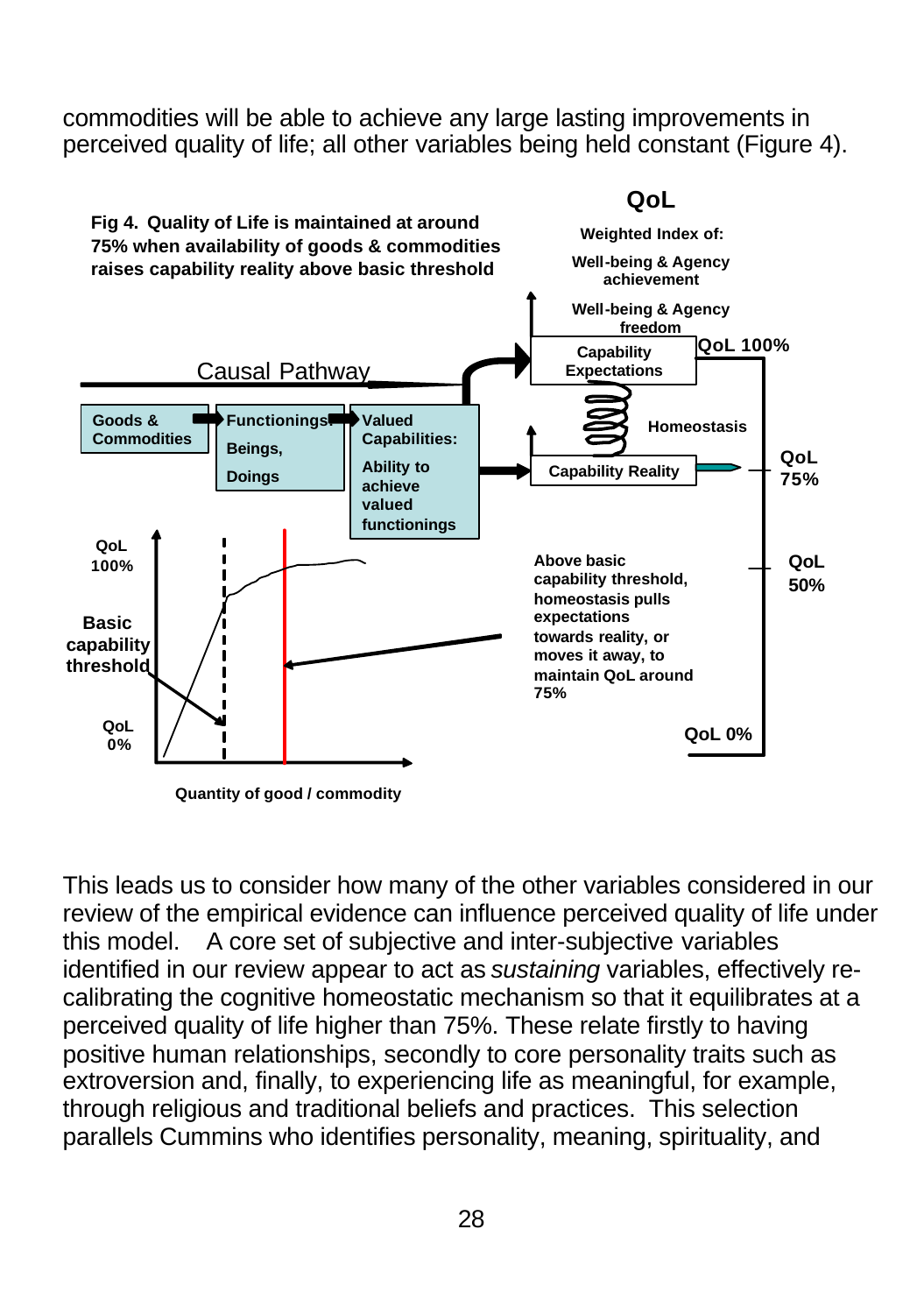'sense of control<sup>'5</sup> as 'internal buffers' (Cummins, et al, 2004)<sup>6</sup>. Using the coiled spring analogy, these variables serve to increase the tension in the spring. Not only does this have the effect of maintaining a narrower gap between capability expectations and reality, ie: a higher perceived quality of life for a given individual with given resources over the long term, but it also renders the homeostatic mechanism less susceptible to compromise; in other words it lowers the basic capability threshold for that individual. Low levels of resources and environmental support that would defeat homeostasis in those individuals not well endowed with these sustaining variables, result in higher quality of life levels in those individuals in whom such sustaining variables are present in greater quantity (Fig 5). In effect, sustaining variables like good relationships are 'instrumentally' valuable in that they both enable people to turn low resource endowments into greater material wellbeing than would otherwise have been possible and derive greater satisfaction from low resource endowments (eg: Biswas-Diener and Diener's study of slum dwellers in Calcutta who derived great satisfaction from everyday pleasures like their food (2001).

Our review also identified a core set of *destabilising* variables that exert the opposite effect upon the homeostatic mechanism. Loss of human relationships (for example, the death of a partner or child), chronic pain, which is often both severe and invisible to others, and depressive illness (although the latter may be a consequence rather than a cause of poor quality of life) may have a powerfully disruptive destabilising effect on cognitive homeostasis, such that even the causal pathway itself becomes uncoupled from quality of life. Using the coiled spring analogy, the coil is distorted and stretched to such an extent that perception of capability reality and expectations are also distorted. The gap between the two becomes unnaturally large in the sense that it no longer bears any relation to levels of

 5 The relevance, or value, of a 'sense of control' to people in less developed countries is much debated. It may be better to replace it with Sen's concept of agency, which enables us to distinguish between, for example, the benefits of eating a nutritious meal provided by an NGO, and an equally nutritious meal prepared with vegetables from one's own field (thanks to Severine Deneulin for this example).

 $^6$ Our approach differs from Cummins in the emphasis he places on money as an 'external buffer', characterising it as a flexible resource, which can protect against many of the 'adverse environmental influences' that compromise homeostasis (2004). While this is undoubtedly true, our review demonstrated that it couldn't protect against the adverse events that have most impact on QoL, for example, loss of a loved one or social dislocation.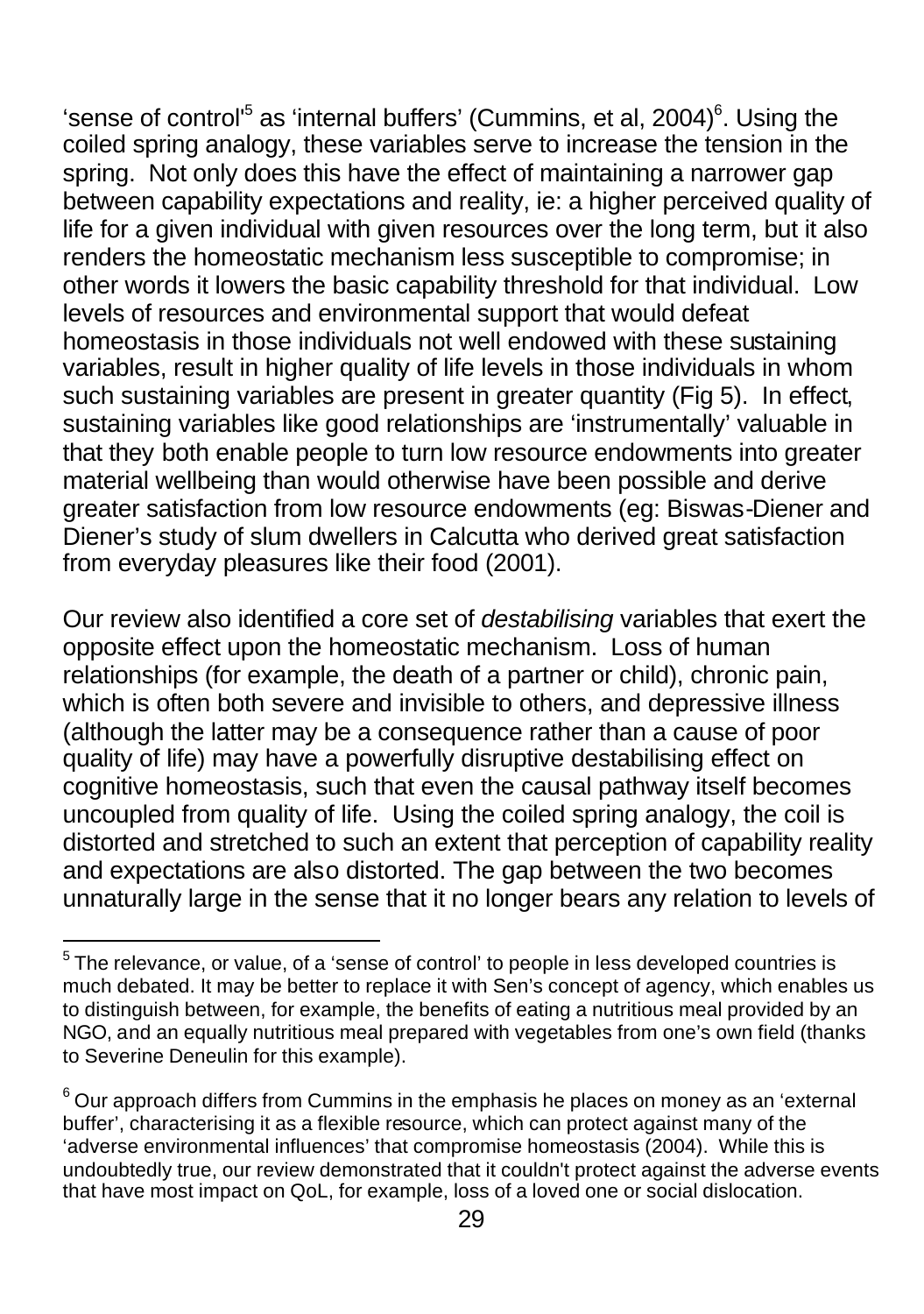goods and commodities or objectively measurable functionings. In the extreme case, the gap between perceived reality and expectations becomes so wide that it is as if basic capabilities had fallen to catastrophically low levels, and life is perceived as no longer worth living (Fig 6). These destabilising variables largely represent an inversion of the stabilising variables and also act as an antagonist to them. The interplay between the two will ultimately determine the overall effect upon cognitive homeostasis and perceived quality of life. Thus for example a deeply religious person, living at or below the basic capability threshold for all basic valued capabilities, and in a long-term and mutually supportive relationship, may consistently rate their quality of life as 65% or more, even in the face of severe chronic pain.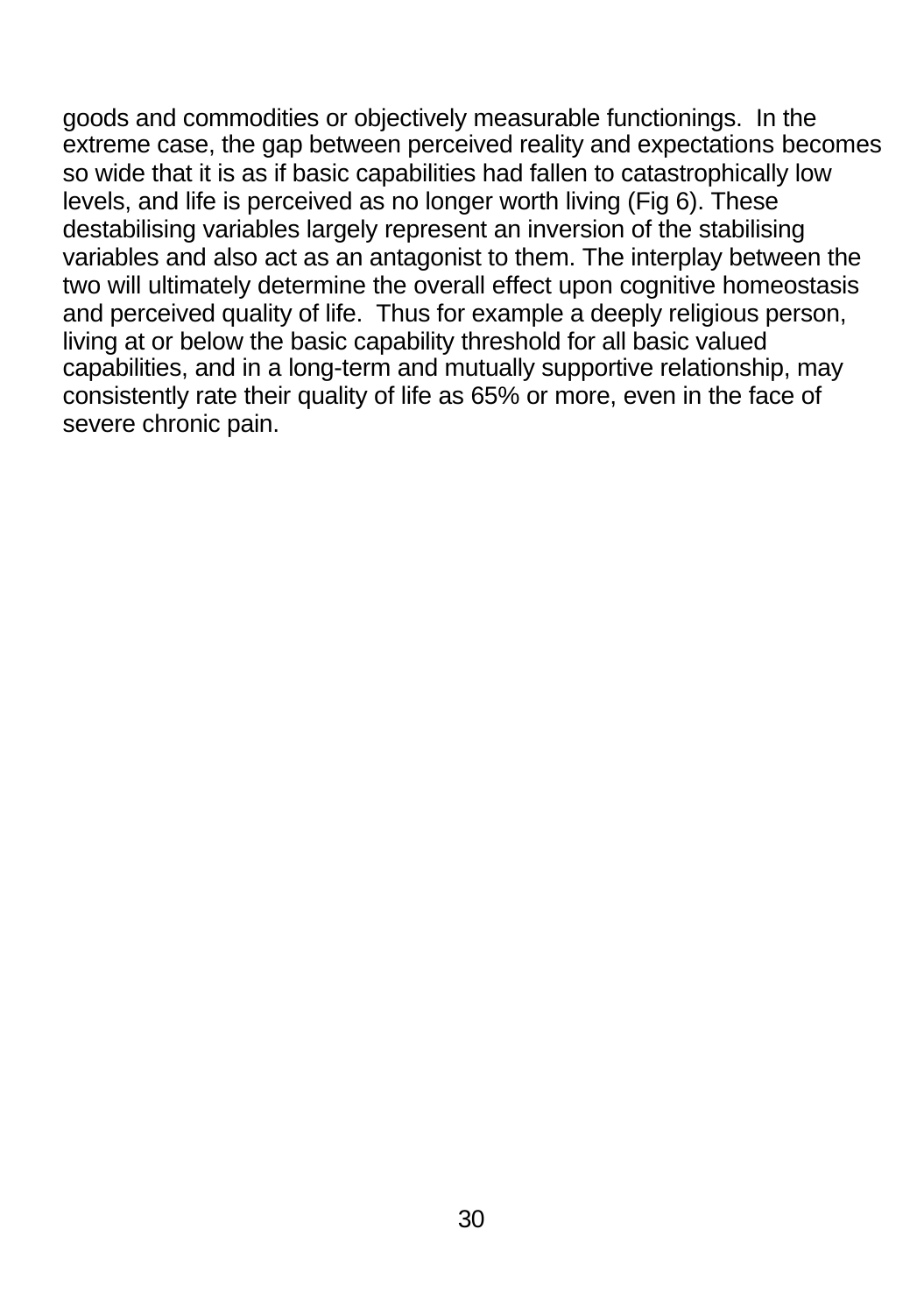

.,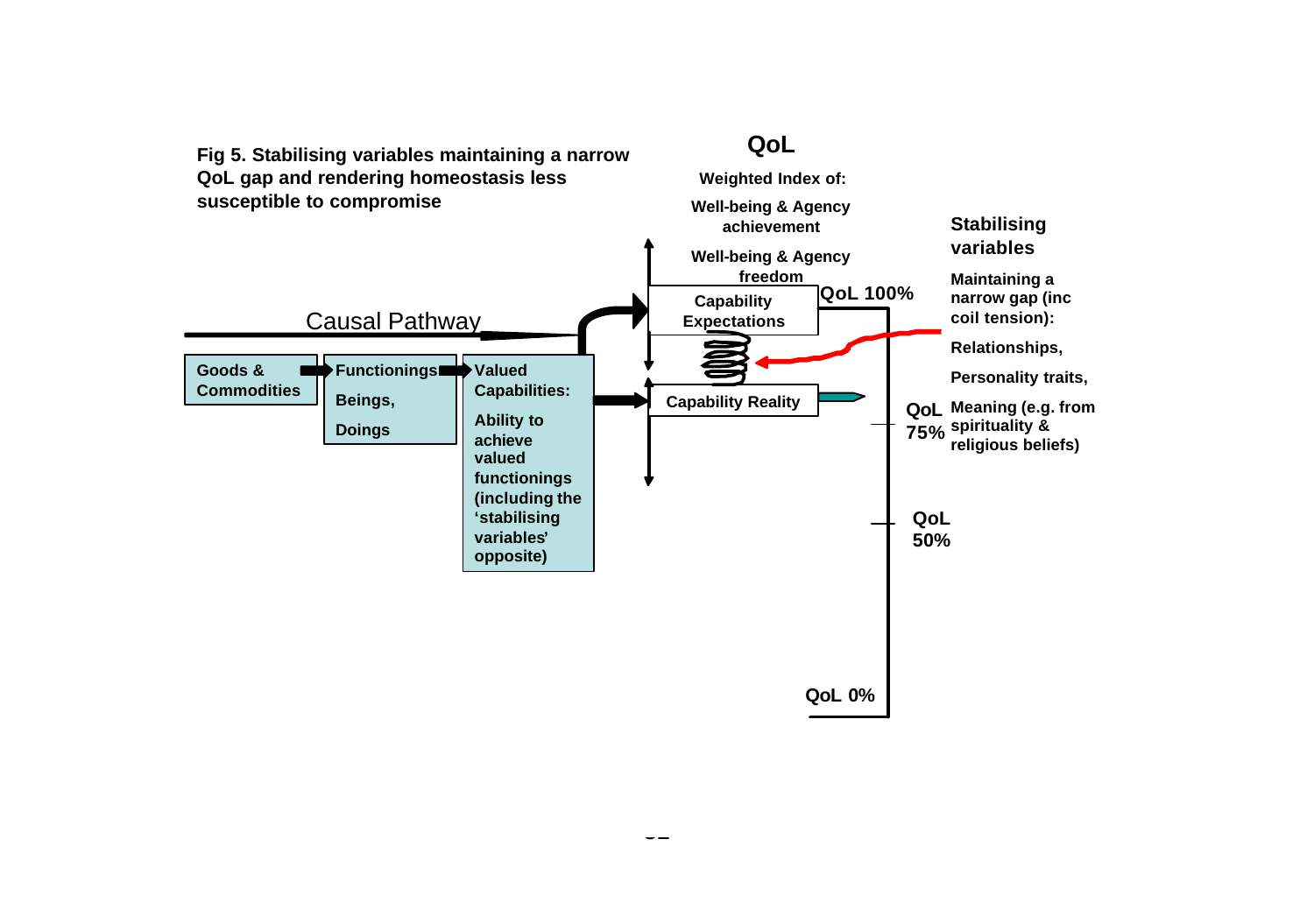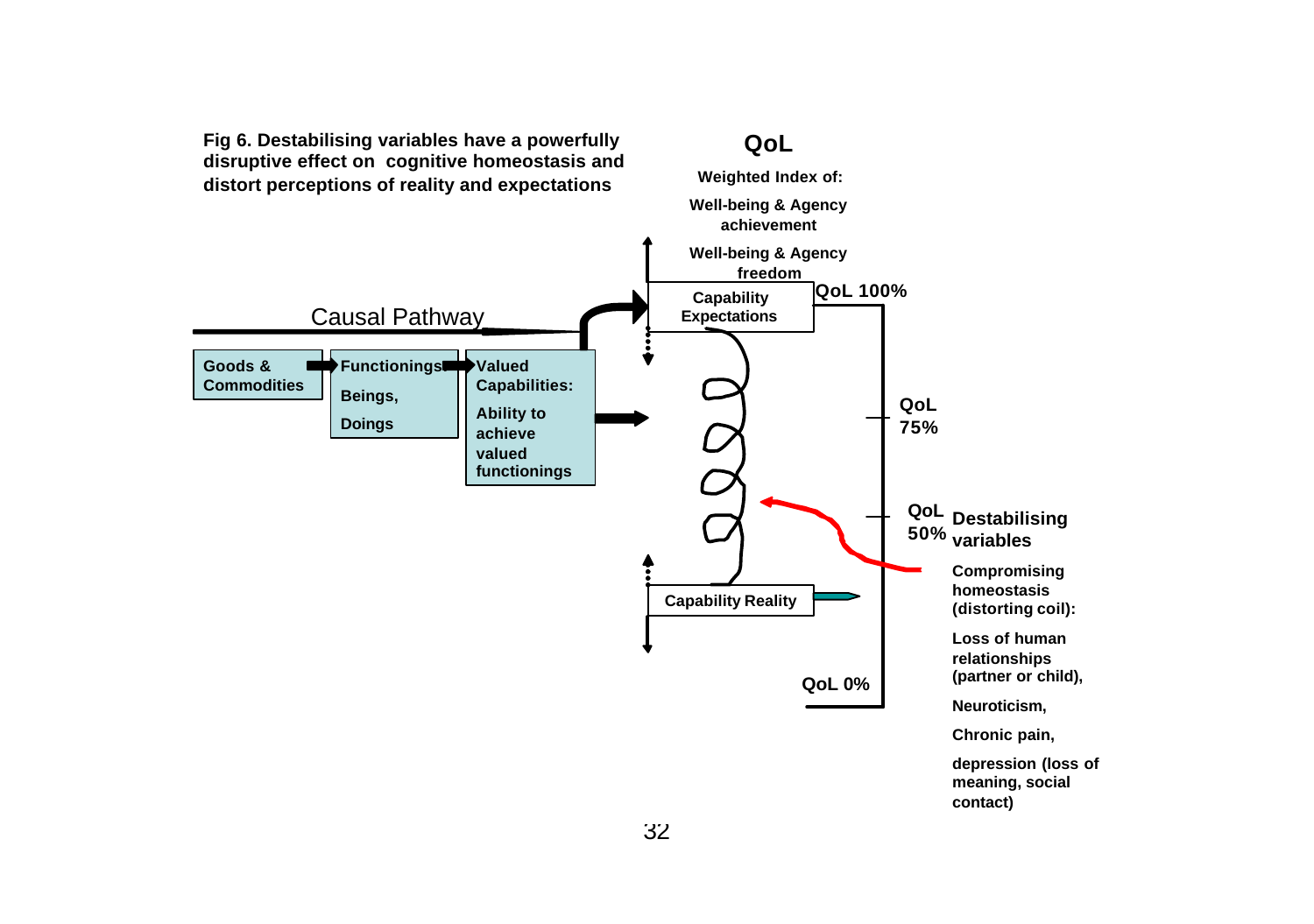**Fig 7. A General Model of Quality of Life**



**QoL**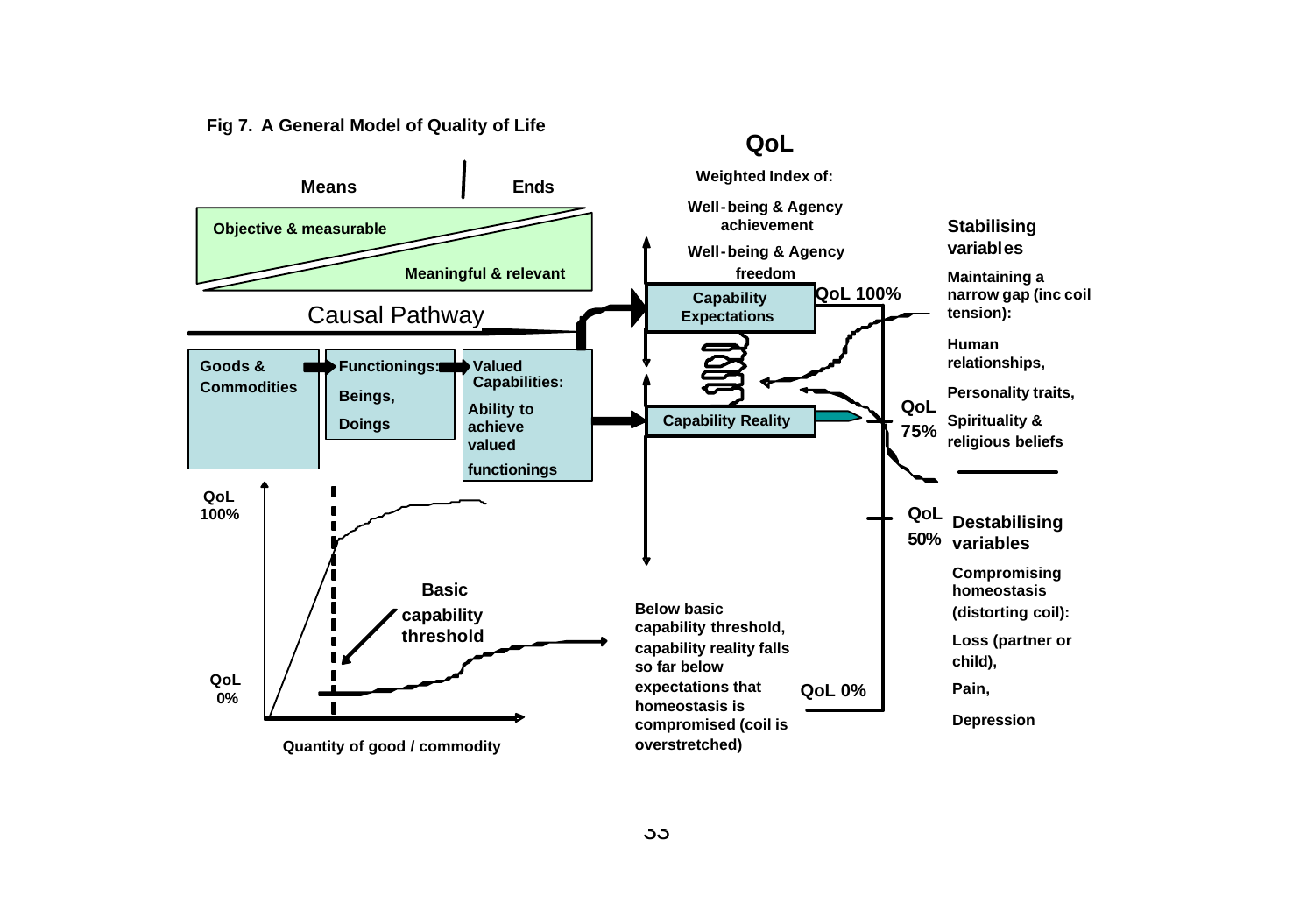We would make two final comments on the proposed model before proceeding to examine its implications for policy development and evaluation. First, it is important to point out that the model does not specify which functionings, from an almost infinite capability set, should become the valued functionings that shape expectations. Neither does the model preclude certain variables from acting both in the causal pathway and as stabilising/destabilising variables. For example being close to a loved one can be both a valued functioning and a stabilising variable. Second, it is important to note that as it stands, the model relates to the individual, and to individual quality of life, and cannot necessarily be applied at the level of society. This is despite the powerful mediating effect of the wider social and cultural environment upon the selection of valued functionings, the generation of capability expectations, and the particular stabilising and destabilising variables manifested in each individual. Our review of the empirical evidence begins to shed some light on the nature of these influences, and it is almost certain that further refinement of this iteration of the model will be required as the theory is developed and tested.

### **IMPLICATIONS OF THE MODEL FOR POLICY AND DISTRIBUTIVE JUSTICE**

In our introduction we stated that a key aim of a general theory of quality of life must be to provide a meaningful contribution to the debate on distributive justice as a basis for social and economic policy. In this final section we examine the extent to which our model lends support to Sen's argument that equality of basic capability, not equality of welfare or utility, or even equality of resources, should form the basis for a just distribution of resources, goods and commodities. A theory of equality of welfare or utility (or in the language of our model, quality of life) holds that a society treats people as equals when it distributes or transfers resources among them until no further transfer would leave them more equal in welfare or utility (or quality of life). The key objections to this interpretation of equality have been conveniently summarised as the 'offensive tastes' and 'expensive tastes' criticisms (Cohen, 1989); originally proposed by Rawls (1971) and later developed by Dworkin (1981) and Scanlon (1975).

The offensive tastes argument contends that the welfare or utility a person derives in subjecting others to misery or slavery is morally indefensible and should not count towards any consideration of distributive justice (Rawls,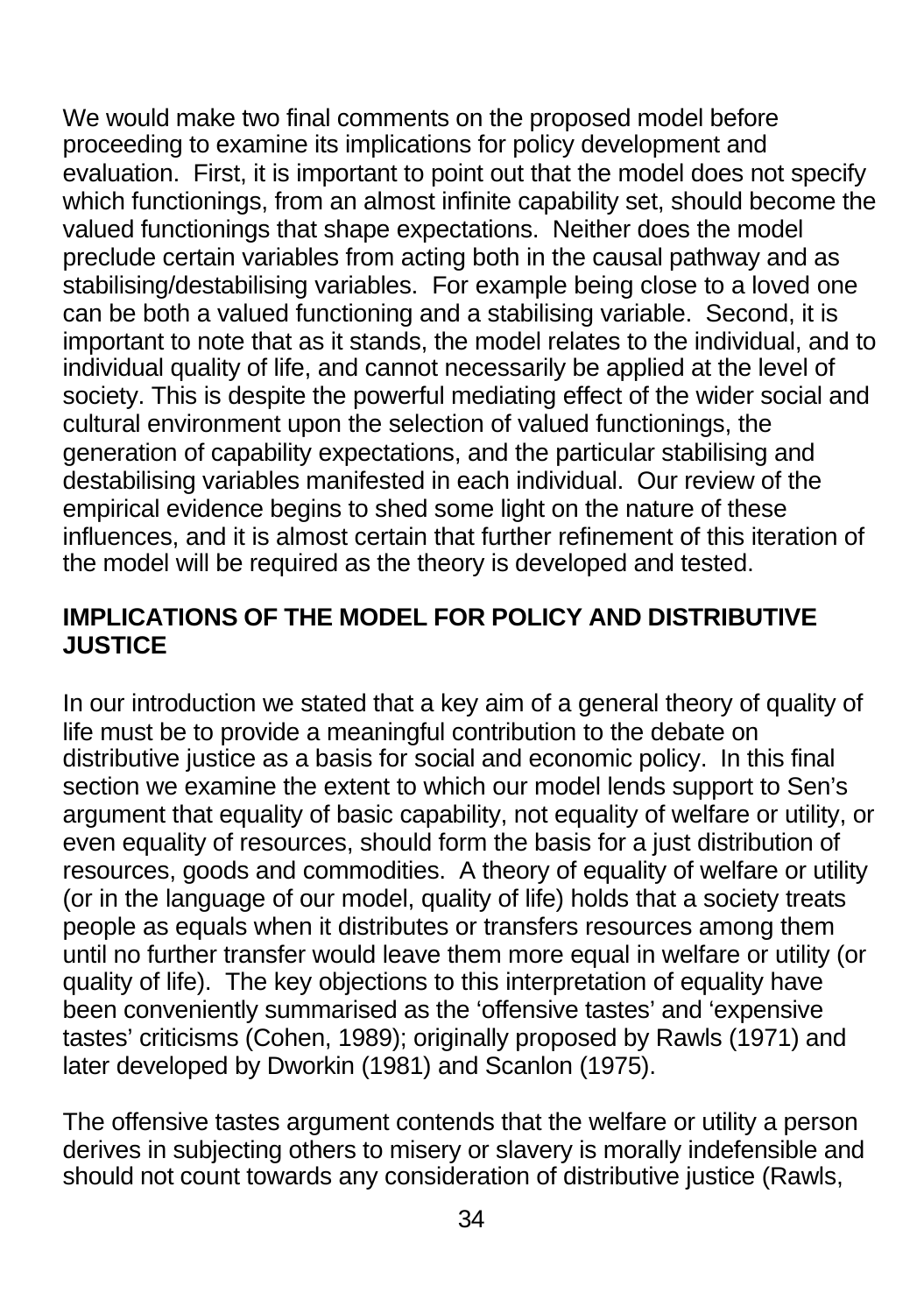1971). The expensive tastes criticism makes the argument that it would be morally unjust for society to grant greater resources to an individual who threatens to become 'distraught without expensive wines and exotic dishes' over their neighbour who is quite satisfied with 'a diet of milk, bread and beans' (Rawls, 1982). In place of equality of welfare or utility, which its critics felt was severely limited by the problems of offensive and expensive tastes, a system of distributive justice based on the notion of equality of primary goods (Rawls, 1971), resources (Dworkin, 1981) or 'needs satisfiers' (Doyle & Gough, 1991) was proposed. This theory of *distributional equality* holds that society treats people equally when it distributes primary goods or resources so that no further transfer would leave their total share of primary goods or resources more equal. Despite the appeal of this theory, it raises the question of who decides what the 'primary goods' are, or, if we say that primary goods are the resources that satisfy people's basic needs, how we then decide on the content of the basic needs.

This is why Sen's approach is more satisfying as, while agreeing with critics of the equality of welfare or utility theory, Sen pointed out that resources are not desired for their own sake; they are the means by which individuals are able to pursue valued doings or beings. They also observed that the conversion of people's resources into, what they subsequently termed, basic capabilities, 'may vary greatly between individuals and also between different societies, so that the ability to reach minimally acceptable levels of basic capabilities can go with varying levels of minimally adequate (resources)' (Sen, 1993). This led him to propose that equality should focus on the equal distribution of basic capabilities. Sen acknowledged however, that 'as long as minimal capabilities can be achieved by enhancing the income level (given the other personal and social characteristics on which capabilities depend), it will be possible (for the specified personal and social characteristics) to identify the minimally adequate income for reaching the minimally acceptable capability levels' (1993).

Our general model of quality of life, as we have seen, places Sen's functionings/capabilities midway in a causal pathway linking basic goods and commodities on one side, to quality of life (as the capability expectations-reality gap) on the other. The complete model, in which cognitive homeostasis combines with various sustaining and destabilising characteristics, within a wider social and cultural environment, produces a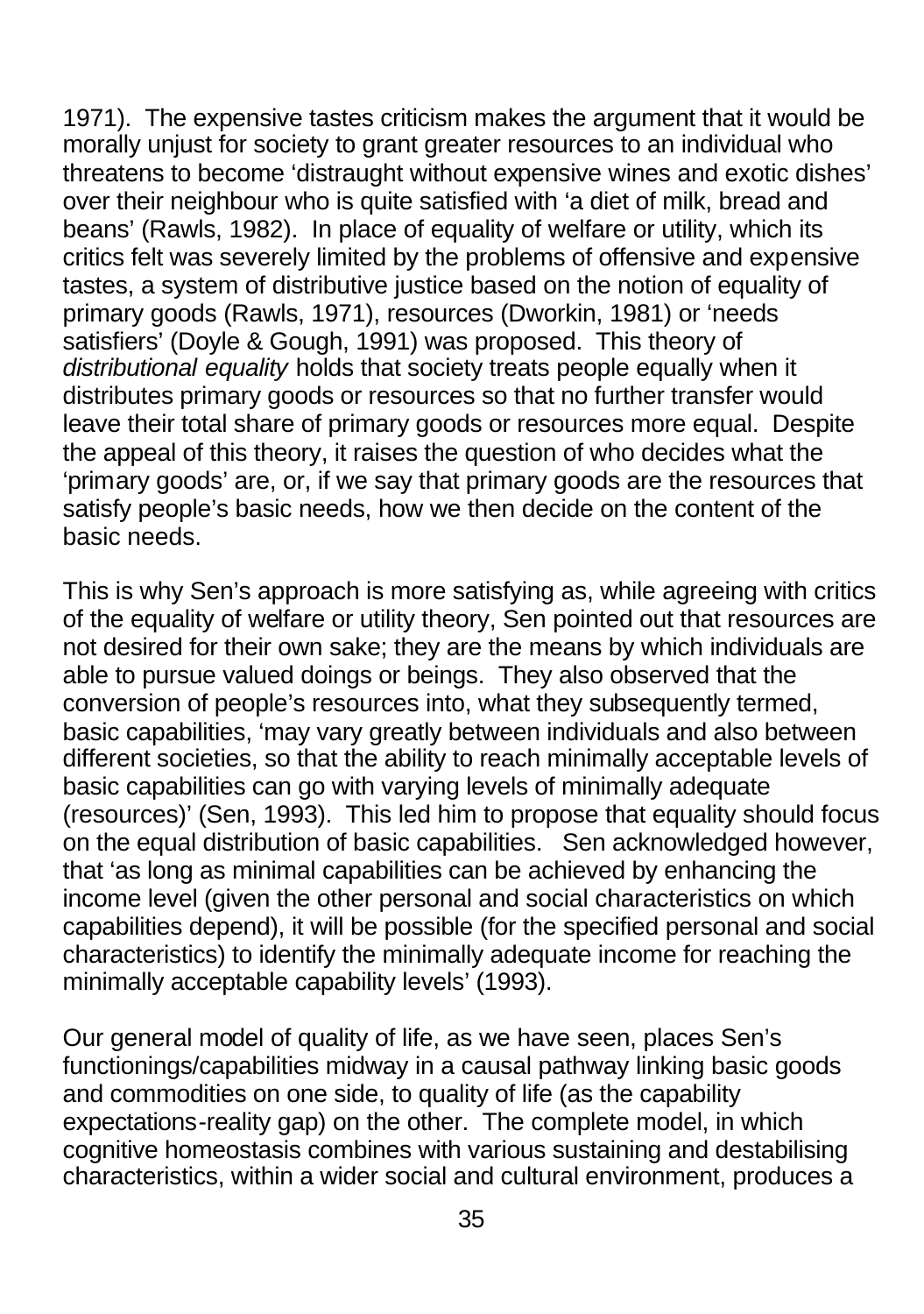non-linear relationship between goods/commodities and valued capabilities (and hence quality of life). It also identifies a basic capability threshold as the point at which the relationship between basic resources and basic capabilities/quality of life ceases to be linear – ie: the dose-response curve begins to level off. Thus, in our view, this general theory of quality of life supports the criticism of equality of welfare/utility as a basis for distributive justice on the grounds that once resources have been transferred to an individual to the point that, given their specific personal and social characteristics, their basic capability threshold has been reached, priority should then be given to taking other people to their threshold. Indeed a redistribution of resources from those above the capability threshold to those below is warranted according to the model. At the same time the model rejects a distributional theory based on equality of resources and supports an equality of basic capabilities approach. It demonstrates quite clearly how the correspondence between primary goods/resources and valued capabilities, except at or just below the basic capability threshold (the focus for the majority of studies of poverty), cannot be predicted by a simple linear correlation. Even where the availability of goods/resources to an individual is extremely low, the model shows how the precise shape of that doseresponse curve for that individual can be changed by a combination of personal, social and cultural factors, which influence capability expectations, the mix of sustaining and destabilising variables unique to an individual and act upon the homeostatic mechanism. Sen has already argued that in characterising poverty, 'what is really important is to take note of the interpersonal and inter-social variations in the relation between incomes and capabilities. That is where the distinctive contribution of the capability approaches to poverty analysis lies' (1993). Our proposed general model of quality of life serves to reinforce that contribution and at the same time permits an integration of the capability approach with the body of available empirical evidence on quality of life and wellbeing.

### **IMPLICATIONS OF THE MODEL FOR POLICY EVALUATION**

Our proposed model has implications for policy that extend beyond considerations of distributive justice; it suggests a methodology for policy evaluation, including some insights into the debate on assessments of valued capabilities in objective/ subjective and/or universal/ relative terms. In order to subject our proposed theory to empirical testing, it would first be necessary to develop a measure of quality of life conceptually derived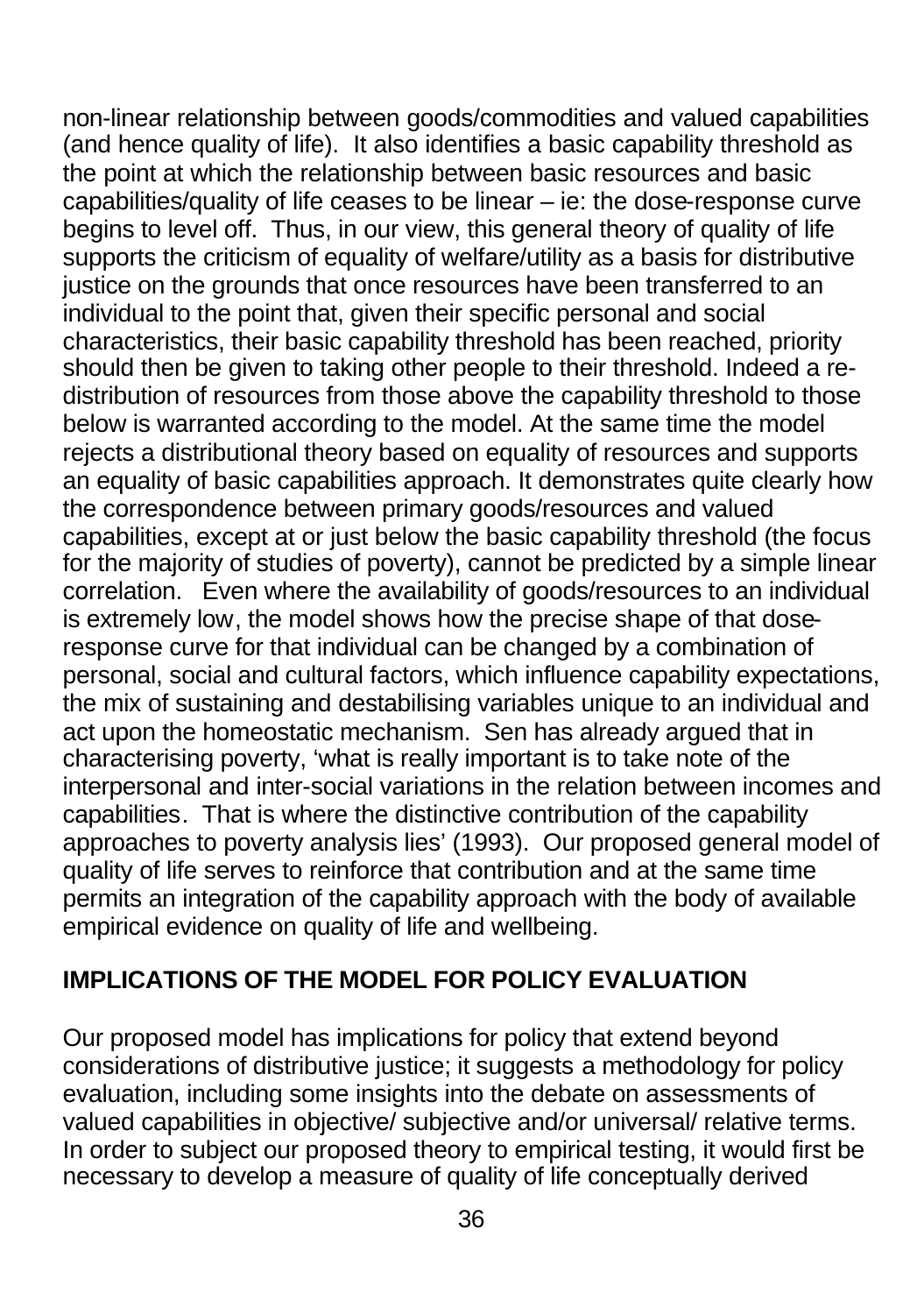directly from the model, and to relate the scores on such a measure to the other variables specified in the model in a series of intra- and inter-national population studies. This would require the administration of an instrument designed to allow the respondents in such studies to:

- specify those capabilities that they value most (whether related to wellbeing or to agency achievements);
- to rate the extent to which reality departs from expectations in each of those valued capability domains, including a rating of their perceived freedom to achieve these capabilities; and finally
- to weight the relative importance of those valued capabilities in order to generate a single index of quality of life.

The resulting measure would then serve not only to confirm the model and validate the theory, but could also be used to evaluate the overall quality of life impact of policy interventions in any number of policy arenas. Two of the authors are developing such a measure, based on the 'Global' Person-Generated Index (PGI) of Quality of Life (Ruta, et al, 2004). The PGI approach to individual quality of life assessment was originally developed in the field of medical care (Ruta, 1994). Preliminary validation studies in rural and urban populations in Ethiopia, Bangladesh, and Thailand, using both quantitative and qualitative validation methods, have provided promising results for the PGI, and data collection is now ongoing in these countries that will allow many, but not all components of the model to be tested.

A quality of life instrument consistent with our proposed model, such as the PGI, will not be of direct relevance to the measurement of basic capabilities (the basis of decisions about the fair distribution of resources according to Sen's notion of distributive justice). Such an instrument would provide a measure of valued capabilities; however this information on its own cannot indicate whether, for that valued capability, the basic threshold level of capability has been reached. Nor does it give any indication of the level of goods/resources required to enable that individual to reach that threshold. If the relationships between all variables in the general model were known, then for any given individual, it would be possible to predict the level of primary goods/resources necessary to attain the basic capability threshold for the valued capabilities identified. Naturally, this would also involve ascertaining the extent and nature of the other sustaining and destabilising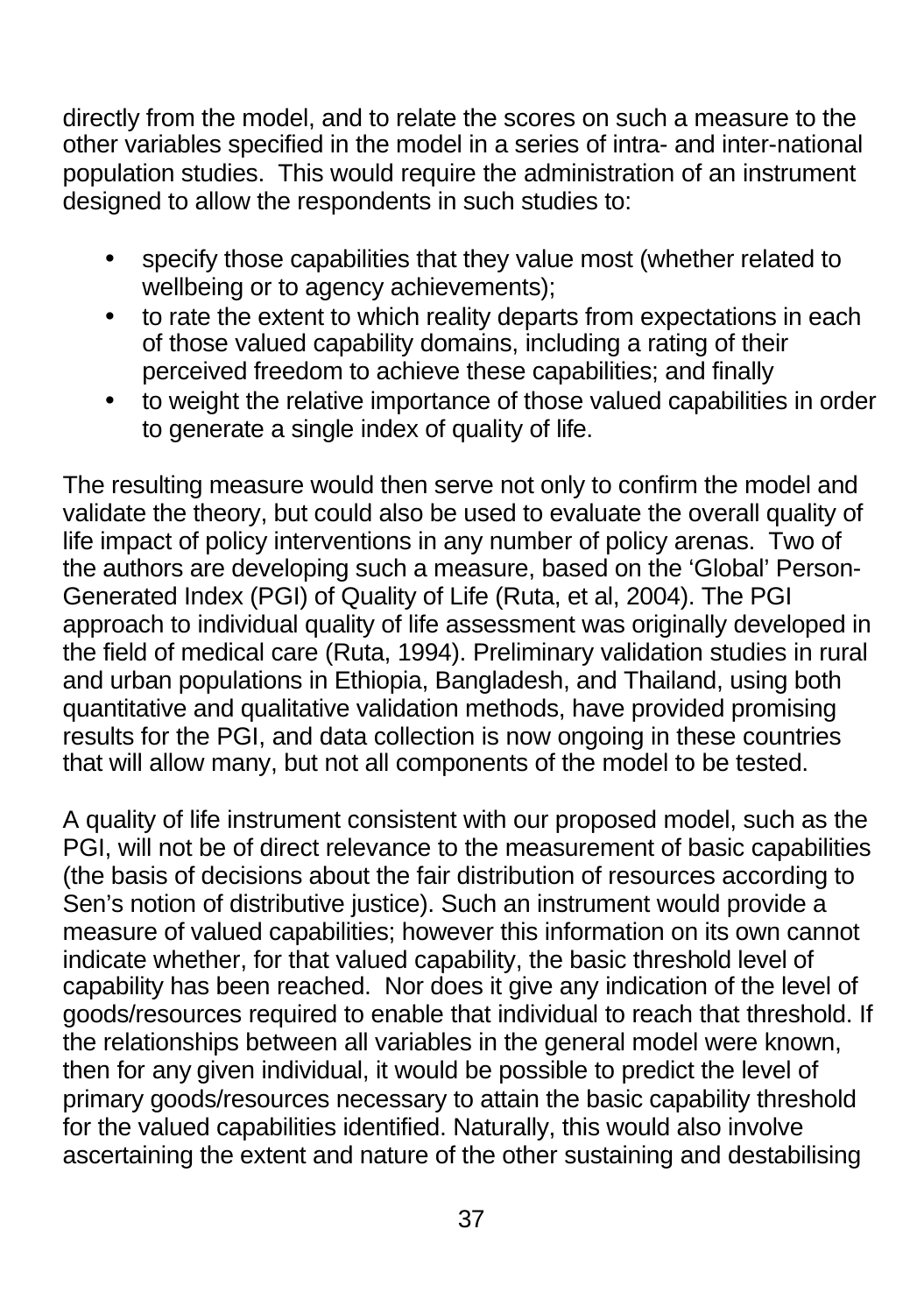variables present in that individual, and adjusting for their cultural and social context.

This opens up at least two possibilities for using our general model of quality of life to evaluate policy. First, one can envisage a theoretical scenario in which, by measuring all the variables in the model (subjectively and objectively as appropriate), the level of resources necessary to reach the basic capability threshold is determined individually for each citizen. Using this information, resources are then allocated to each individual to the amount specified by their personal threshold for basic capabilities or needs, ie: relative to their own subjectively valued capability expectations (constrained of course by the need to manage scarcity and achieve efficiency). In a second scenario, measurements are still made of individuals as in the first scenario. This time however, the basic capability information derived from individuals is used at a population level. The distribution of resource levels at which the basic capability threshold is reached is described for the population as a whole, and is used to form a collective view about the minimum level of resource to be allocated to each individual to ensure equality of basic capabilities or needs in that society. Society may choose a level of resource that reflects the population mean, ie: the level of resources that would allow the average citizen to reach their capability threshold, or it may choose another level, for example one that would allow every individual, or the majority of individuals, to reach their threshold (again constrained by the same considerations of resource scarcity and a societal desire to maximise efficiency). Thus, in this second scenario, by combining individual assessment with collective 'value deliberation', our model is partially able to reconcile subjective and relative approaches to defining basic capabilities or needs with objective and universal ones. Whichever level of resource is chosen, the inter-individual variation predicted by the model means that some individuals are likely to receive fewer resources than they require to reach their own personal basic capability threshold, while others will receive more resource than they require. This is the inevitable trade-off that results when a collectively agreed level of basic capability is chosen over an individually determined level through the process of 'value deliberation' described above. Yet it presents no greater moral challenge to social policy than the trade-off between efficiency and equity.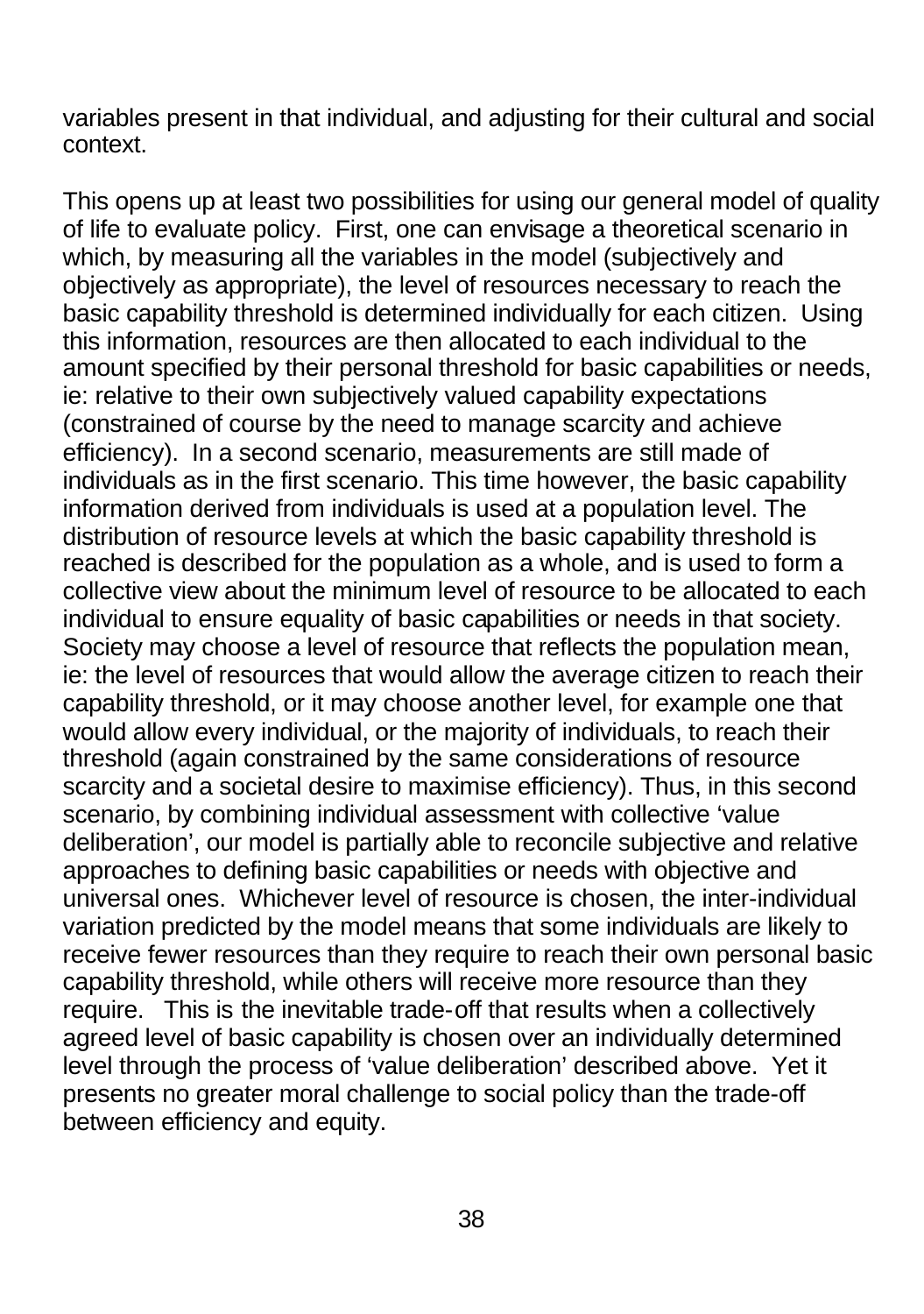### **REFERENCES**

- Ahuvia, A. C. (2002), 'Individualism/collectivism and cultures' happiness: A theoretical conjecture. The relationship between consumption, culture and subjective well-being at the national level.', *Journal for Happiness of Studies* 3, 23-36.
- Alesina, R. D. T. and MacCulloch, R. (2004), 'Inequality and happiness: Are Europeans and Americans different?', *Journal of Public Economics* 88, 2009-2042.
- Alkire, S. (2002), 'Dimensions of Human Development', *World Development* 30 (2), 181-205.
- Alkire, S. (2002), *Valuing Freedoms*, Oxford: Oxford University Press.
- Alkire, S. (2006), 'Measuring freedoms alongside well-being.', in Gough, I. a. M. J. A.*Wellbeing in developing countries: new approaches and research strategies* Cambridge: Cambridge University Press.
- Arneson, R. (1989), 'Equality and Equality of Opportunity for Welfare', *Philosophical Studies* 56, 77-93.
- Baumeister, R. F. and Leary, M. R. (1995), 'The need to belong: Desire for interpersonal attachments as a fundamental human motivation.', *Psychological Bulletin* 117, 497-529.
- Bergner, M. (1989), 'Quality of life, health status and clinical research.', *Medical Care* 27, S148-56.
- Bjornskov, C. (2003), 'Corruption and social capital', Aarhus School of Business, Department of Economics.
- Brickman, P., Coates, D. and Janoff-Bulman, R. (1997), 'Lottery winners and accident victims: Is happiness relative?', *Journal of Personality and Social Psychology* 36, 917-927.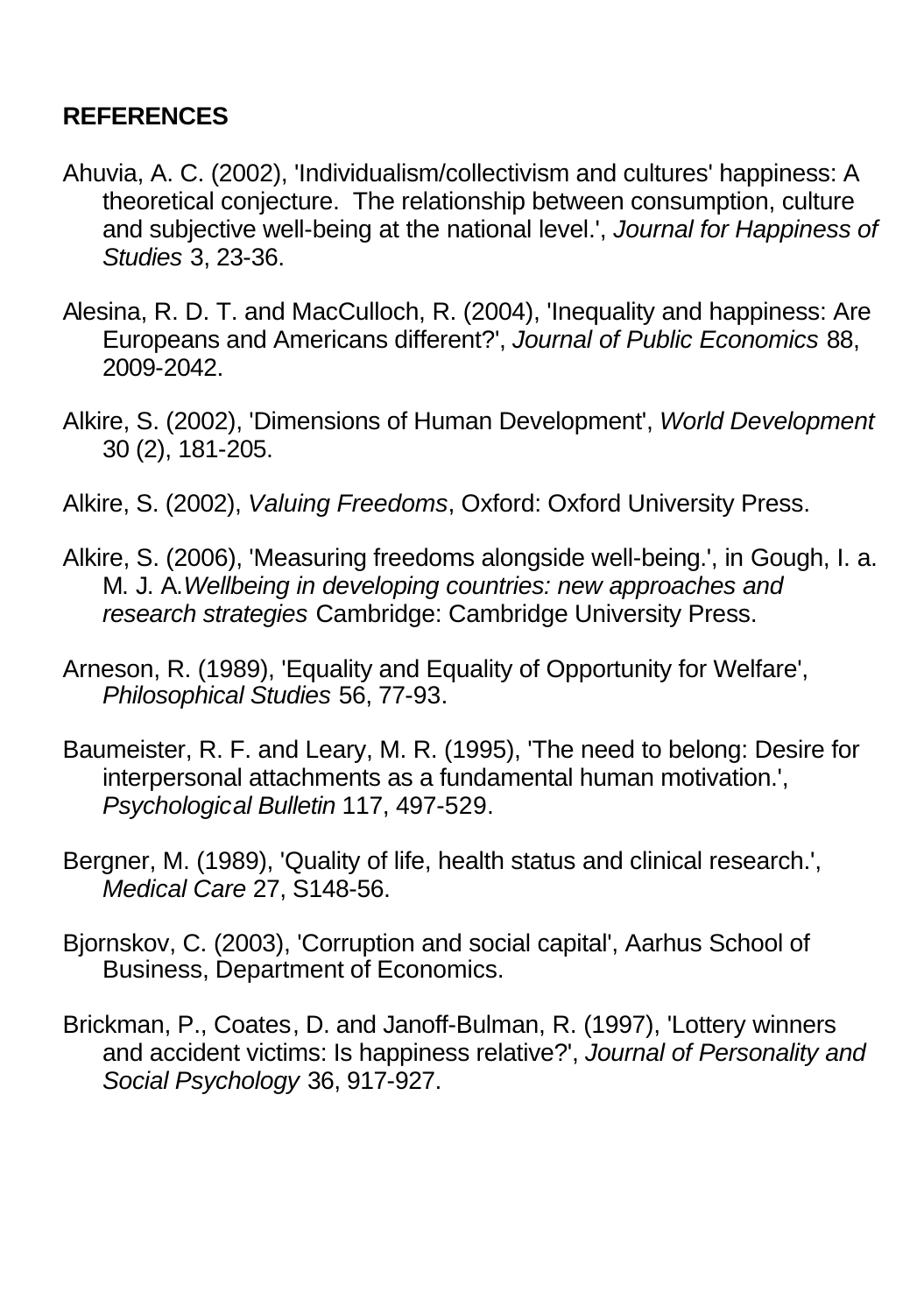- Brief, A. P., Butcher, A. H. and George, J. M. (1993), 'Integrating bottom-up and top-down theories of SWB: The case of health.', *Journal of Personality and Social Psychology* 64 (4), 646-653.
- Brock, D. (1993), 'Quality of Life Measures in Health Care and Medical Ethics: The Quality of Life', in Sen, A. a. N. M. Oxford: Clarendon Press.
- Bruno, S., Frey, B., & Stutzer, A. (2004), *Economic Consequences of Mispredicting Utility*, CREMA Working Paper Series 2005-04. Center for Research in Economics, Management and the Arts (CREMA).
- Brunstein, J. C., Schultheiss, O. C. and Grassman, R. (2006), 'Personal goals and emotional well-being: The moderating role of motive dispositions.', *Journal of Personality and Social Psychology* 752, 494- 508.
- Calman, K. C. (1984), 'Quality of Life in Cancer Patients a Hypothesis', *Journal of Medical Ethics* 10, 124.
- Camfield, L. (2004), 'Subjective measures of well-being in developing countries. Challenges for quality of life in the contemporary world: Advances in quality of life studies, theory and research.', *Social Indicators Research* 24.
- Carstensen, L. L. (1998), 'A life span approach to social motivation.', in Heckhausen, J. &. D. C.*Motivation and self-regulation across the life span.* New York: Cambridge University Press.
- Celiker, R. and Borman, P. (2001), 'Fibromyalgia versus rheumatoid arthritis: A comparison of psychological disturbance and life satisfaction.', *Journal of Musculoskeletal Pain* 9 (1), 35-45.
- Cella, D. F. and Tulsky, D. S. (1990), 'Measuring quality of life today: Methodological aspects.', *Oncology (Huntingt)* 4, 29-38.
- Clark, A., Diener, E., Georgellis, Y. and Lucas, R. (2004), 'Unemployment alters the set-point for life satisfaction.', *Psychological Science* 15, 8-13.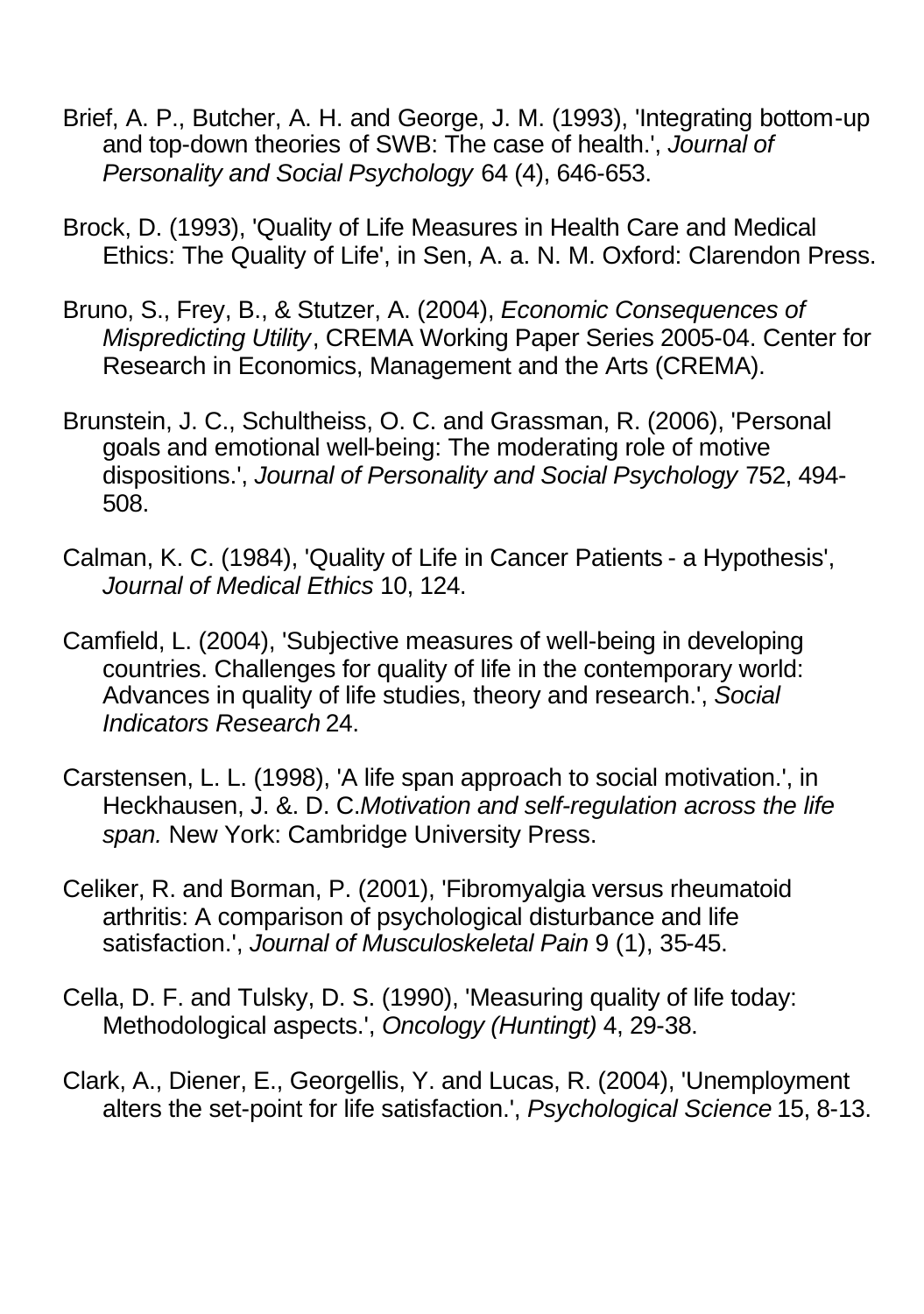- Clark, A. E., Georgellis, Y. and Sanfey, P. (2001), 'Scarring: The psychological impact of past unemployment.', *Economica* 68 (270), 221- 241.
- Clark, D. A. (2000), *Concepts and Perceptions of Development: Some evidence from the Western Cape*, Working Paper 88. South Africa Labour and Development Research Unit (SALDRU), University of Cape Town.
- Cohen, G. (1989), 'On the currency of egalitarian justice.', *Ethics* 99 (4), 906-944.
- Culyer, A. (1994), 'Commodities, characteristics of commodities, characteristics of people, utilities and the quality of life.', in Baldwin, S. G. C. &. P. C.*Quality of Life* London: Routledge, pp. 9-28.
- Cummins, R. (1995), 'On the trail of gold standard for subjective well-being.', *Social Indicators Research* 35, 179-200.
- Cummins, R. (2000), 'Personal income and subjective well-being. A review.', *Journal for Happiness of Studies* 1, 133-158.
- Cummins, R. and Nistico, H. (2002), 'Maintaining Life Satisfaction: The role of positive cognitive bias', *Journal of Happiness Studies* 3 (1), 133-158.
- Cummins, R., Eckersley, R., Lo, S., Okerstrom, E., Hunter, B. and Woerner, J. (2004), 'Caregivers as managers of subjective wellbeing: A homeostatic perspective.', *Journal of Applied Research in Intellectual Disabilities* in press.
- Cummins, R. A. (1996), 'The Domains of Life Satisfaction: An attempt to order chaos', *Social Indicators Research* (38), 303-328.
- Davern, M. and Cummins, R. (2005), 'Subjective wellbeing as an affective construct.'.
- Deneve, K. M. and Cooper, H. (1998), 'The happy personality: A meta analysis of 137 personality traits and subjective wellbeing.', *Psychological Bulletin* 1242, 197-229.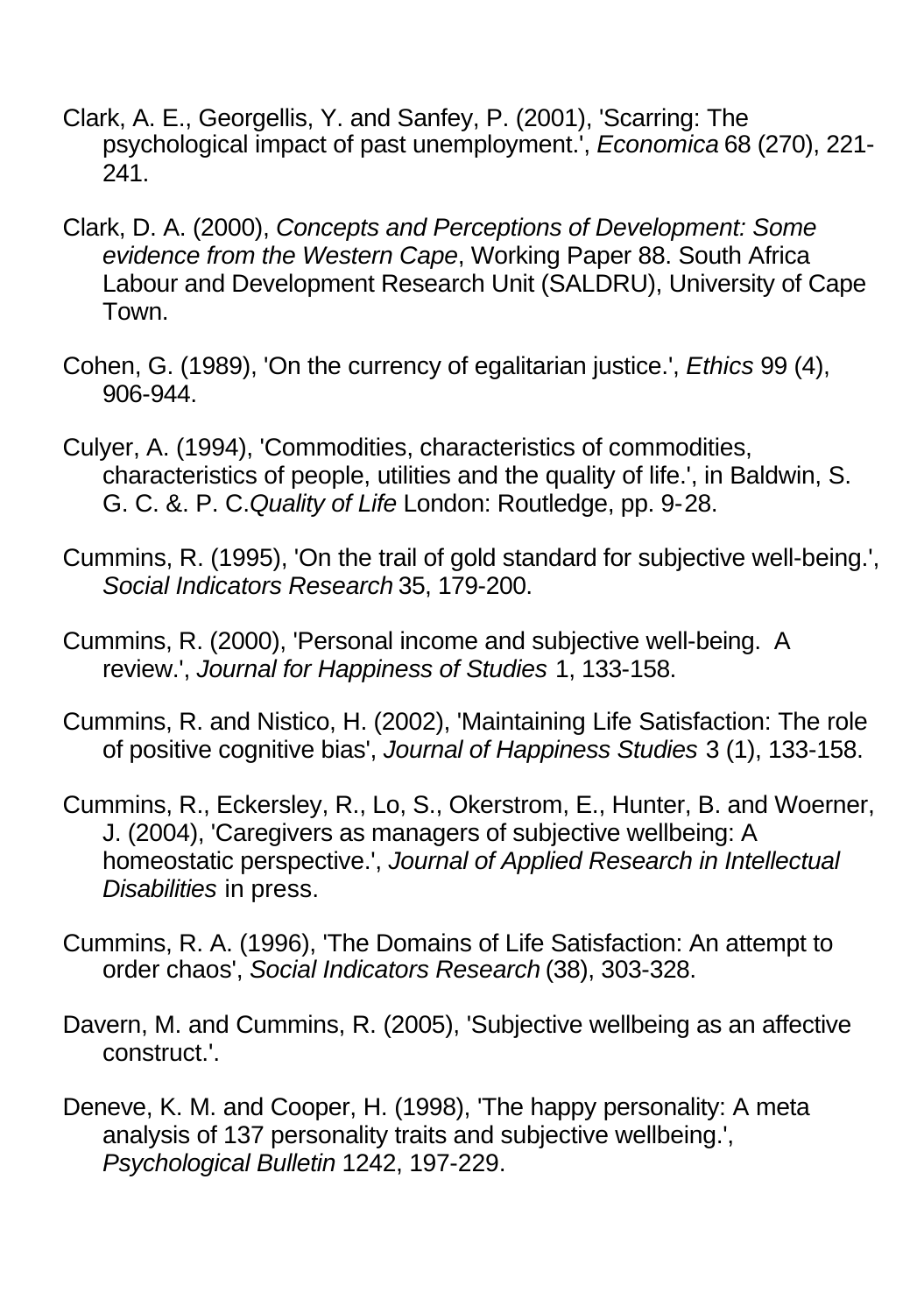- Deneve, K. M. (1999), 'Happy as an extroverted claim? The role of personality for subjective wellbeing.', *Current Directions in Psychological Science* 85, 141-144.
- Di Tella, R., MacCulloch, R. J., & Owald, A. J. (2001), *The macroeconomics of happiness*, 615, Warwick: Warwick Economic research Papers Department.
- Di Tella, R., MacCulloch, R. J. and Oswald, A. J. (2002), 'The Macroeconomics of Happiness', *Journal of Economic Literature*.
- Diener, E. and Suh, E. M. (2000), *Culture and subjective well-being.*, Cambridge, MA: MIT Press.
- Diener, E. and Biswas-Diener, R. (2002), 'Will money increase subjective well-being?', *Social Indicators Research* 57, 119-169.
- Diener, E. and Seligman, M. (2004), 'Beyond money: Toward an economy of well-being.', *Psychological Science in the Public Interest* 5, 1-31.
- Diener, E. and & Larsen, R. J. (1999), 'National differences in subjective wellbeing.', in Lewis, M. &. H. J. M.*Well-being: Foundations of Hedonic Psychology* New York: Russell Sage Foundation Press, pp. 434-450.
- Diener, E., Sandvik, E., Seidlitz, L. and Diener, M. (1993), 'The relationship between income and subjective wellbeing: Relative or absolute?', *Social Indicators Research* 28, 195-223.
- Diener, E. and Lucas, R. (2000), 'Explaining differences in societal levels of happiness: Relative standards, need fulfillment, culture and evaluation theory', *Journal of Happiness Studies* 1, 41-78.
- Diener, E. and & Larsen, R. J. (1993), 'The experience of emotional wellbeing.', in Lewis, M. &. H. J. M.*Handbook of Emotions* New York: Guilford, pp. 405-416.
- Doyal, L. and Gough, I. (1991), *A Theory of Human Need*, Basingstoke: MacMillan.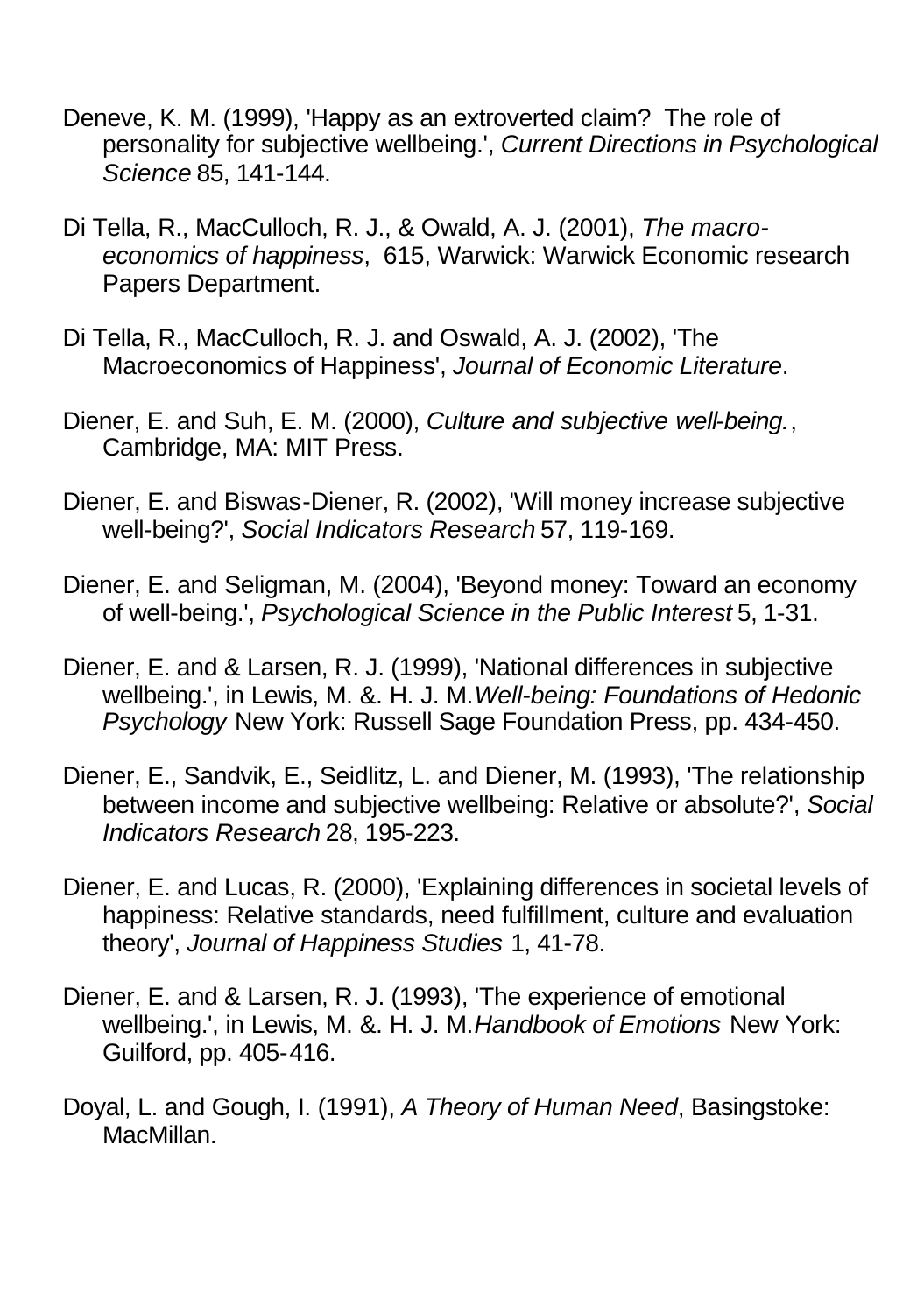- Dworkin, R. (1981), 'What is equality? Part 1: Equality of Welfare.', *Philosophy and Public Affairs* 10 (3), 185-246.
- Dworkin, R. (1981), 'What is Equality: Part 2: Equality of Resources.', *Philosophy and Public Affairs* 10 (4), 283-345.
- Easterlin, R. (2004), *Diminishing marginal utility of income? A caveat.*, Working Paper 5. University of Southern California Law and Economics Working Paper Series: California,.
- Eggers, A., Graham, C. and Sukhtankar, S. (2004), 'Does happiness pay? An exploration based on panel data from Russia.', *Journal of Economic Behaviour and Organisation* 55.
- Eggers, A., Gaddy, C., & Graham, C. (2004), *Well-being and unemployment in Russia in the 1990s: Can society's suffering be individuals' solice?*, Working Paper 35. CSED.
- Fafchamps, M. & Shilpi, F. (2003), *Subjective Well-Being, Isolation, and Rivalry*.
- Fitzpatrick, R., Davey, C., Buxton.M.J and Jones, D. R. (1998), 'Evaluating patient-based outcome measures for use in clinical trials.', *Health Technology Assessment* 2 (14 i-iv), 1-74.
- Frey, B. S. and Stutzer, A. (2002), 'Happiness, economy and institutions.', *The Economic Journal* 110, 918-938.
- Frey, B. S. and Stutzer, A. (2002), 'What can economists learn from happiness research?', *J.Econ.Lit.* 40, 402-35.
- Gaspar, D. (2004), *Human well-being: Concepts and conceptualisations.*, Working Paper Series. Institute of Social Sciences: The Hague,.
- Goldworth, A. (1993), *Deontology together with the springs of action.*, Oxford: Clarendon Press.
- Graham, C. and Pettinato, S. (2001), *Happiness and hardship: Opportunity and insecurity in new market economies.*, Washington: Brookings Institution Press.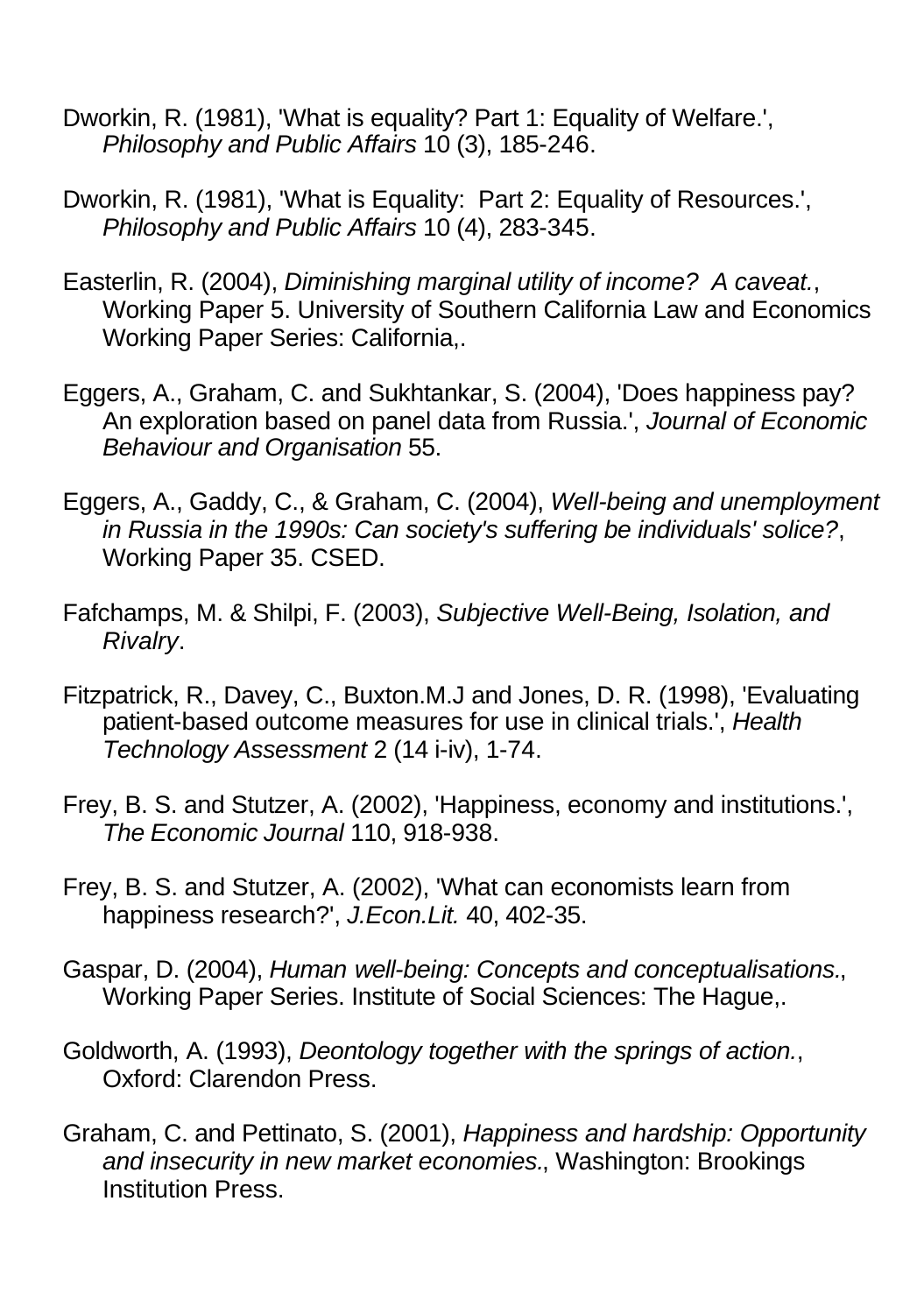- Graham, C. & Felton, A. (2005), *Does inequality matter to individual welfare? An initial exploration based on happiness surveys from Latin America.*, Working Paper 38. CSED .
- Helliwell, J. F. (2003), 'How's Life? Combining individual and national variables explain subjective well-being.', *Economic Modelling* 20, 331- 360.
- Inglehardt, R. and Klingermann, H. D. (1990), 'Motivation and Personality', in Maslow, A.*Genes culture, democracy and happiness.* New York: Harper.
- Inglehardt, R. (1990), *Culture Shift*, Princeton: Princeton University Press.
- Kahneman, D. *et al.* (2003), *Measuring the quality of experience.*, Working Paper. Princeton University: Princeton,.
- Kasser, T. (2002), *The value of materialism: A psychological Enquiry.*, Cambridge, MA: MIT Press.
- Koivumaa-Honkanen, H., Hokanen, R., Viinamaki, H., Heikkila, K., Kaprio, J. and Koskenvuo, M. (2001), 'Life satisfaction and suicide: A 20 year follow-up study.', *American Journal of Psychiatry* 158, 433-439.
- Lovatt, B. (1992), 'An overview of quality of life assessments and outcome measures.', *British Journal of Medical Economics* 4, 1-7.
- Lucas, R. E., Diener, E., Grob.A, Suh, E. M. and Shao, L. (2000), 'Cross cultural evidence for the fundamental features of extraversion.', *Journal of Personality and Social Psychology* 793, 452-468.
- Lucas, R. E., Clark, A. E., Georgellis, Y. and Diener, E. (2003), 'Reexamining adaptation and the set point model of happiness: Reactions to change in marital status.', *Journal of Personality and Social Psychology* 84 (3), 527-539.
- Lykken, D. and Tellegen, A. (1996), 'Happiness is a stochastic phenomenon.', *Psychological Science* 7 (3), 186-189.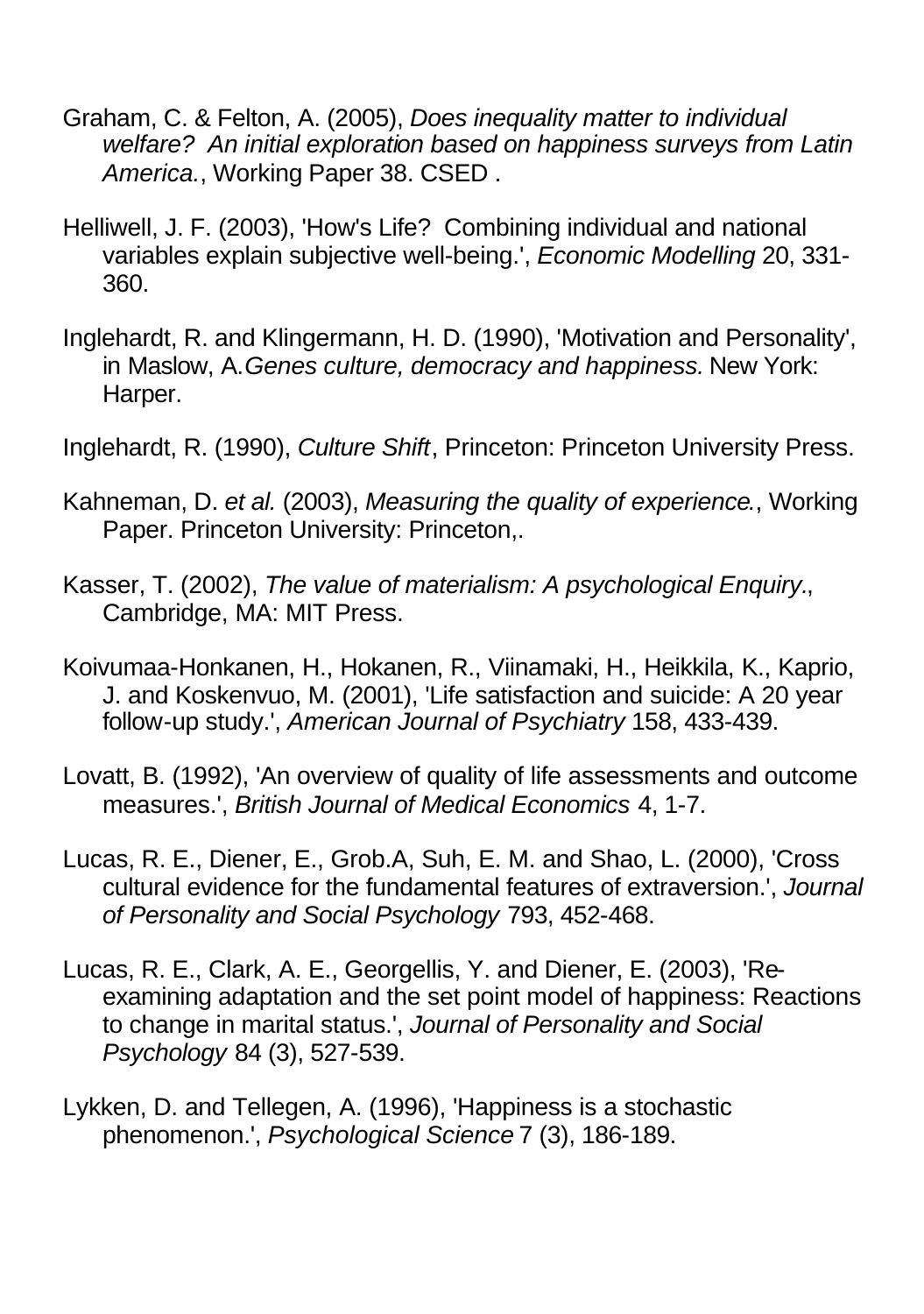- Magnus, K., Diener, E., Fujita, F. and Pavot, W. (1993), 'Extraversion and neuroticism as predictors of objective life events: A longitudinal analysis.', *Journal of Personality and Social Psychology* 65 (5), 1046- 1053.
- McGregor, J. A. (2006), 'A poverty of agency: Resource management amongst poor people in Bangladesh.', in European Network of Bangladesh Studies Workshop.
- Megone, C. (1994), 'The quality of life: Starting from Aristotle.', in Baldwin, S. G. C. and & Propper, C.*Quality of Life* London: Routledge, pp. 28-42.
- Michalos, A. C. (1985), 'Multiple discrepancies theory MDT.', *Social Indicators Research* 16, 347-413.
- Michalos, A. C. (2004), 'Social indicators research and health related quality of life research.', *Social Indicators Research* 65 (1), 27-72.
- Moller, V. (1994), 'Post-election euphoria.', *Indicator South Africa* 12 (1), 27- 32.
- Moller, V. (1995), 'Waiting for utopia: Quality of life in the 1990s.', *Indicator South Africa* 13 (1), 47-54.
- Morreim, E. (1986), 'Computing the Quality of Life', in Agich, G. &. B. C.*The Price of Health* Dordrecht: D. Reidel.
- Mroczek, D. K. and Kolarz, C. M. (1998), 'The effect of age on positive and negative effect: A developmental perspective on happiness.', *Journal of Personality and Social Psychology* 55, 1333-1349.
- Myers, D. G. (1999), 'Close relationships and quality of life.', in Kahneman, D., Diener, E. and & Schwarz, N.*Well-being: Foundations of Hedonic Psychology* New York: Russell Sage Foundation Press, pp. 434-450.
- Narayan, D., Chambers, R., Meera, K. S. and Patti, P. (2000), *Voices of the poor: Crying out for change*, Washington: World Bank.
- Newman, D. L., Tellegan, A. and Bouchard, T. J. (1998), 'Individual differences in adult ego development: Sources of influence in twins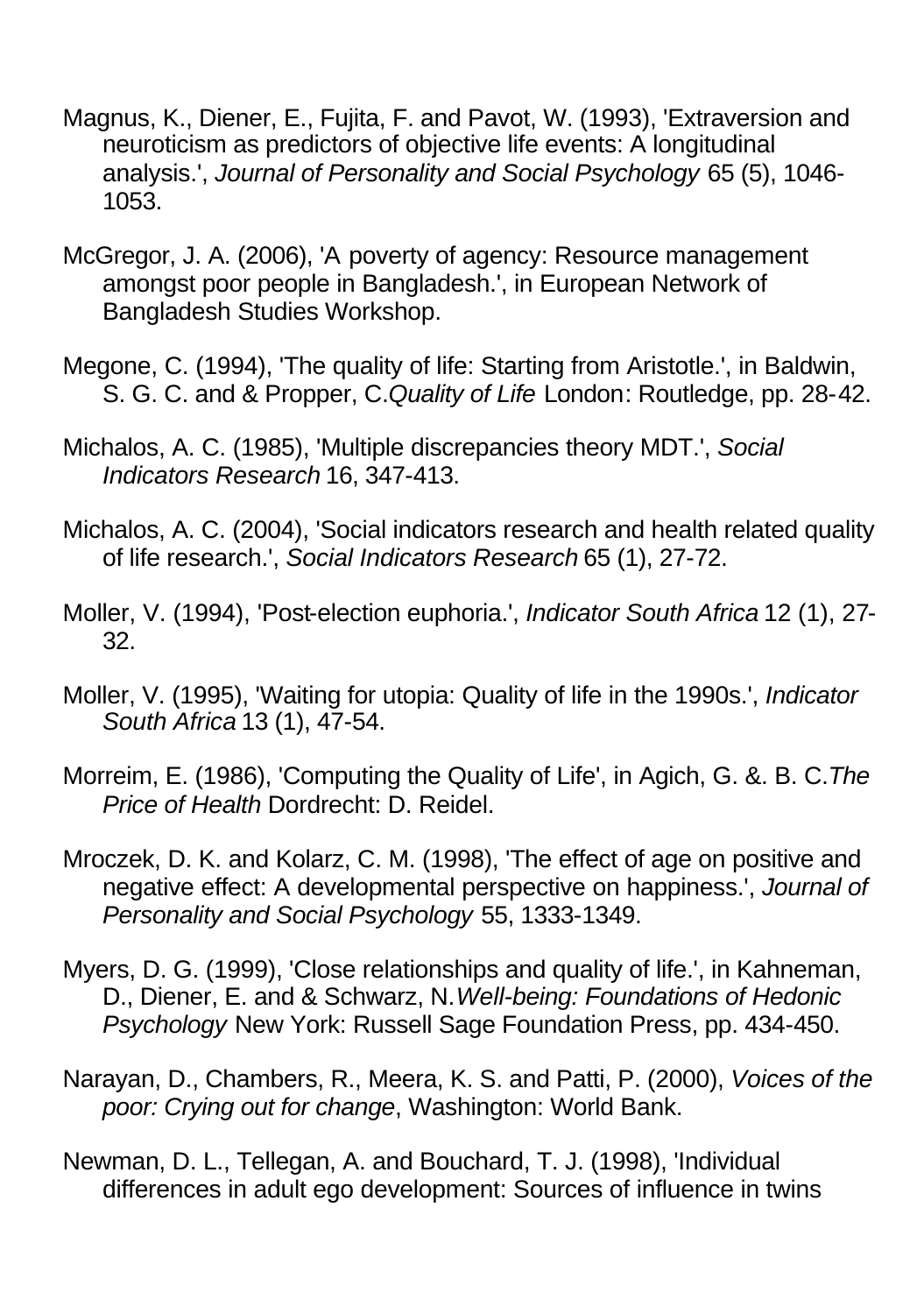reared apart.', *Journal of Personality and Social Psychology* 744, 985- 995.

- Nord, E. (2001), 'Towards a more restricted use of the term 'quality of life'.', *Quality of Life Newsletter* 26, 1-28.
- Nussbaum, M. C. (1988), 'Nature, Function and Capability: Aristotle on political distribution', *Oxford Studies in Ancient Philosophy* Supplementary Volume 1, 145-184.
- O'Boyle, C. A., McGee, H., Hickey, A., O'Malley, K. and Joyce, C. R. (1992), 'Individual quality of life in patients undergoing hip replacement.', *Lancet* 339, 1088-1091.
- O'Connell, K., Skevington, S. M. and Saxena, S. (2003), 'Preliminary development of the World Health Organisation's Quality of Life HIV instrument (WHOQOL-HIV): Analysis of the pilot version.', *Social Science and Medicine* 57 (7), 1259-1275.
- Oishi, S., Diener, E. F., Lucas, R. E. and Suh, E. M. (1999), 'Cross cultural variations in predictors of life satisfaction: Perspectives from needs and values.', *Personality and social psychology bulletin* 25, 980-990.
- Parducci, A. (1995), *Happiness, pleasure and judgement: The contextual theory and its applications.*, Hillside, New Jersey: Lawrence Erlbaum Associates.
- Patrick, D. and Erickson, P. (1993), 'Assessing health-related quality of life for clinical decision making.', in Walker, S. &. R. R.*Quality of Life Assessment: Key issues in the 1990s* Dordrecht: Kluwer Academic.
- Pavot, W., Diener, E. and Fujita, F. (1990), 'Extraversion and Happiness', *Personality and Individual Differences* 11, 1299-1306.
- Putnam, R. (2000), *Bowling Alone: The collapse and revival of American community.*, Cambridge MA: Harvard University Press.
- Rawls, J. (1982), 'Social Unity and Primary Goods, Utilitarianism and Beyond', in Sen, A. &. W. B. Cambridge: Cambridge University Press.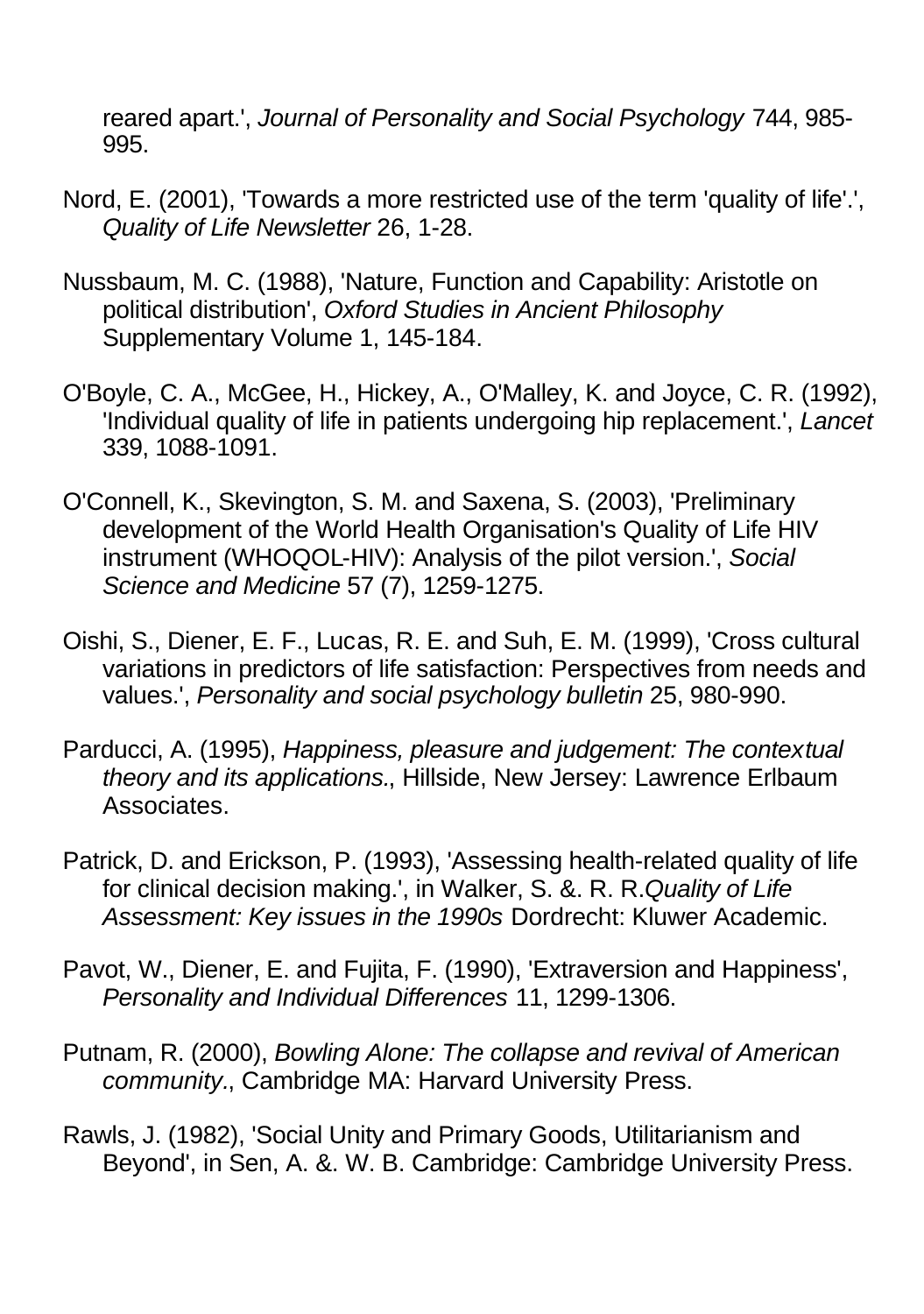Rawls, J. (1971), *A Theory of Justice*, Oxford: Clarendon Press.

- Russell, J. (2003), 'Core affect and the psychological construction of emotion.', *Psychological Review* 110 (1), 145-172.
- Ruta, D. A., Garratt, A. M. and Leng, M. (1994), 'A New Approach to the Measurement of QoL: The Patient-Generated Index (PGI)', *Medical Care* (32), 1109-1126.
- Ruta, D. A., Camfield, L. and Martin, F. (2004), 'Assessing individual quality of life in developing countries: piloting a global PGI in Ethiopia and Bangladesh', *Quality of Life Research* 13, 1545.
- Ruta, D. A. (1998), 'Patient Generated Assessment: The next generation', *MAPI Quality of Life Newsletter* 20, Sept - Dec 1998, 461-489.
- Ryan, R. M. and Deci, E. (2001), 'Self-determination theory and the facilitation on intrinsic motivation social development and well-being', *American Psychologist* (55), 68-78.
- Scanlon, T. (1975), 'Preference and Urgency', *Journal of Philosophy* 73, 655-669.
- Schipper, H., Clinch, J. and Olweny.C (1996), 'Quality of life studies: Definitions and conceptual issues.', in Spilker, B.*Quality of life and pharmaco-economics in clinical trials.* Philadelphia: Lippincott-Raven.
- Schkade, D. & Kahneman, D. (1997), *Would you be happier in California: A focusing illusion in judgements of well-being.*, Working Paper. Princeton University: Princeto,.
- Seligman, M. and Csikszentmihalyi, M. (2000), 'Positive psychology: An introduction.', *American Psychologist* 55, 5-14.
- Seligman, M. (2002), *Authentic Happiness using the New Positive Psychology to Realise Your Potential for Lasting Fulfilment*, USA: Free Press.
- Sen, A. and Nussbaum, M. E. (1999), *Introduction: The Quality of Life*, Oxford: Clarendon Press.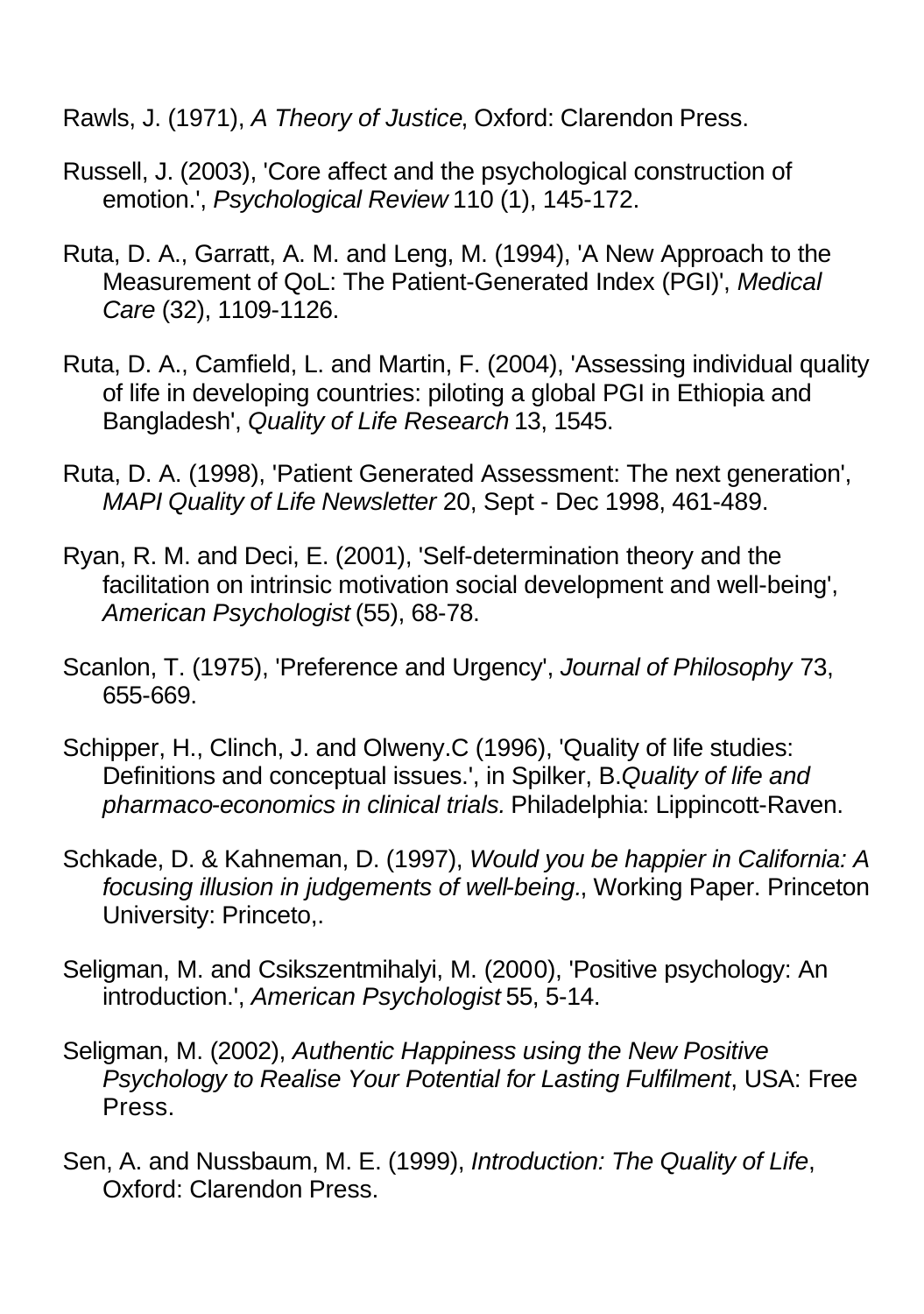Sen, A. (2002), *Rationality and Freedom*, Cambridge MA: Belknap Press.

- Sen, A. (1993), 'Capability and Wellbeing', in Sen, A. and Nussbaum, M.*The Quality of Life* Oxford: Clarendon Press.
- Sen, A. (1985), 'Well-being, Agency and Freedom', *Journal of Philosophy* 82 (4), 169-221.
- Sen, A. (1985), *Commodities and Capabilities*, Oxford: Elsevier Science Publishers.
- Sen, A. (1980), 'Equality of What?', in Sen, A. (1982), *Choice, Measurement and Welfare* Oxford: Blackwell.
- Sen, A. K. (1999), *Development as Freedom*, Oxford: Oxford University Press.
- Sheldon, K. M. and Kasser, T. (1998), 'Pursuing personal goals: skills enable progress but not all progress is beneficial', *Personality and social psychology bulletin* 24 (12), 1319-1331.
- Sherman, A. M., de Vries, B. and Lansford, J. E. (2000), 'Friendship in childhood and adulthood: Lessons across the life span.', *International Journal of Aging and Human Development* 51, 31-51.
- Stroebe, M., Gergen, M., Gergen, K. and Stroebe, W. (1996), 'Broken hearts or broken bonds?', in Klass, D., Silverman, P. R. and Nickman, S. L.*Continuing Bonds: New understandings of grief.* Philadelphia: Taylor & Francis, pp. 31-44.
- Suh, E. M., Diener, E. and Fajita, F. (1996), 'Events and subjective wellbeing: Only recent events matter.', *Journal of Personality and Social Psychology* 70, 1091-1102.
- Suh, E. M. (2000), 'Self: The hyphen between culture and subjective wellbeing.', *American Psychologist* 55, 67.
- The WHOQOL Group (1993), 'Study Protocol for the World Health Organization Project to Develop a Quality of Life Assessment Instrument (WHOQOL)', *Quality of Life Research* 2, 153-159.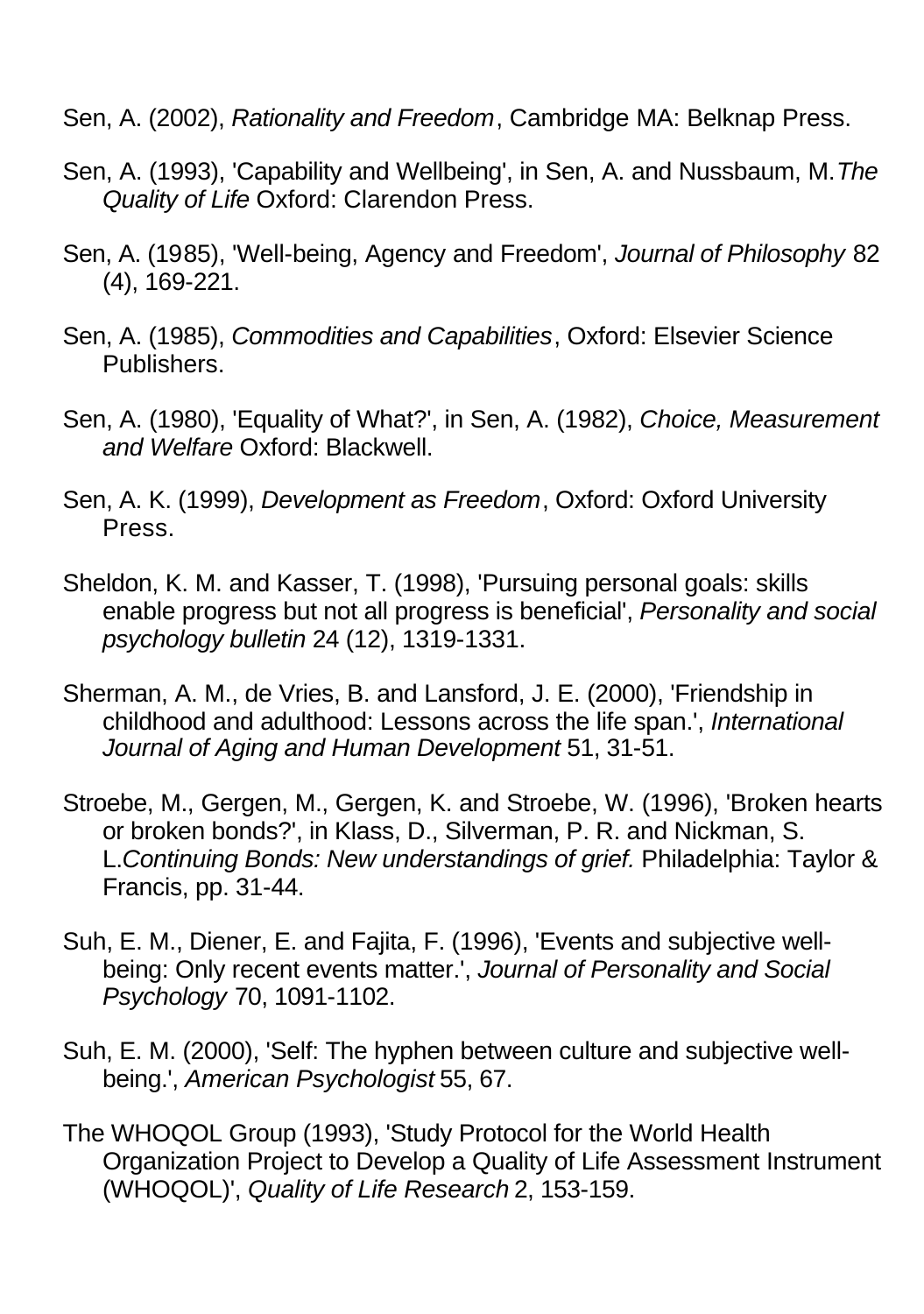- The WHOQOL HIV Group (2003), 'Initial Steps to Developing the World Health Organization's Quality of Life Instrument (WHOQOL) Module for International Assessment in HIV/AIDS', *AIDS Care* 15 (3), 347-357.
- Twenge, J. M. (2000), 'The age of anxiety: Birth-cohort change in anxiety and neuroticism, 1952-1993.', *Journal of Personality and Social Psychology* 79, 1007-1021.
- Van Praag, B. M. S. and Fritjers, P. (1999), 'The measurement of welfare and well-being. The Leyden Approach.', in Kahneman, D., Diener, E. and Schwartz, N.*Well-Being: Foundations to Hedonic Psychology* New York: Russell Sage Foundation Press, Ch. 21.
- Veedon, R. (2004), 'The contented chawl-dweller: Life and relationships.', *ISOQOLS*.
- Veenhoven, R. (2001), 'Are the Russians as unhappy as they say they are? Comparability self-reports across nations.', *Journal of Happiness Studies* 2 (111), 136.
- Veenhoven, R. (1991), 'Is happiness relative?', *Social Indicators Research* 24, 1-34.
- Veenhoven, R. (2000), 'The four qualities of life. Ordering concepts and measures of the good life.', *Journal for Happiness of Studies* 1 (1), 39.
- Waterman, A. (1993), 'Two conceptions of happiness: Contrasts of personal expresiveness eudemonia and hedonic enjoyment.', *Journal of Personality and Social Psychology* 644, 678-691.
- Williams, B. (1995), *Ethics and the Limits of Philosophy.*, Cambridge, MA: Harvard University Press.
- Winkleman, L. and Winkleman, R. (1998), 'Why are the Unemployed so Unhappy? Evidence from Panel Data', *Economica* 65, 1-6.
- Winter, A. (1999), 'A biblical and theological view of grief and bereavement.', *Journal of Psychology and Christianity* 184, 367-379.